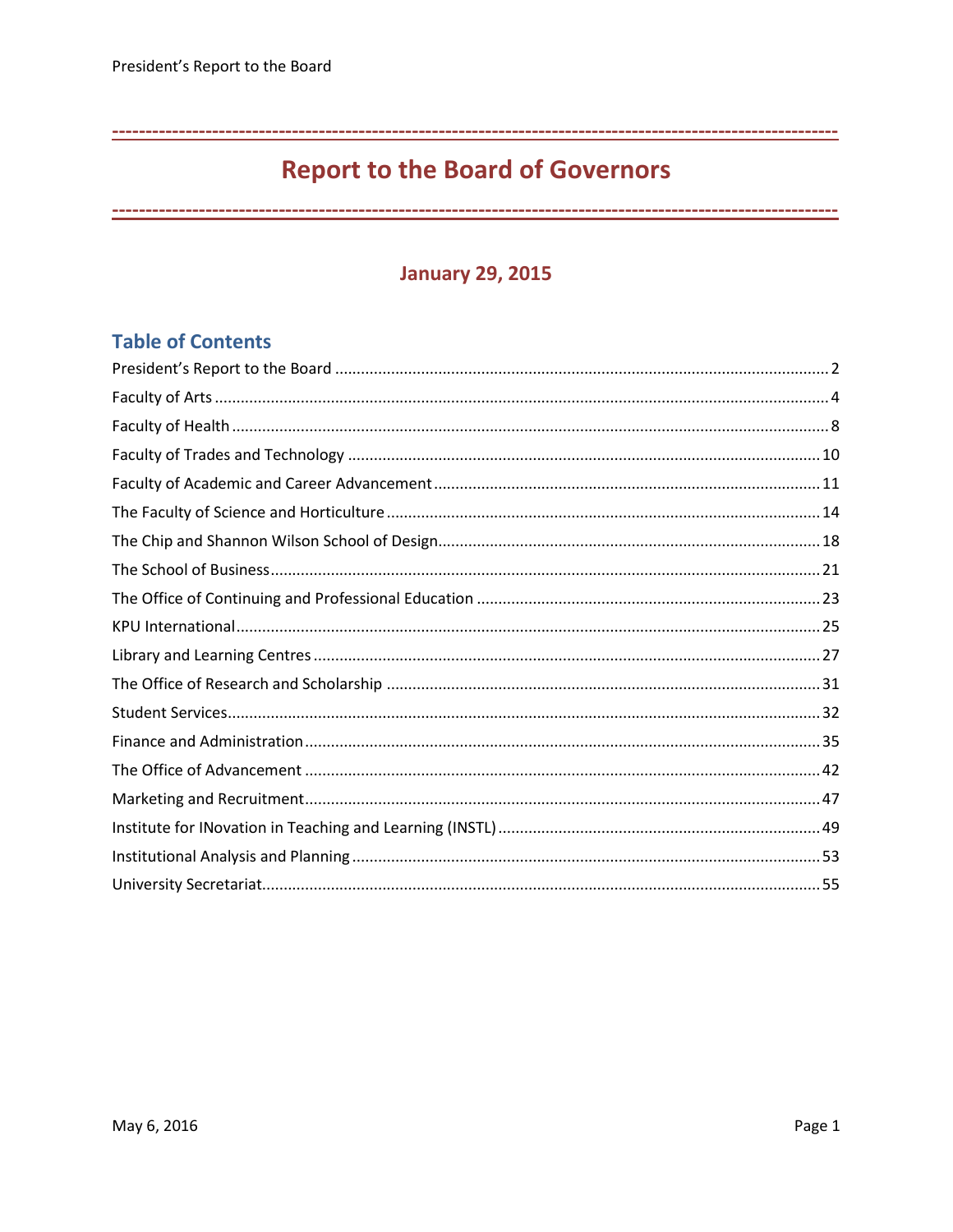**President's Report to the Board**

**-------------------------------------------------------------------------------------------------------------**

<span id="page-1-0"></span>**-------------------------------------------------------------------------------------------------------------**

This period has seen a focus on financial matters and the budget for 2015/16. There has been considerable engagement in deliberations for next fiscal, and the proposed budget was presented to the Senate Standing Committee on the University Budget on January 18th and to the Finance and Audit committee of the Board on January 21st.

The Employee Code of Conduct was submitted to the Minister of Finance in time for the November 30th deadline, and it has been posted (along with the underlying policies) on the KPU Web Site: [http://www.kpu.ca/sites/default/files/Policies/Code%20of%20Conduct%2012%2011%2014%20FINAL%2](http://www.kpu.ca/sites/default/files/Policies/Code%20of%20Conduct%2012%2011%2014%20FINAL%20to%20Board.pdf) [0to%20Board.pdf](http://www.kpu.ca/sites/default/files/Policies/Code%20of%20Conduct%2012%2011%2014%20FINAL%20to%20Board.pdf)

On November 27th I attended the Richmond Chamber of Commerce Annual Business Awards and was pleased to present the New Business of the Year award on behalf of KPU.

On November 28th I attended a meeting of the BC Business Council Innovation and Productivity Task Force, which included a long discussion with Minister Andrew Wilkinson (Technology, Innovation and Citizens' Services).

On November 28th I presented to the KPU Administrative Council (about 50+ of the administrative managers and directors), focussing on the Vision 2018 metrics, targets and results, which are being finalised for a first (almost) full report early in 2015.

On November 29th I was pleased to attend the awards for the KPU Richmond Science Challenge: an amazing event hosted by Science and Horticulture faculty and staff, attracting high school students from all over the region, the Fraser valley and even Vancouver island.

On November 29th I attended the "100 Year Journey" recognition dinner for the Komagata Maru tragedy, where KPU was a key sponsor and highly profiled, and I was able to meet several pioneering South Asian families.

From November 30th to December 2nd, I was in Ottawa for the Colleges and Institutes Canada Day on the Hill, which included key meetings with Ministers and MPs, including Jinny Sims, MP for Newton and North Delta and Jasbir Sandhu, MP for Surrey North. There were good discussions about the need for infrastructure funding and more for applied research.

On December 4th I met with a group of BC educators who are working on expanding the role of the BC Educational credit bank.

On December 5th I was pleased to help open the KPU Model United Nations event. Later that day, I joined the KFA sponsored National Day of Remembrance and Action on Violence Against Women.

The President's Committee on Diversity and Equity continues its good work and its activities can be seen a[t http://www.kpu.ca/pdec](http://www.kpu.ca/pdec)

On December 11th I attended one of the regular meetings of the BC Business Council, and then and with the other presidents in the BC Association of Institutes and Universities on December 12th.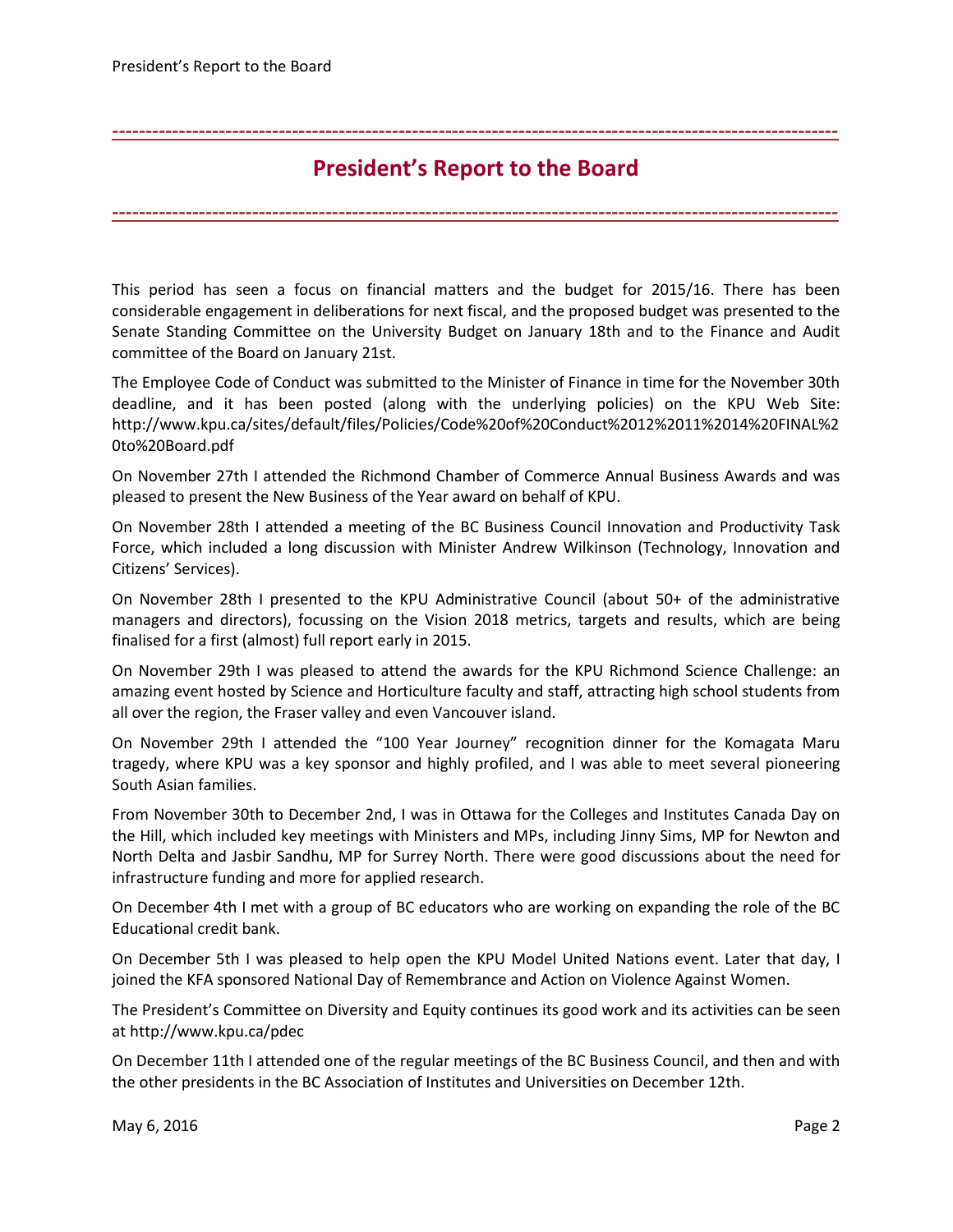On December 14th I attended with other KPU staff the Canada India Business Council lunch where Premier Clark addressed the council members.

After the holiday break, I met, along with Sal Ferreras and Brian Haugen, with leaders form the Industry training Authority, and briefed them on our vision for KPU Tech.

On January 9th, I dropped the puck at the Vancouver Giants game against Medicine Hat, where we celebrated the partnership with KPU that has their post-secondary age players attend classes provided by KPU at their Ladner training facility. The Giants won the game with 4 of the 5 goals scored by KPU students.

I attended the Premier's LNG Working Group Advisory Council on January 14th and then with the mayors of the city and township of Langley on the 15th to discuss the future of our performing arts centre proposal.

On the 17th, I presented at TedX in Fort Langley, and to the Executive Directors and Registrars of BC's regulatory bodies on January 20th.

On January 23 to 25th I attended the Board meeting of the Council for Adult and Experiential Learning, and was pleased to join the Clean Tech Expo at city hall in Surrey on the 28th January.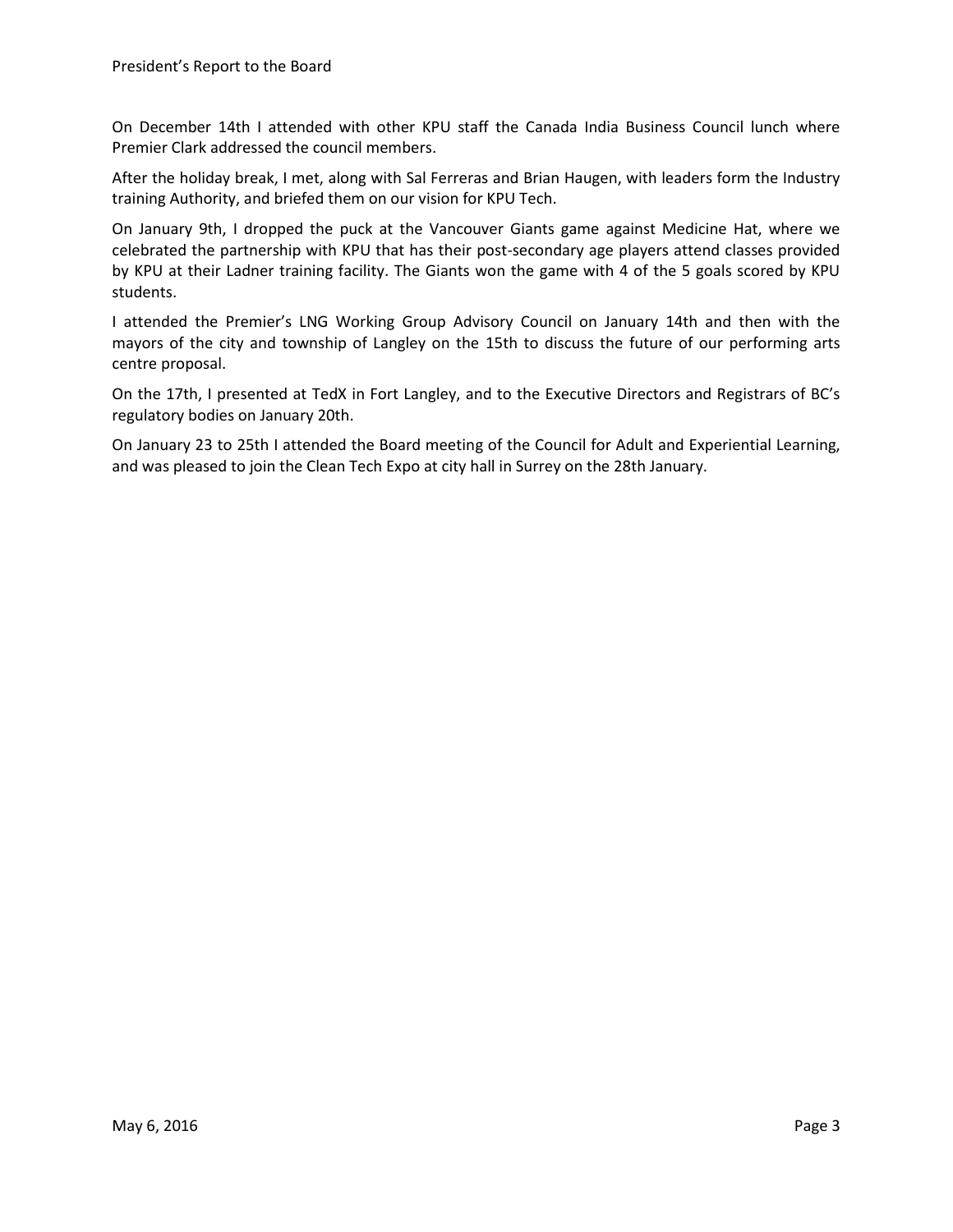# **Faculty of Arts**

<span id="page-3-0"></span>**-------------------------------------------------------------------------------------------------------------**

**-------------------------------------------------------------------------------------------------------------**

With the support of the Foundation, the Faculty of Arts has engaged in a partnership with the Vancouver Giants, Western Hockey League, to offer the hockey players 1-2 courses per year. Beginning in December, 11 of the hockey players started taking EDUC 1100: Introduction to Higher Education. KPU Varsity athletes are supporting the course through peer tutoring. Thus far, the course is going very well and we hope to increase the partnership with the Giants.

## **Creative Works and Scholarly Publications:**

- **Shelley Boyd** (English): "Shields's Guerrilla Gardeners: Sowing Seeds of Defiance and Care." *The Worlds of Carol Shields*. Ed. David Staines. University of Ottawa Press. 177-196. (December)
- **David Burns** (Educational Studies): Boulay, N., Yeung, B., Leung, C., & Burns, D.P. (2014). "LGBTQ role models and curricular controversy in Canada: A student symposium." *Paideusis: International Journal in Philosophy of Education*, 22(1),
	- o Burns, D. P., Leung, C., & Yeung, B. (2014). "Do as we say, not as we do: The nature of environmental education." *Antistasis*, 4(2), 1-4.
- **Ying-Yueh Chuang** (Fine Arts): "Coast to Coast to Coast." Art Gallery of Burlington, Ontario (September 27 – November 9)
	- o "Intense & Fragile: Contemporary Porcelain Sculpture." The Russell Hill Rogers Galleries, The Southwest School of Art, Texas (November 22, 2014 – January 25, 2015)
	- o "Shades of White." *San Antonio Express News* , J9 & J14 (November 30)
	- o "Pure Imagination." *San Antonio Current*, P33 (December 4)
- **Rajiv Jhangiani** (Psychology): Strohmetz, D. B., Dolinsky, B., Jhangiani, R., Posey, D., Harden, E., Shyu, V., & Klein, E. (2014). "Skills matter: Meeting expectations for a 21st century education in psychology." *Report of the presidential task force of the Society for the Teaching of Psychology.*
- **Sam Migliore** (Anthropology): "Aging & Narratives of Loss: A History of Social Suffering." Published with Margaret Dorazio-Migliore. In *Anthropologica*, Volume 56, Number 2, pp. 415- 422. (November)
	- o Film Review of: El Sito del Plomo (The Site of Lead): Social Poisoning in El Salvador, by Hugo de Burgos In *Anthropologica*, Volume 56, Number 2, p. 477 (November)
- **Charles Quist-Adade** (Sociology): "Homosexuality in the Ghanaian Media." *International Journal of Linguistics, Literature and Culture* (Lingua- IJ LLC) Vol.1 No.2 17 – Article co-written with students, **Faith Bates** and **Nubwa Wathanfa** (October)

## **Public Presentations:**

- **Daniel Bernstein** (Psychology): Aßfalg, A., Currie, D., & Bernstein, D.M. (2014, November). "Adaptation to changing task requirements causes a familiarity bias." Poster presented at the Psychonomic Society, Long Beach, CA.
- **Jane Hayes** (Music): Aldophe Sax Bicentennial Festival, University of Florida, Concert with Julia Nolan (November 8)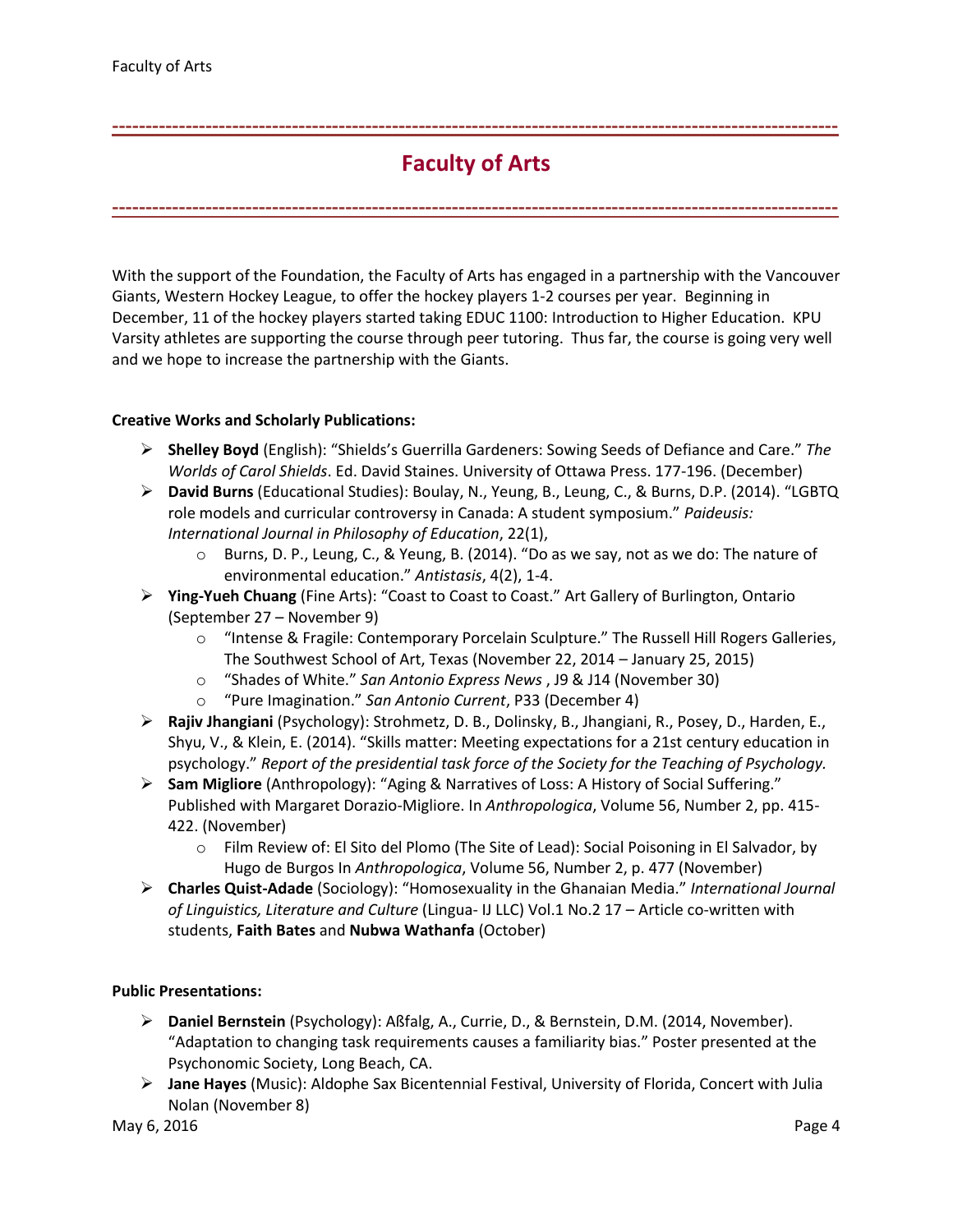- **Paivi Koskinen** (Modern Languages) and **Solveiga Armoskaite** presented "Serializing ideophones across V~N domains in Finnish," as invited speakers, at the Mellon Humanities Corridor LIN4 Workshop on Theoretical and Experimental Linguistics, Syracuse University, NY (December  $6 - 7$ )
- **Diane Purvey** (Dean): "History in Practice" at After the Asylum? Legacies of Community Mental Health, SFU (November 6-8)

## **Awards and Appointments:**

- **Daniel Bernstein** (Psychology): Inducted into the Royal Society of Canada's College of New Scholars, Scientists, and Artists, Quebec City (November 20)
- **Katie Warfield** (Journalism): Received \$1500 Grant from the Hamber Foundation for the operation of the VMW (November)

## **Community Engagement:**

- **Daniel Bernstein** (Psychology) with **Nicola Harwood** (Creative Writing) and **Faith Auton-Cuff** (Educational Studies) and students: Engaging students in research, Professional Development workshop, KPU (November 26)
- **Jane Hayes** (Music): Honorary position as Judge for the Pacific International Youth Music Society Competition (November)
- **John Martin** (Geography): "Geology and fossils of NE England" Geography's component for the annual Kwantlen Science Challenge (KSC 2014) (November 29)
- **Jake Newton** (History): The Politics of Fear: McCarthyism and the "War on Terror", TALK Lecture Series (November 4)
	- o Unintended Consequences: World War I and Gulf War II, TALK Lecture Series (November 18)
	- o Where there's a will: Human Rights and National Sovereignty, TALK Lecture Series (November 25)

## **Institution-Wide Initiatives:**

**Frank Abbot** (History): World War I Commemorative Salon (November 13)

## **Student Success:**

- **Andrew Isaak** (Creative Writing): Won the Creative Writing Award for outstanding work within the department (November 18)
- **Colin Kwan** and **Amy Luk** (Modern Languages): Student learning success and profile raising for KPU – Students advanced to the FINAL competition in the 2014 Chinese Bridge Mandarin Singing Contest for University Students held at Frederic Wood Theatre UBC (November 8)
- **Samantha Lego** (Journalism): Won the KPU Endowed Journalism Award for her work in the classroom and in the wider field of Journalism (November 18)
	- o Won the Now Newspaper Journalism Award (November 18)
	- o Won the Surrey Leader Endowed Scholarship awarded from Canadian-owned Black Press (November 18)
- **Jennifer O'Rourke** (Journalism): Won the Peace Arch News Endowed Scholarship awarded from Canadian-owned Black Press (November 18)
- **Roshini Sakhrani** (Journalism): Won the Mehfil Magazine Endowed Journalism Award, offered to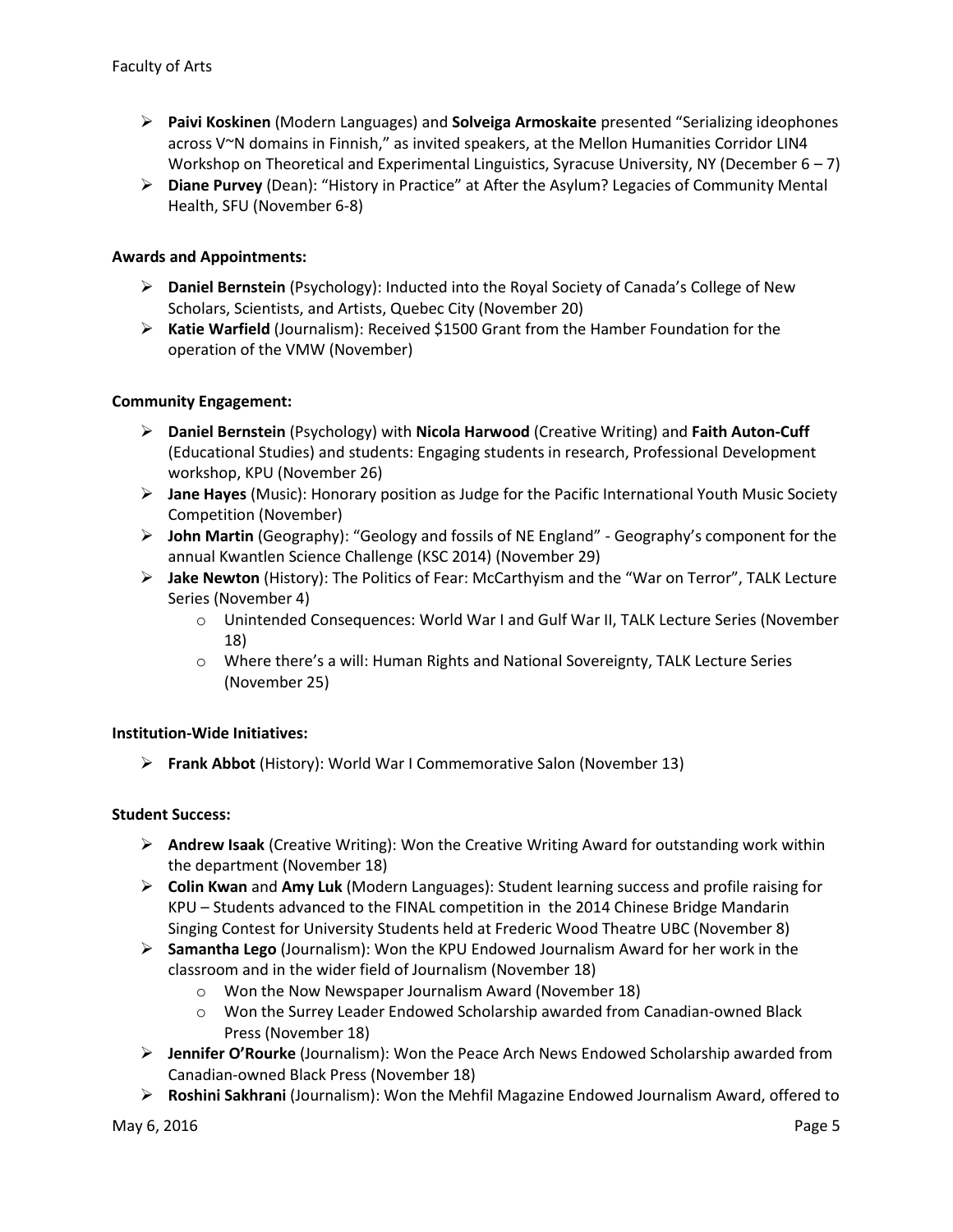students enrolled in the Bachelor of Journalism (November 18)

 **Lenee Son** (Journalism): Won the \$1000 Jas & Threaty Dastur Award, offered by Dr. Farhad Dastur (November 18)

## **Institution-Wide Initiatives**

| <b>Faculty</b>       | <b>Department</b>    | Initiative                                      | <b>Title</b>                                                                                                                                             | <b>Date</b>                     | <b>Details</b>                                                                                                                                                                                                                                                    |
|----------------------|----------------------|-------------------------------------------------|----------------------------------------------------------------------------------------------------------------------------------------------------------|---------------------------------|-------------------------------------------------------------------------------------------------------------------------------------------------------------------------------------------------------------------------------------------------------------------|
| name<br>Noemi Gal-Or | Political<br>Science | Creative works<br>and scholarly<br>publications | "Making of the<br>Non-State Actor<br>Responsible:<br>The 21st Century<br>Challenge of Global<br>Cooperation in<br>Security"                              | published/occurred<br>Dec. 2014 | A Multi-disciplinary<br><b>Mosaic: Reflections on</b><br><b>International Security</b><br>and Global Cooperation,<br>Global Dialogues 4, Käte<br>Hamburger Kolleg /<br><b>Centre for Global</b><br><b>Cooperation Research</b><br>(KHK / GCR21),<br>www.gcr21.org |
| Noemi Gal-Or         | Political<br>Science | Creative works<br>and scholarly<br>publications | Canadian<br><b>International</b><br>Lawyer, Vol 10 (2)                                                                                                   | Dec 2014                        | Editor-in-Chief, National<br><b>International Law</b><br>Section, Canadian Bar<br>Association                                                                                                                                                                     |
| Noemi Gal-Or         | Political<br>Science | Other                                           | Annual<br>Conference,<br>"International<br>Human Rights and<br>Israel-<br>Politicization or a<br>Complex Reality?"<br>and board meeting<br>Eilat, Israel | November 19-22,<br>2014         | Board member,<br>Canadian Rep.                                                                                                                                                                                                                                    |
| Noemi Gal-Or         | Political<br>Science | Awards and<br>appointments                      | Vice-President<br>Research,<br>International<br>Association -<br>Canada                                                                                  | Dec 2014                        | Re-elected for new term                                                                                                                                                                                                                                           |
| Noemi Gal-Or         | Political<br>Science | Community<br>engagement                         | Board member,<br><b>Dunbar Residents</b><br>Association,<br>Vancouver, BC                                                                                | Nov 2014                        | Re-elected for new term                                                                                                                                                                                                                                           |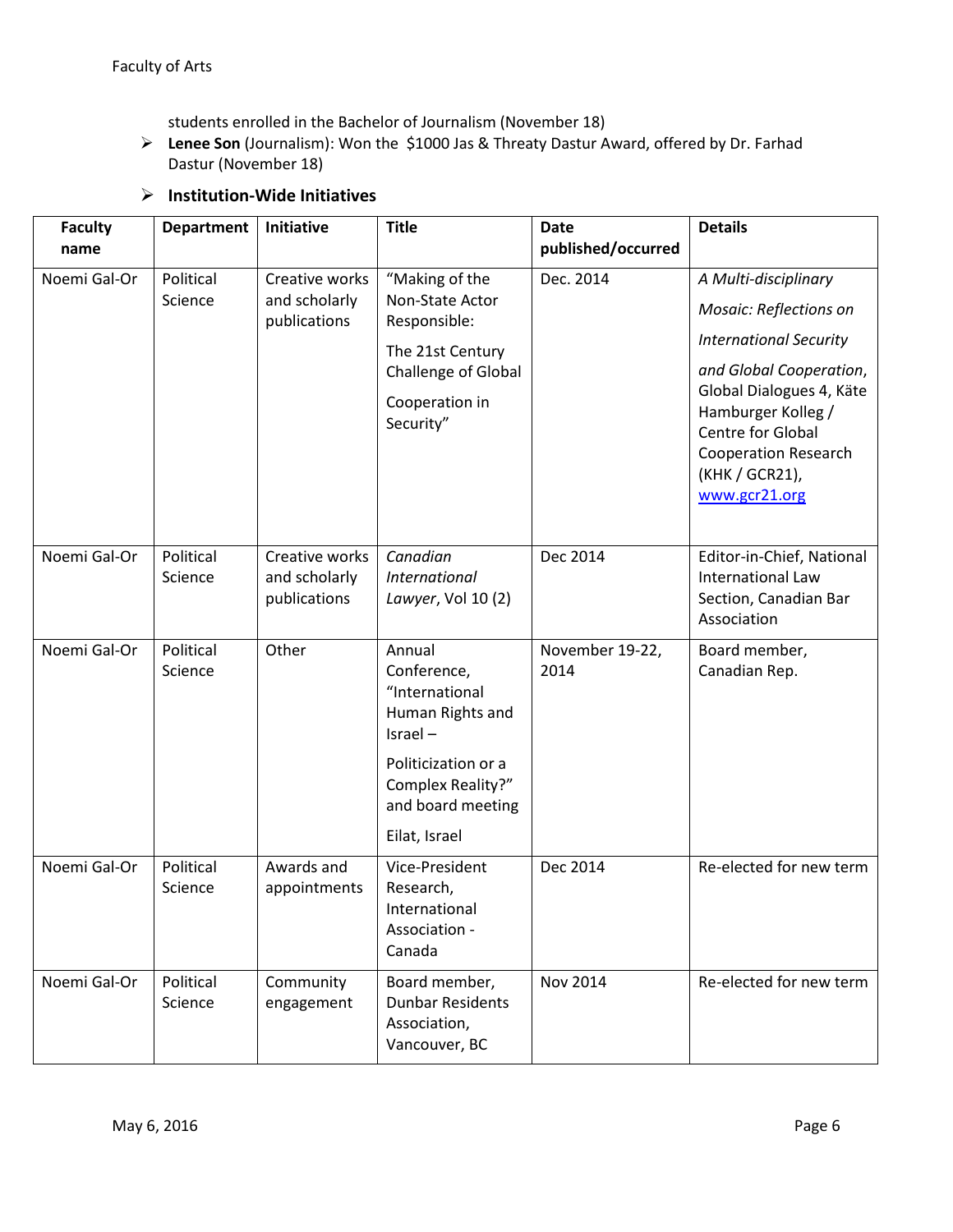Certificate in NGO and Nonprofit Studies, External Advisory Board - meeting Jan 23 9-10:30AM

1. Marilyn Herrmann, Executive Director, Surrey Food Bank + President, Food Banks, BC, + Chair, Member Council Food Banks, Canada + Founding Board Director, Surrey Homeless and Housing Society 2. Jacques Bérubé, National Director, Membership Accountability, United Way Canada + Peer Reviewer, Standards Program, Imagine Canada

- 3. Elizabeth Specht, Executive Director, Volunteer Richmond
- 4. Mary Reeves, Executive Director, Big Brothers Big Sisters, Langley
- 5. Njeri (Jeri) Kontulahti, Community Investment Portfolio Manager, VanCity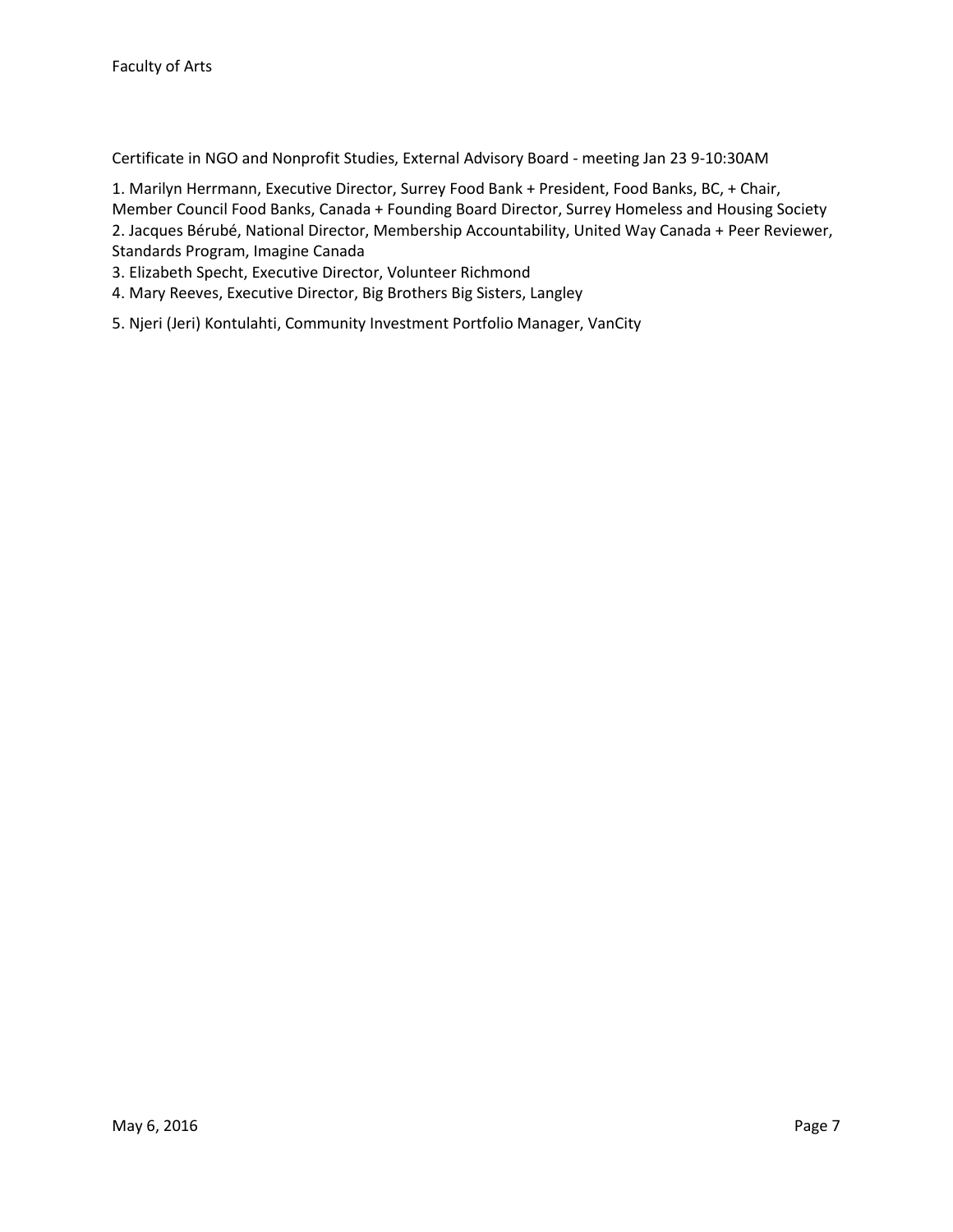# **Faculty of Health**

<span id="page-7-0"></span>**-------------------------------------------------------------------------------------------------------------**

**-------------------------------------------------------------------------------------------------------------**

## **BACHELOR OF SCIENCE IN NURSING (BSN):**

 At the KPU Langley Faculty of Health, Scholar's Stories Series in December, faculty member Amandah Hoogbruin presented on South Asian Women Yoga Education Study: "More than me, [there's] always the family."

## **BACHELOR OF SCIENCE – POST BACCALAUREATE (BSN-PB):**

- The program's first cohort of 28 students graduated in December 2014. A ceremony to celebrate their achievements was held on December 8.
- Graduating student, Danielle Fransen was nominated for and received the CRNBC Student Professional Award for her achievements in the program.

## **GRADUATE NURSE INTERNATIONALLY EDUCATED (GNIE):**

 All August 2014 graduates who wrote the Canadian Registered Nurse Examination in the Fall were successful.

### **GRADUATE NURSE RE-ENTRY (GNUR):**

• The GNUR program continues to be phased out, with approximately 25 students remaining.

### **HEALTH CARE ASSISTANT PROGRAM (HCAP):**

- Change in English admission, compatible with BC Care Aid Registry requirements approved at Senate.
- Exploring options for additional community placements with Revera and Sources Community Resources.

### **HEALTH UNIT COORDINATOR (HAUC):**

 The Warm Zone fundraiser bake sale and pub night in December 2014 raised over \$2,800 and 2 large boxes of toiletries and toys were donated.

### **LAB AND SIMULATION:**

• There continues to be an increase in simulation across programs including open practice sessions.

### **TRADITIONAL CHINESE MEDICINE (TCM):**

 The Traditional Chinese Medicine Concept Paper was approved by the FoH Curriculum Committee and will be reviewed by the FoH Faculty Council and APP/Budget Committee in January 2015.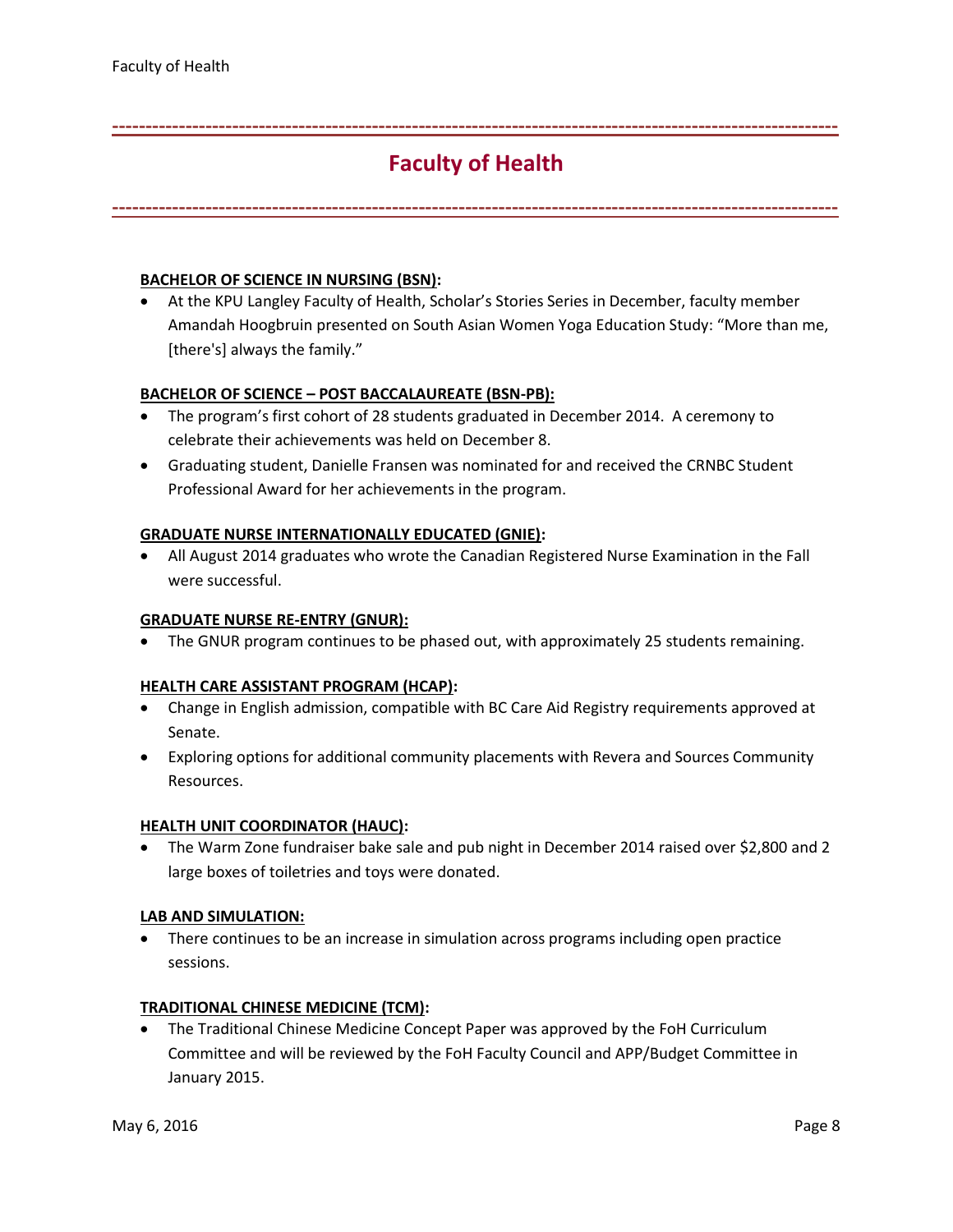- The program structure outline and course descriptions have been developed and sent to Beijing University of Chinese Medicine for review.
- Coordinator John Yang attended the World Acupuncture & Integrative Medicine Conference in Houston, Texas, October 31 –November 2, 2014, organized by the World Federation of Acupuncture and Moxibustion Societies.

## **CURRICULUM:**

 Dr. Jean Nicolson Church, Associate Dean, and BSN faculty member, Deb Dunn attended a curriculum conference, *Implementing and Evaluating the Concept-Based Curriculum,* offered by DI Associates in Albuquerque, New Mexico January 5-8, 2015.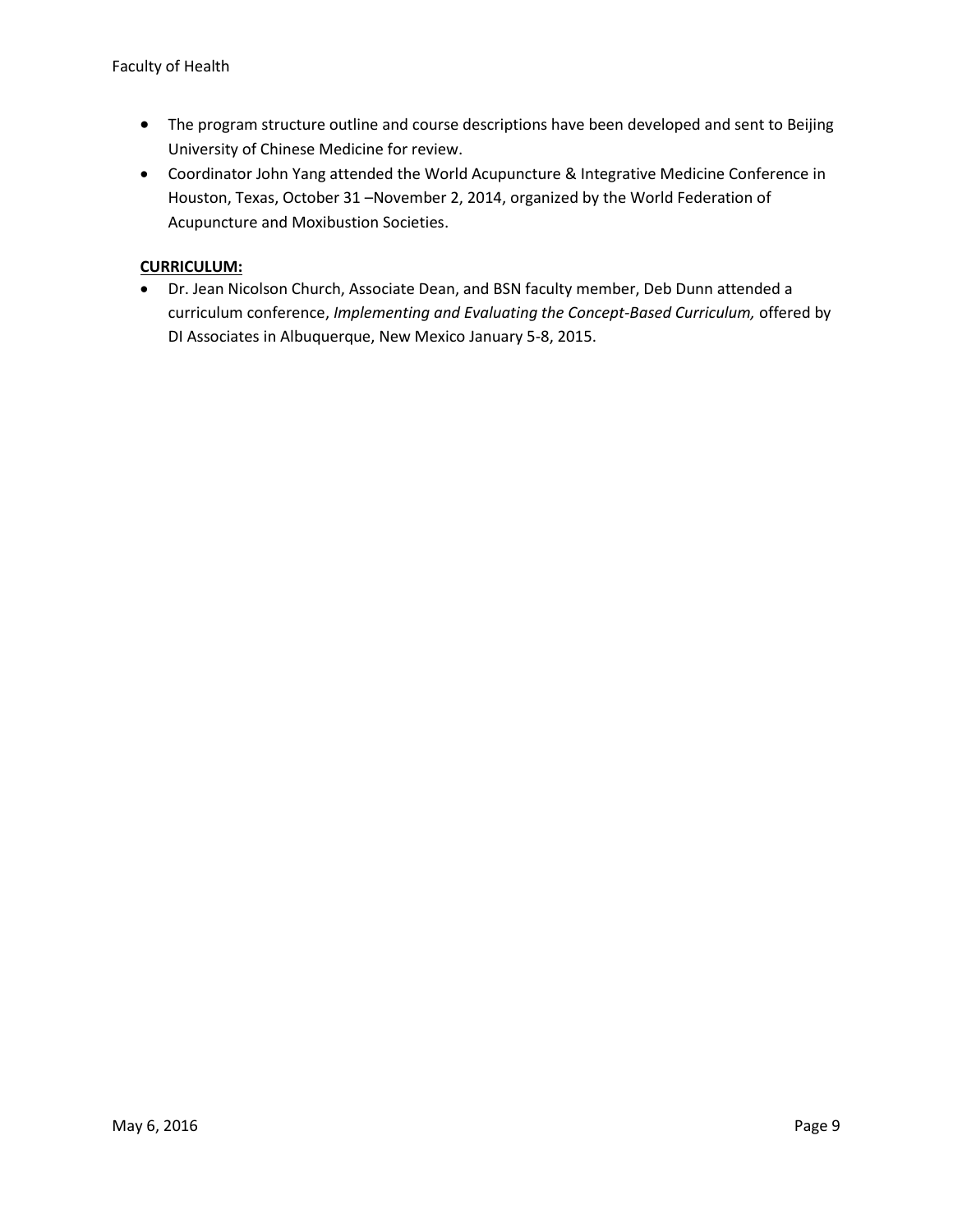## <span id="page-9-0"></span>**-------------------------------------------------------------------------------------------------------------**

## **Faculty of Trades and Technology**

**-------------------------------------------------------------------------------------------------------------**

## **APPLIANCE SERVICE TECHNOLOGY**

Refrigeration Trainer is scheduled to arrive this quarter which will benefit the program.

The current April 2014 intake of students is set to graduate on January  $16<sup>th</sup>$ . Nearly 80% of the students have attained employment before graduating from program.

## **PUBLIC SAFETY COMMUNICATIONS**

Installation and training on a new NICE logging recorder in the PSCM lab was completed in December 2014, and will greatly enhance the learning environment by allowing students to review and critique telephone and radio calls.

The Program is going to update radio consoles in the PSCM lab to incorporate sit/stand desks and multiple monitors. The current 40 year old refurbished consoles are not ergonomically designed, making the viewing of CAD screens difficult.

## **OFFICE OF THE DEAN**

KPU Tech in partnership with the Alliance of Manufacturers and Exporters Canada (CME) and First Nations Employment Society (FNES) is offering a pre-foundation welding service program from January 7 - February 27, 2015. Students will participate in 5 weeks of introductory and hands on-learning activities at KPU Tech Cloverdale followed by a 3 week work experience arranged by CME.

## **CLOVERDALE CAMPUS**

The staff and students of the Cloverdale campus held a food drive in support of the Cloverdale Christmas Hamper program. A number of boxes of food were collected – the largest donation by the Appliance Servicing Program along with their instructor, David Fengstad. The Public Safety Communications Program class spent time sorting food and packing hampers at the Pacific Community Church on December 15, 2014, in aid of the Christmas Hamper program.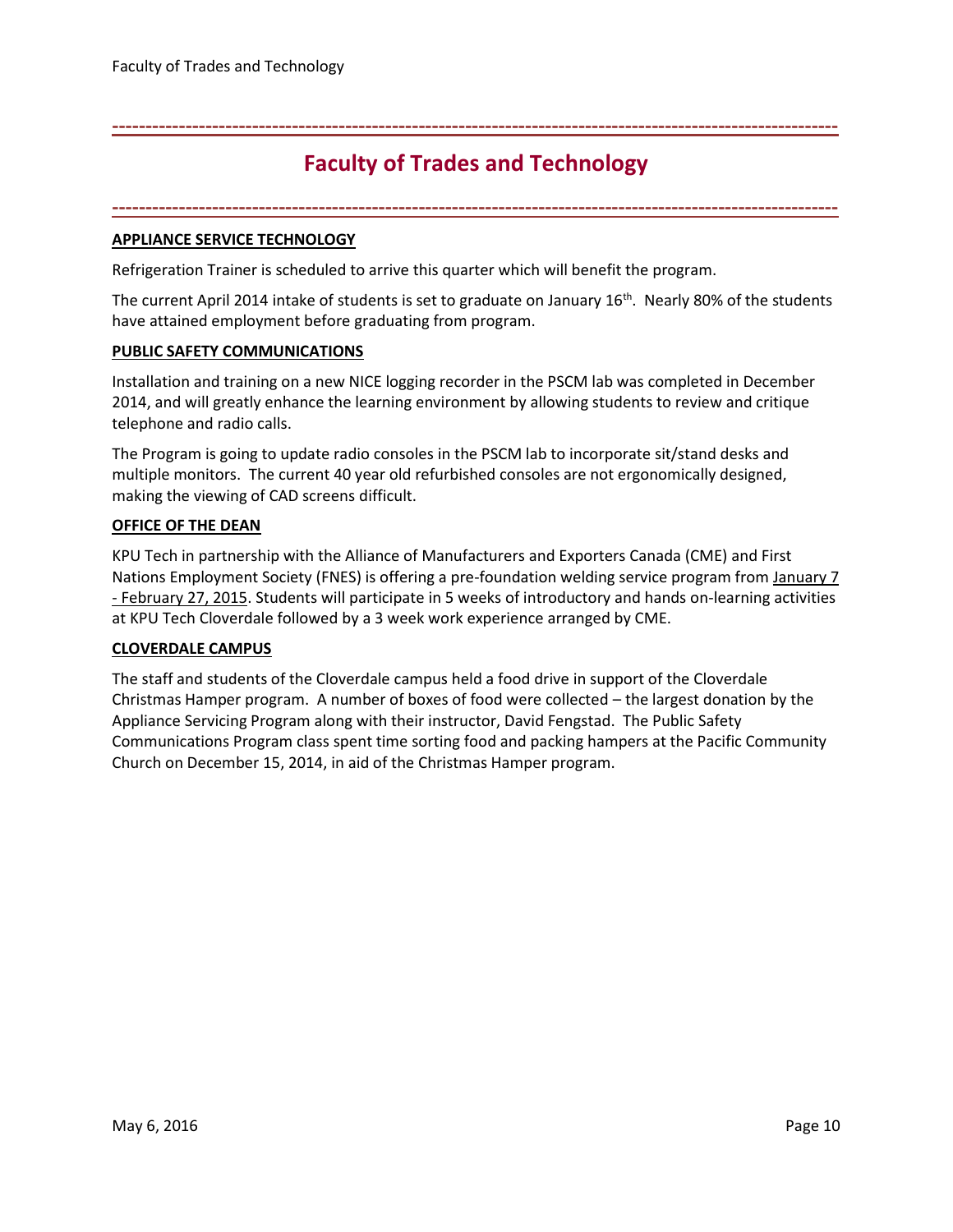## <span id="page-10-0"></span>**-------------------------------------------------------------------------------------------------------------**

## **Faculty of Academic and Career Advancement**

**-------------------------------------------------------------------------------------------------------------**

## **Dean's Office**

In early December, ACA received news from the Ministry of Advanced Education that post-secondary institutions would have the option of charging tuition for Adult Basic Education and ESL as of January 1, 2015. This news will result in some changes in ACA since these kinds of courses are integral to ACA's mandate. However, what those changes will look like is still unclear at this point. For now, ACA will continue to provide access to post-secondary education for the most vulnerable students in our region with the hope that the needs of these students will be recognized and supported by government.

The Dean's office welcomed Shelley Strimbold to the role of Administrative Coordinator in December. Shelley brings a wealth of experience in dealing with CI programs to her new role; she also has worked in the Faculty of Trades at the Cloverdale campus, and we are happy to have her. We are also pleased that Marna Langner-Schulz will continue to work in the administrative offices, undertaking the role of ACA Administrative Assistant.

The Search for an Associate Dean also got underway in December, with the interview process unfolding over the next several months.

### **Programs – New, Revised, Reviewed**

### **Academic and Career Preparation (ACP)**

In light of the government's decision to allow tuition to be charged for the Academic & Career Prep department's courses, the department is considering ways to ensure that both semester-based and continuous-intake courses will still be accessible for students.

### **Access Programs for People with Disabilities (APPD)**

#### Vocational Skills Training Program

The APPD Department continued to focus on recruitment and registration for 2014-15. With the approval of the ACA Dean for APPD to offer the Vocational Skills Training (VST) Program - Child Care Aide and Clerical Assistant options starting January 2015, recruitment efforts and intake interviews continued until late December however, due to low enrollment, it was not possible for our partner program, the Family Childcare Program, to run in January 2015. As a result, APPD was not able to run the VST Program – Child Care Aide option in January 2015. In addition, APPD did not have qualified applicants for the Clerical Assistant option so that VST option is not running in January 2015 either.

### APPD Information Sessions:

APPD Information Sessions are scheduled for February 3<sup>rd</sup> 2015 on Richmond Campus and on February 4<sup>th</sup>, 2015 on Surrey and Langley Campuses to start the intake process for Fall 2015 for the following programs:

- Work Exploration Program
- Job Preparation Program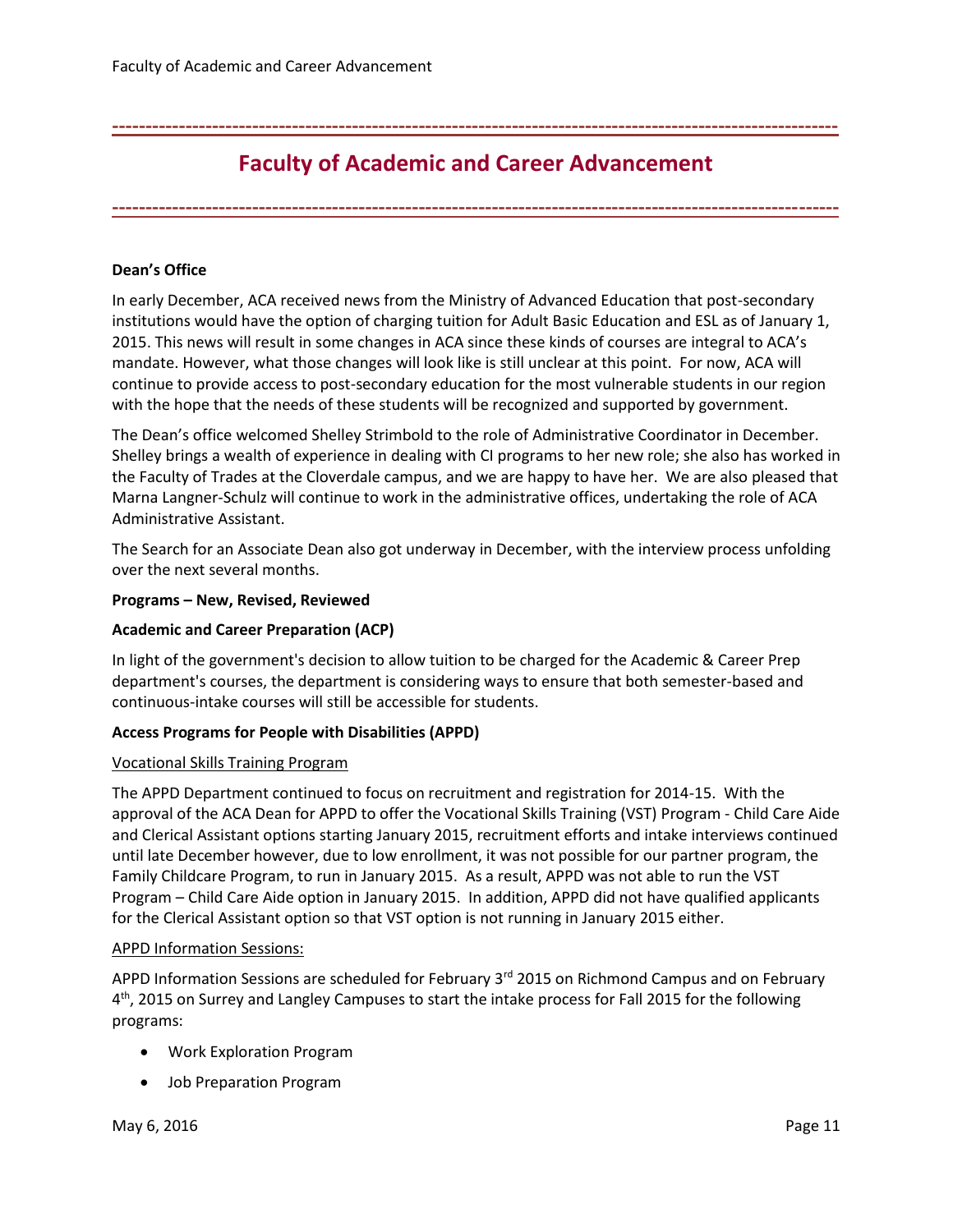## Our Students

A Job Preparation student at Richmond Campus died unexpectedly in the hospital on December  $1<sup>st</sup>$ , 2014, following a brief illness. KPU Counsellors as well as APPD faculty and staff provided support to the students.Staff and faculty were encouraged to access the supports available through the Employee Assistance Program. This was the first death of a current student in APPD in more than 30 years.

## **Career Choices and Life Success (CCLS)**

CCLS Langley Fall semester started with a strong response; however, recruitment was impacted by the K-12 teacher's strike, because women with children are reliant on school attendance in order to participate in the CCLS program.

CCLS is pleased to report that after consulting with CCLS Faculty, the Dean's office supported the Richmond CCLS Spring 2015 program as a women's only program. This move supports the 2012 CCLS "Needs Assessment and Recommendations" to meet FTE targets.

Program personnel are working with the ACA marketing coordinator to ensure effective marketing initiatives. Marketing the CCLS program has taken on a new flare with trendy web, radio and social media advertising. The rebranding of CCLS is a concerted effort to reach the target audience. It is hoped the new marketing strategy will increase interest and help meet the FTE goal.

## **English Language Studies (ELST)**

As of January 2015 the institution will be able to charge tuition fees to domestic students for ELS classes. It is still unclear how this change in policy will impact the ELST Department enrollments. The demand for ELS courses from International students continues to be high.

## **Third Age Learning at Kwantlen (TALK)**

TALK provides creative and stimulating educational activities for adults over 50. The TALK Spring 2015 course line-up has a host of interesting course offerings. With over 500 members from the KPU region, the TALK courses are well attended and appreciated by an active learning demographic.

## **Our Faculty & Staff**

## **Faculty Achievements**

Congratulations to Moira de Silva, long time faculty member in ELST, who in October was awarded an Ed.D. in TESOL by the University of Exeter, UK.

The ACP/APPD collaborative project Advisory Committee received confirmation of funding from the Irving K. Barber Endowment for Phase Two of their project. The group has hired Judit Gyenes, who has a wealth of experience in adult special education, to develop curriculum and intake processes for LCOM 0101, a literacy course for students with intellectual disabilities. The new funds will cover instruction of the course, starting in September, 2015.

## **Recent and Upcoming Events**

## KPU Scholars and Awards Nights

At KPU's Scholarships and Awards Dinner on November  $18<sup>th</sup>$ , 2014, 13 ACA students received awards totaling \$11,900. Of the 13, 10 recipients are APPD students.

## ACA Scholars and Snacks

May 6, 2016 **Page 12**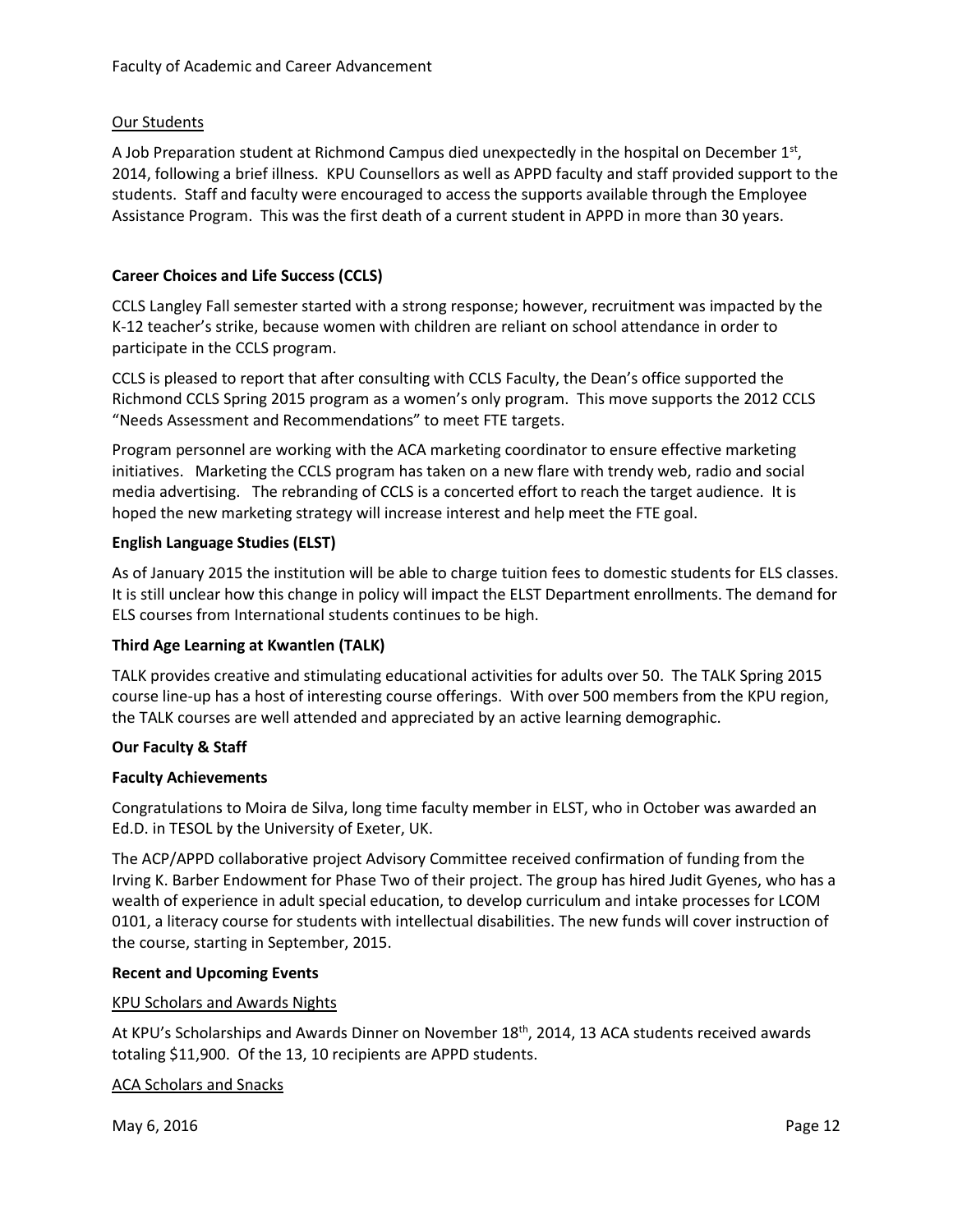The Dean's office hosted a Scholars and Snacks faculty group meeting on November 13<sup>th</sup>. Nine faculty members participated in a vibrant round table discussion on teaching experiences.

#### KPU Open House

The annual Surrey Open House will take place on February 28<sup>th</sup>, 2015. The event provides an opportunity to showcase people, programs, and services. Along with the traditional methods of communicating information, the ACA Faculty are being innovative in their delivery by using Story Boards and Selfie Stations.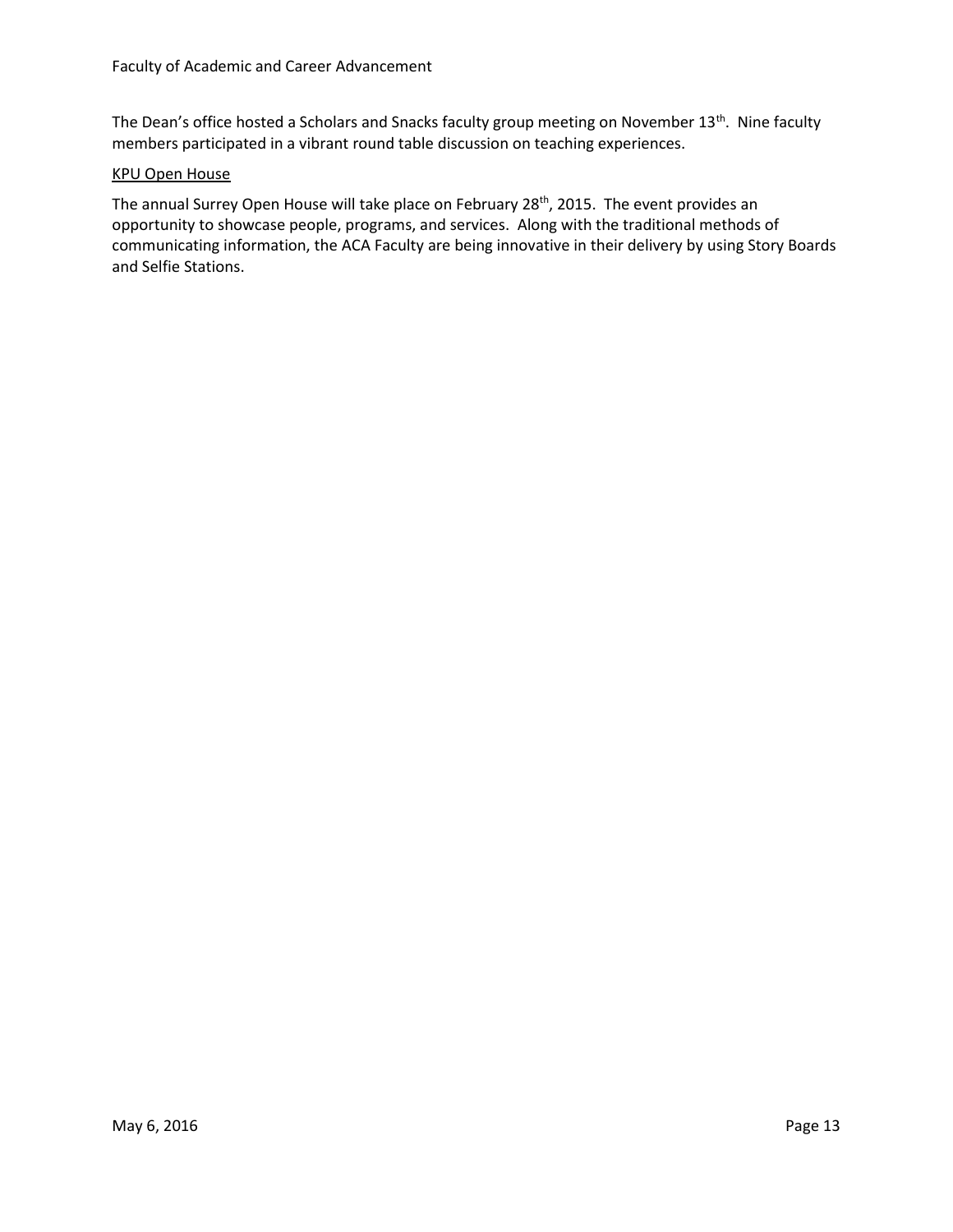## <span id="page-13-0"></span>**-------------------------------------------------------------------------------------------------------------**

## **The Faculty of Science and Horticulture**

**-------------------------------------------------------------------------------------------------------------**

## **Faculty of Science and Horticulture Activity Report**

#### **November – December 2014**

### **Faculty-wide Activities**:

- **Green Wednesdays** continue to be a great success. The most recent showing, "Just Eat It A food Waste Story" was a terrific KPU outreach event and community builder. The room was packed with external community members to view the film and to meet the film makers (hot from premiere screenings of their movie at the world-renown Amsterdam and Copenhagen International Film Festivals last week, and even at Hollywood in October).
- Over 350 B.C. high school students competed in the ninth annual **Science Challenge** held at KPU Richmond. The intense competition saw 55 teams of junior and senior students battling it out in biology, chemistry, engineering design, mathematics, physics, and environmental science and geology challenges. The event is organized by **Don Mathewson, Physics instructor,** and involved many faculty, staff and student volunteers plus close to 30 volunteers from APEGBC (Association of Professional Engineers and Geoscientists).
- This Fall the FSH has begun **FISSHING (Faculty Instructional Strategies -Science and Horticulture- Nurturing Group)**! This new group, which meets monthly, was developed by **Don Mathewson (Physics)** with the goal to become better teachers by sharing strategies and experiences, and by reaching out to the broader community of educational practitioners.
- Information session for Horticulture, Brewing and Environmental Protection Technology prospective students were held. All were very well attended, boding well for 2015 recruitment.
- **Dean Betty Worobec** met with representatives from Princess Margaret Secondary School and Douglas College (Brian Chappell, Dean of Science) to discuss possible academic partnerships particularly with our new Physics and Math degree programs.
- Faculty, staff and students showcased new FSH programs at a number of recruitment events including KPU Richmond Open House, Fraser Valley Education and Career Fair, and Vancouver Education and Career Fair.
- **Brewing and Brewery Operations Update**: Inclement weather in November and December resulted in another delay in the opening of the Brewing Instructional Laboratory. Occupancy is scheduled for January 19 whereby the large scale brewing equipment will be installed. This will be followed by BC Liquor Board and CRA inspections required to obtain the liquor manufacturing license and excise tax certificate. Students will then be allowed into the lab during the last week of January and can at that time start their first brewing. To allow students a meaningful learning experience the brew faculty and staff worked tirelessly in late December to arrange for field trips and other activities to cover the first three weeks of January. The group will be going to Victoria for brewery tours and will spend two days in Calgary visiting breweries, two malting facilities and spending a day with their counterparts in the brewing program at Olds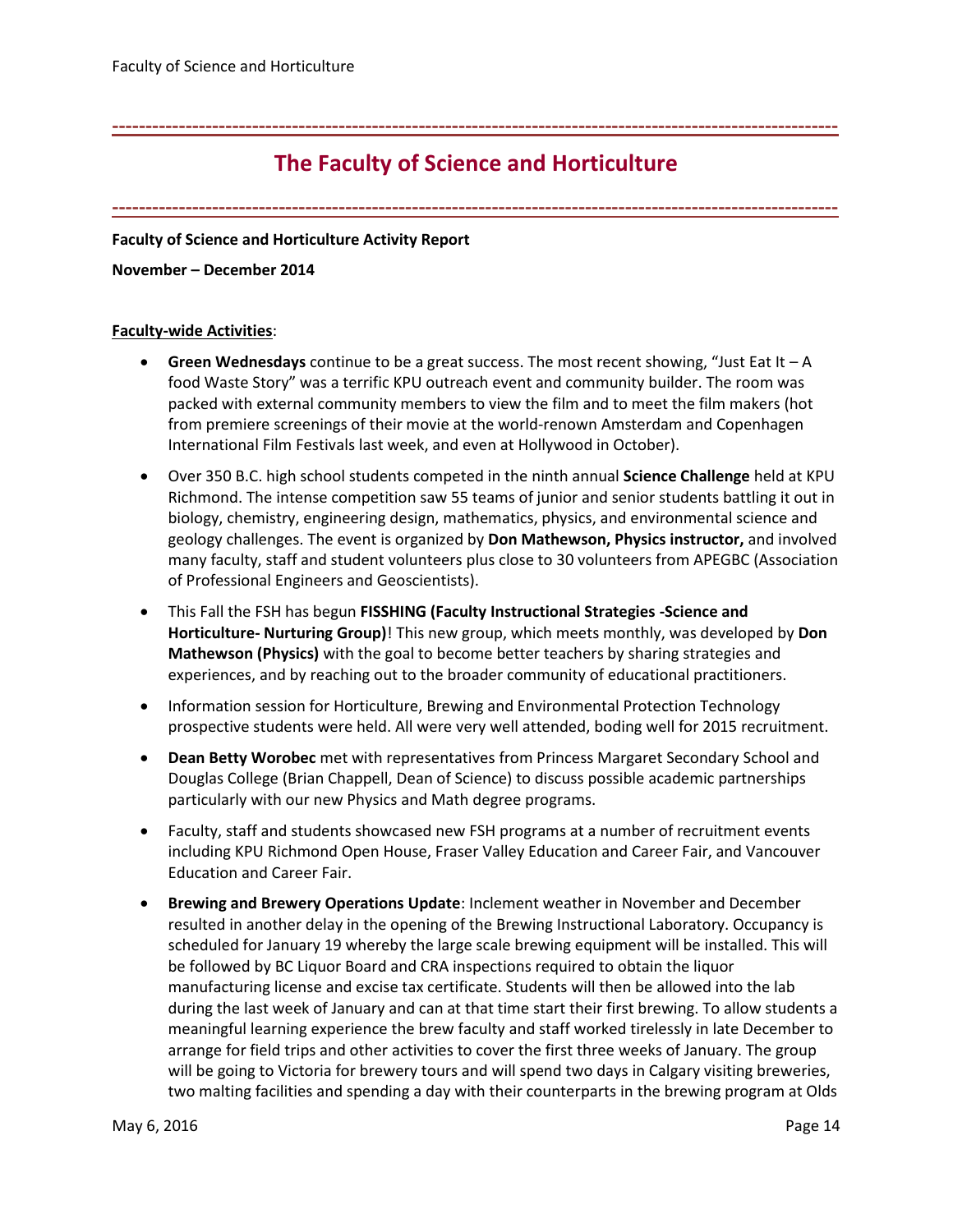College. Other tours and special training will cover the remaining dates which would have normally been brew days. The official ribbon cutting ceremony for the Brewing Instructional Laboratory will take place on March 31 so please save the date!

**Other Brewing News**: The Brewing student club KPbrU organized a fund raiser, graciously hosted by Dead Frog Breweries, with donation and proceeds going to a scholarship fund. **Alek Egi** (faculty) and **Nick Fengler** (staff) visited all the breweries in Victoria to raise awareness of the program and arrange for students summer work placements opportunities**. Alek Egi** and **Dominic Bernard** (faculty) attended two days of steam training hosted by the Burket Fluid Control Systems. The brewing program was featured in The Province special insert on the beer industry and in an article in the West Ender weekly newspaper. Renowned beer author **Joe Wiebe** (The Craft Beer Revolution) was a guest speaker in one of the HOPS courses. **Jim Coggles** (Executive Director of the Gateway of Hope) also spoke to the students on the responsible use of alcohol and alcohol addictions.

**Alek Egi** has developed two CPS courses: **Malting for Craft Brewers** This one day course covers the science of malting, from barley variety to final malt analysis. **BC Liquor Stores Beer 101** This one day program covers the basics of brewing raw materials, processes and finished products. The program aims to give BC Liquor Store employees good general understanding of the brewing and beer.

- The Horticulture community continues to be very generous in providing new student scholarships as follows: **The Windset Farms Aspiring Greenhouse Graduate Award** \$1,000; **The Windset Farms Greenhouse Horticulture Award** \$2,000; **Isidore Landscapes Award** \$1,000.
- We began our first steps in building efficiencies in our Faculty operations by hosting the LEAN 101 Workshop lead by LEAN Green Belts **Maggie Fung (IET)** and **Amy Ditchburn (Trades and Technology).**

## **Faculty, Staff and Student Activities**:

- **Stan Kazymerchyk (Horticulture)** was recognized by his peers by receiving the **BC Golf Superintendents Association Distinguished Industry Service Award**.
- **Deborah Henderson (Institute for Sustainable Horticulture), Kent Mullinix and Rebecca Harbut (Sustainable Agriculture)** met with Rickey Yada, new Dean of UBC Faculty of Land and Food Systems regarding research and academic partnerships. Deborah is also a member of the UBC Faculty of Land and Food Systems Deans Advisory Committee.
- **Deborah Henderson** presented on Sustainable Agriculture in Cuba and inspiration for the work of ISH at the International Plant Propagators Society Annual Meeting, Abbotsford.
- **Deborah Henderson** met with partners at the University of Sancti Spiritus and Sanidad Vegetal in Sancti Spiritus, Cuba. A University of Sancti Spiritus PhD student will be joining ISH as part of the Emerging Leaders of the Americas (ELAP) program.
- **Active ISH Research Projects:** Microbial enrichment of engineered horticultural soils. Industry partner Earthfort Environmental Ltd. NSERC ARD Level 1, with **Michelle Nakano (Horticulture)**; Novel Biofungicides for Alternative Brassica Crops. Industry partner Greenhouse Delight Foods Inc. NSERC ARD Level 1, with **Navjot Barney (Biology)**; Developing Trichoderma-based biofungicides – Funded by the Province of BC; Evaluation of Spark™ Treatment on Eliminating Pathogens and Pests on Greenhouse Surfaces for Techmist Ltd.; Developing baculovirus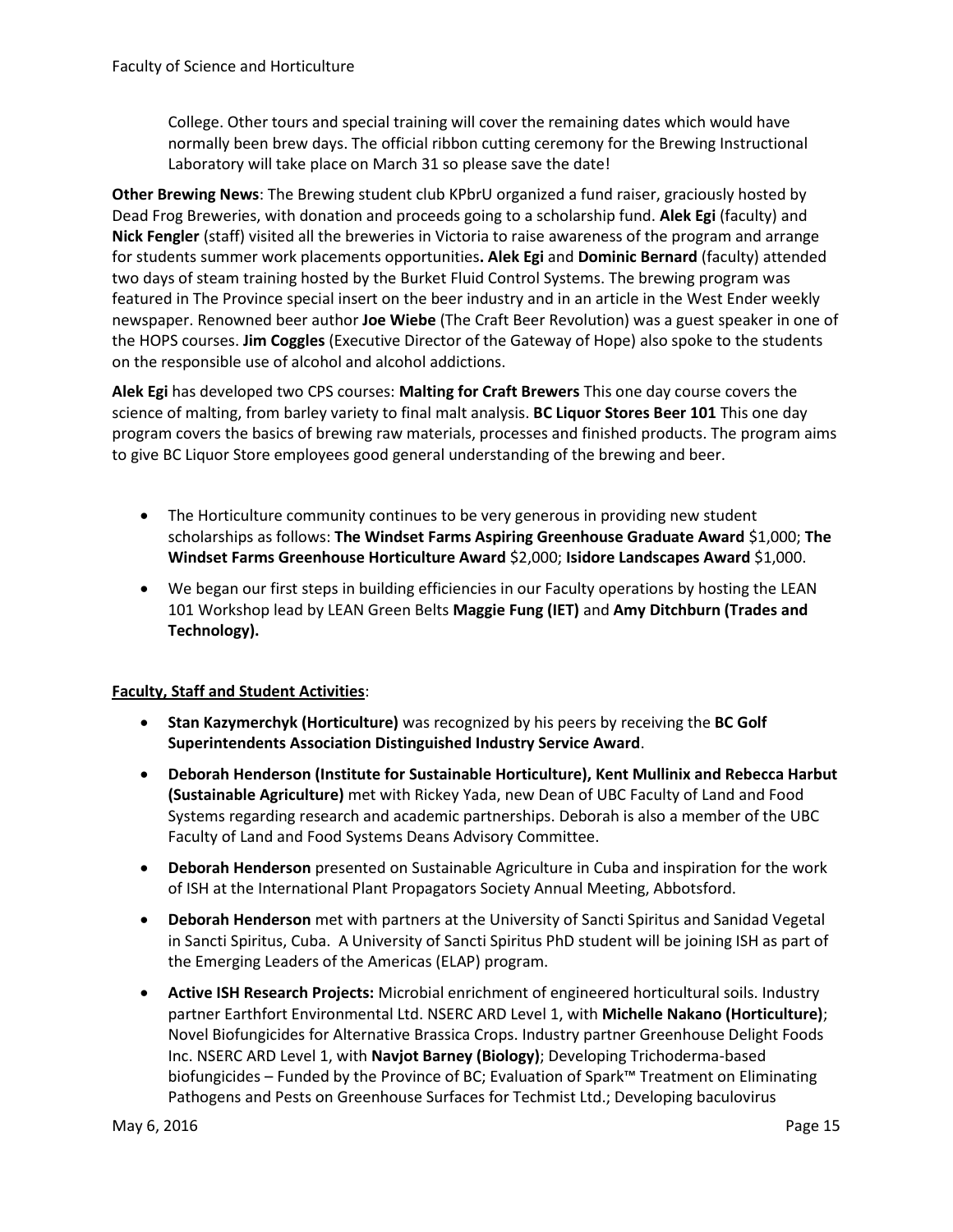products and integrated pest management protocols for organic brassica as part of The Organic Research Center of Canada.

As part of these and other projects ISH has become a major employer of KPU graduates plus Deborah continues to mentor several KPU undergraduate student research assistants.

- **Chris Hauta (Environmental Protection Technology)**, along with Horticulture staff, has been actively installing, testing, and trouble-shooting the new analytical equipment to be used in the Langley undergraduate research lab.
- **EPT students** conducted their yearly solid waste audit of the Langley Campus. The audit once again showed that food and other organic waste was the main component, and disposable coffee cups being the most frequently disposed item.
- **Paul Richard (EPT)** has been coordinating the development of a new CPS course in environmental monitoring for First Nations; funding has been secured for this course and hiring as well as curriculum development have been ongoing since November.
- **Gary Jones (Horticulture**) represented KPU at the 'Urban Agriculture' conference, Los Angeles.
- BC Horticulture Articulation Committee was hosted by **Horticulture Co-Chairs Carol Barnett, Gary Jones**. The outcome was that Carol will take the lead on developing the provincial articulation of all horticulture programs in conjunction with BCCAT.
- **Gary Jones** is working with Aldergrove Community Secondary School and Brookswood Secondary School on the 'Farm to Plate' initiative.
- **Stan Kazymerchyk** is spearheading a Home Reno Makeover project with colleagues from the Faculty of Health and Trades and Technology.
- On November 29 the **School of Horticulture** organized a memorial service and tree dedication for student Jack Copeland who suddenly passed just before Spring Convocation.
- **Laura Flinn (Physics**) organized a visit of the *Take a Hike* program to our Surrey campus physics lab. Take a Hike is a full-time alternative education program that engages at-risk youth through a unique combination of adventure-based learning, academics, therapy, and community involvement. (takeahikefoundation.org). Participants, aged 15-17, investigated the physics of motion via a laboratory activity that was specifically designed for them and for which they received academic credit. Laura ran the event with the assistance of **Bob Chin** and **Len Arboleda**.
- We are pleased to welcome **James Hoyland (new Physics faculty)** from the University of Southern Denmark. As well as teaching a range of courses, James will use his expertise to develop courses for our new Physics for Modern Technology degree program.
- **Fergal Callaghan (Physics)** represented KPU at a networking event hosted by the BC section of the International Society of Automation. Involvement with the ISA is proving very useful for making contacts in industry that are relevant to our BSc in Physics for Modern Technology.
- **ISFS (Institute for Sustainable Food Systems) New Funding:** City of New Westminster \$6,000 for support of the Southwest BC Bio-region Food System Design Project; Vancouver Foundation - *Linking Community and the Regional Economy to Southwest British Columbia's Food System Future*. \$15,500; Vancouver Foundation - *Environmental Assessment of BC's Bio-regional Food System Future*. \$25,500.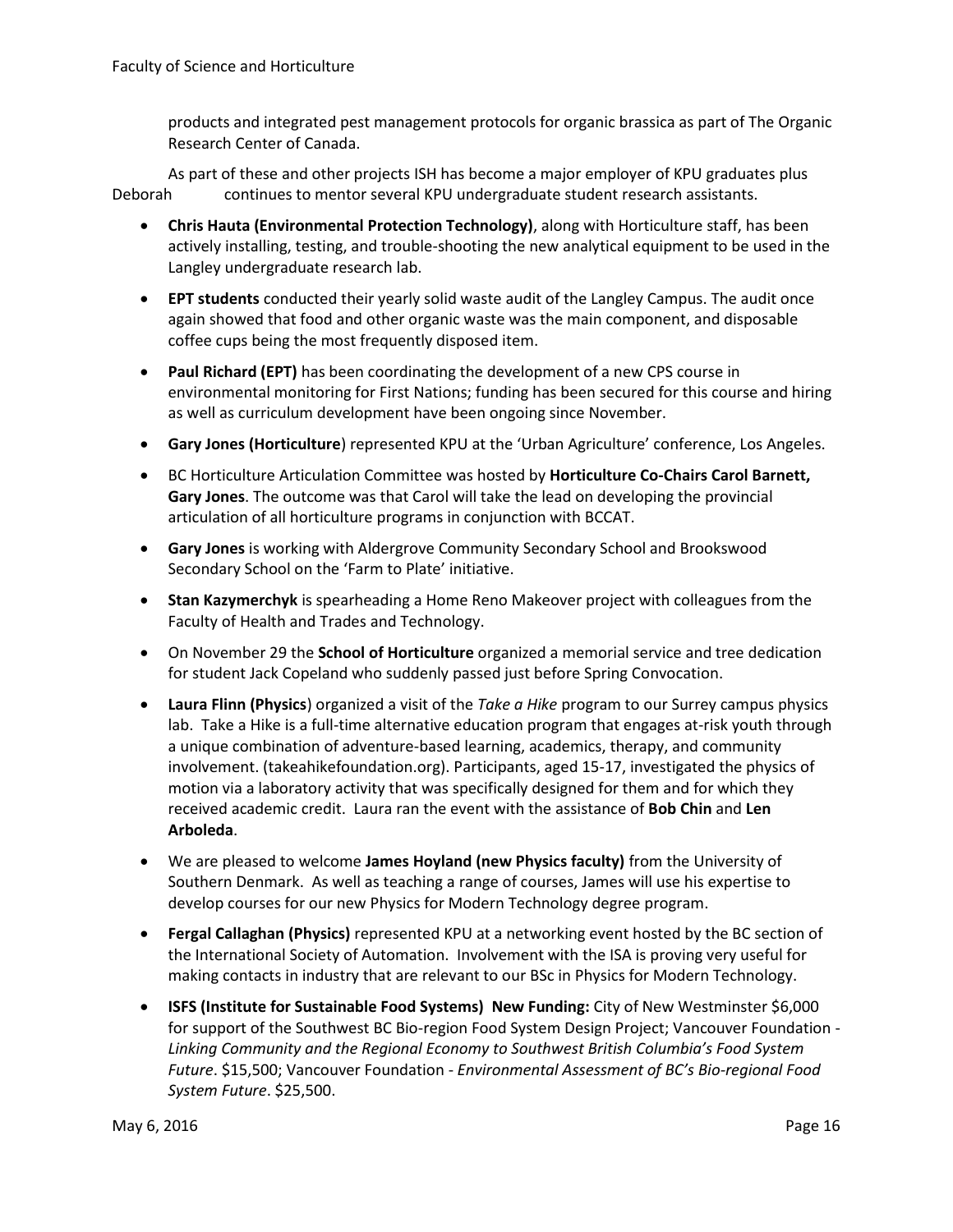- **ISFS and Sustainable Agriculture** co-hosted the Annual BC Seed Gathering Conference (Richmond campus) with Farm Folk City Folk at KPU Richmond. There were close to 200 attendees.
- **ISFS** organized as series of *Regional Dialogues on Sustainable Local Food Systems* held in Prince George, Cranbrook, Kamloops, Kelowna, Nanaimo, and Richmond. All session were very well attended and garnered much community support for the work of the Institute.
- **ISFS** held several meetings with First Nations groups (Tsawwassen, Tagish-Carcross, and Lil'wat) to discuss Farm School development.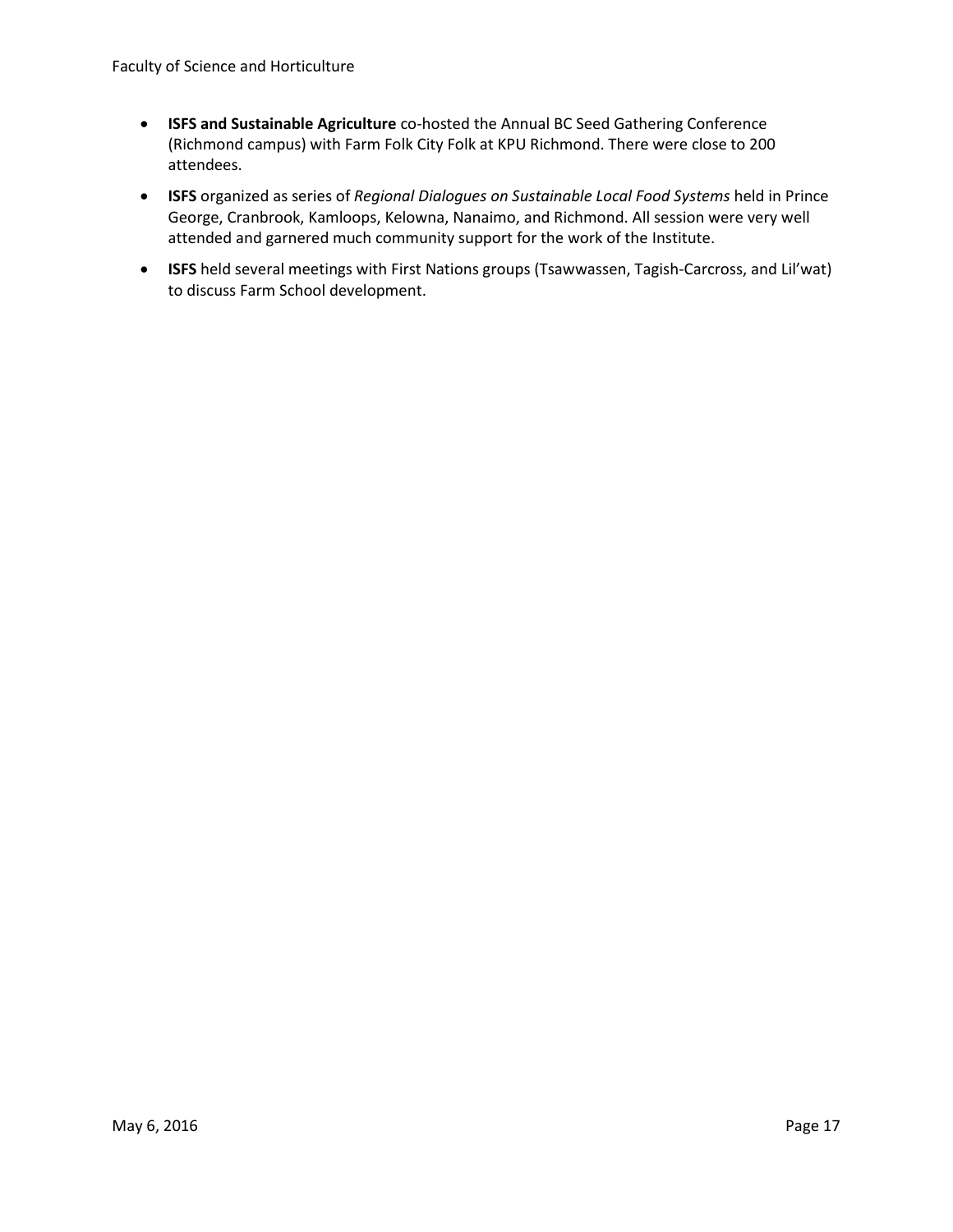<span id="page-17-0"></span>**-------------------------------------------------------------------------------------------------------------**

## **The Chip and Shannon Wilson School of Design**

**-------------------------------------------------------------------------------------------------------------**

## **EDUCATIONAL PROGRAMMING**

## **Design Degree - Major and Minor Development**

A team of faculty from across Design's programs is currently working on the development of a degree with a major and minor in design for implementation in September 2016. Design thinking and methodology impacts processes and outcomes in all areas of innovation: science, trades, technology, social and business entrepreneurship, and health. This degree will incorporate an interdisciplinary approach that provides students exposure to a wide spectrum of disciplines, techniques, and perspectives, maximizing opportunities for creative exploration and collaboration between design disciplines and beyond. As well, this will facilitate entry into the Wilson School of Design as per the Transitions Project (entry into the School rather than into discrete programs).

## **Post Baccalaureate in Technical Apparel Design**

The first group of students enrolled in the Post Baccalaureate in Technical Apparel Design (DETA) completed their programs with their capstone (thesis) projects in December 2014. The presentations were attended by faculty, students, and industry representatives (including reps from MEC, Arc'teryx, lululemon athletica, and Mustang Survival). Feedback on the students' work and preparation was extremely positive and the majority has been hired into the field.

The second intake started their program in January 2015, with ten students in the cohort. As of January 1, 2015, Evelyn May stepped into the position of Coordinator and instructor in the program. Evelyn's experience as Coordinator of the Fashion and Technology degree, participation in the original development of DETA, and recent completion of her Strategic Design MBA from Philadelphia University put her in an excellent position to take this program through its next steps as curriculum gets reviewed and refined after its first offering.

Rita Ciammaichella, the previous Coordinator of DETA, will be returning to industry. Thanks go to Rita for successfully leading Technical Apparel through its first iteration and providing a fruitful experience for our students.

### **Application Numbers**

The number of new student applications to the Wilson School of Design is up 7% over this time last year. While this is a positive sign, further recruiting efforts are necessary to ensure full enrolments in all programs for September 2015.

## **COMMUNITY ENGAGEMENT/MEDIA**

### **The Cinderella Project**

As a Christmas team initiative, the Wilson School of Design's Dean's Office collected items for the Cinderella Project. The Cinderella Project collects gently used graduation gowns, suits, accessories, and scholarships and distributes them to grade 12 students who, in spite overwhelming challenges have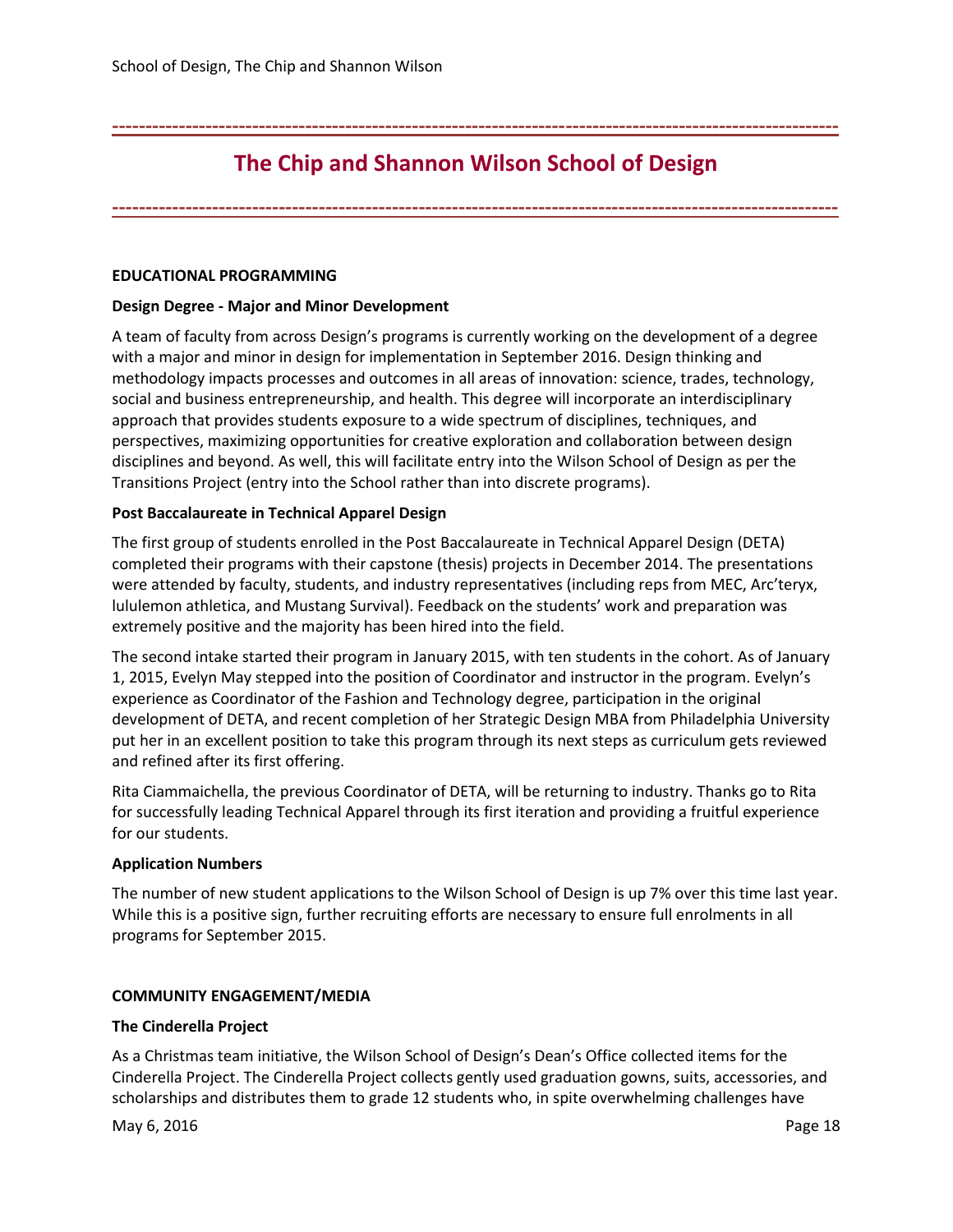completed their graduation requirements but cannot afford to attend their graduation ceremonies due to the high cost of garments and accessories. The project also provides scholarships and mentoring to these students.

*Some examples of students accepted into The Cinderella Project include: students who are living in situations of abuse, neglect and violence at home and on the streets; new Canadians or refugees experiencing socio-economic hardship, and bullying in school; teen parents; those who are caring for parents (often with mental illness) or who are raising siblings; and, students who are chronically ill, physically or developmentally disabled. Students are referred to The Cinderella Project by their teachers, principals or social workers. (Quick Facts, Cinderella Project, 2014)*

Through donations from students and employees, we provided 29 gowns, one suit, 30 pairs of shoes, 13 purses, and various other accessories to the project. Sharon Greeno, Fashion Marketing Coordinator, will be following up to determine further opportunities for us to contribute.

## **Winter Wonderland at Richmond City Hall**

As part of the City of Richmond and Rotary International's "Winter Wonderland" event, local businesses/organizations each sponsored one of approximately 40 Christmas trees. KPU sponsored one on behalf of the Wilson School of Design. The Product Design program jumped in and created a very unique tree design. The tree was sporting a technically designed and constructed ski jacket and goggles.

## **Richmond City Oval Projects**

Students in the Product Design and Technical Apparel programs continue their work with athletes and staff at the Richmond City Oval. Jaymes Williams, a Product Design student, will be following up with the next iteration of a coolant vest for use by the Wheelchair Rugby team that trains out of the Oval.

## **Richmond City Museum**

As part of the Richmond City Museum's current exhibit, "Interwoven World: Identity and Fashion", a group of fourth year Fashion Design & Technology students will be providing a collaborative presentation to discuss their design thinking process and highlight distinctive components of their specific collections. This collaborative effort has been organized by Andhra Goundrey, Coordinator of the Fashion program and Richmond's Curator of Exhibits, Sheila Hill.

## **Designer Spotlight**

Every year, fourth-year fashion design and technology students at KPU host The Fashion Show: an industry-grade runway event that showcases the culmination of four years of rigorous, studio-based design education. On Dec. 4, students provided a sneak peek behind this spring's runway curtain – the research, storyboards, look books, fabrics, style cards and business models behind the upcoming exemplary, innovative and novel collections. The inaugural PRE-SHOW: Designer Spotlight was created at the request of creative, design and apparel professionals. The new open house-style showcase allowed industry to connect with students before their signature event in April, when many begin exploring employment opportunities.

The event itself was well attended and yielded some very positive results. A number of local apparel firms, including lululemon athletica, Arc'teryx, and Kit and Ace, sent representatives to consider the students' work. Many students ended the evening with interviews scheduled. As well, there was a strong turn out from press. The Vancouver Sun will be following three students over the next months and will be providing video updates on their design process and results. To read more, please see: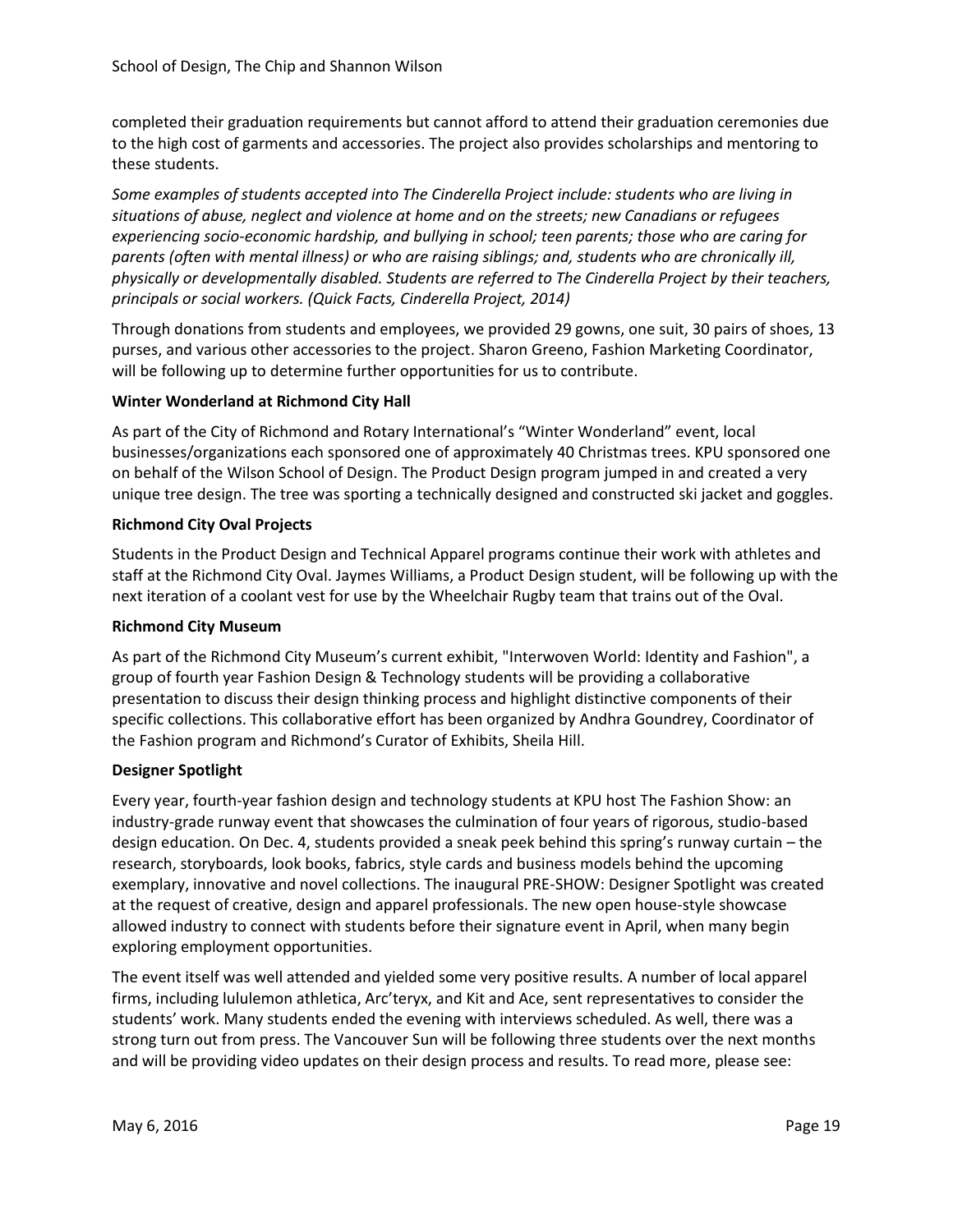## [http://www.vancouversun.com/news/Video+Sneak+peek+behind+scenes+biggest+student+fashion+sho](http://www.vancouversun.com/news/Video+Sneak+peek+behind+scenes+biggest+student+fashion+show/10447412/story.html#ixzz3OdQmz0MG) [w/10447412/story.html#ixzz3OdQmz0MG](http://www.vancouversun.com/news/Video+Sneak+peek+behind+scenes+biggest+student+fashion+show/10447412/story.html#ixzz3OdQmz0MG)

## **SAVE THE DATE**

Save the date for this year's Fashion Show - Thursday, April  $9<sup>th</sup>$ , 2015.

## **INTERNATIONAL PARTNERSHIPS**

### **Science Without Borders**

The number of Science without Borders students from Brazil in the Wilson School of Design remains strong, resulting in the opening of two extra sections of first year Graphic Design for Marketing (GDMA) courses to accommodate demand in September 2014. These students also accessed courses in Product Design (DEPD) and Foundations in Design (FIND) in high numbers. Many have remained for Spring 2015 and have been accommodated by seat vacancies (no extra sections required).

New applicant data (January, 2015 report) indicates an additional 20 international applications for September 2015, many of them coming from the Science without Borders Initiative.

## **Heriot Watt University, Scotland**

As a result of the visit by the two students from the Post Baccalaureate Diploma in Technical Apparel Design in November, Heriot Watt has extended the invitation to facilitate the admission of Wilson School of Design graduates into their masters programming.

### **Belas Artes, Brazil**

As a result of the MOU signed between KPU and Belas Artes in 2014, Danielle Robinson, an Interior Design student, is currently attending Belas Artes on exchange. Danielle is fluent in Portuguese and is the first of our student to take advantage of this exceptional exchange opportunity. As Belas Artes expands its programming in English, we expect to see more students take part.

Lucie Gagne, Coordinator of the Interior Design Program, will be visiting Belas Artes (Sao Paulo, Brazil) in February 2015 to finalize details of the "four plus one" agreements for the programs. "Four plus one" arrangements involve the granting of a second degree by KPU to degree graduates of a partner institution after one year of specified studies with us. Due to the stringent requirements of Interior Design's accrediting body, it will be necessary for Lucie to be on-site to assess the quality of the students' work and ask detailed questions regarding outcomes. Lucie will ensure that the foundations are equivalent, identify curricular gaps, and validate that quality standards of the accredited degree and KPU are met.

While Lucie is there, she will also be following up on our general MOU with ORT in Montevideo (Universidad ORT Uruguay). This MOU also needs to be moved forward at the faculty/curricular level.

### **International Exchanges**

Students from all four of Design's degree programs are currently on exchange. Exchange sites include universities in Helsinki, London, Melbourne, Sao Paulo, and Berlin.

### **STUDENT AWARDS**

Congratulations are in order for 3rd year Interior Design student, Vincent Reinhart. His lighting project was selected by SLS/Light Resource to receive the \$1000 scholarship award. Overall, they found that Vincent's design was the best in show as it showed both original concept and appropriate specification.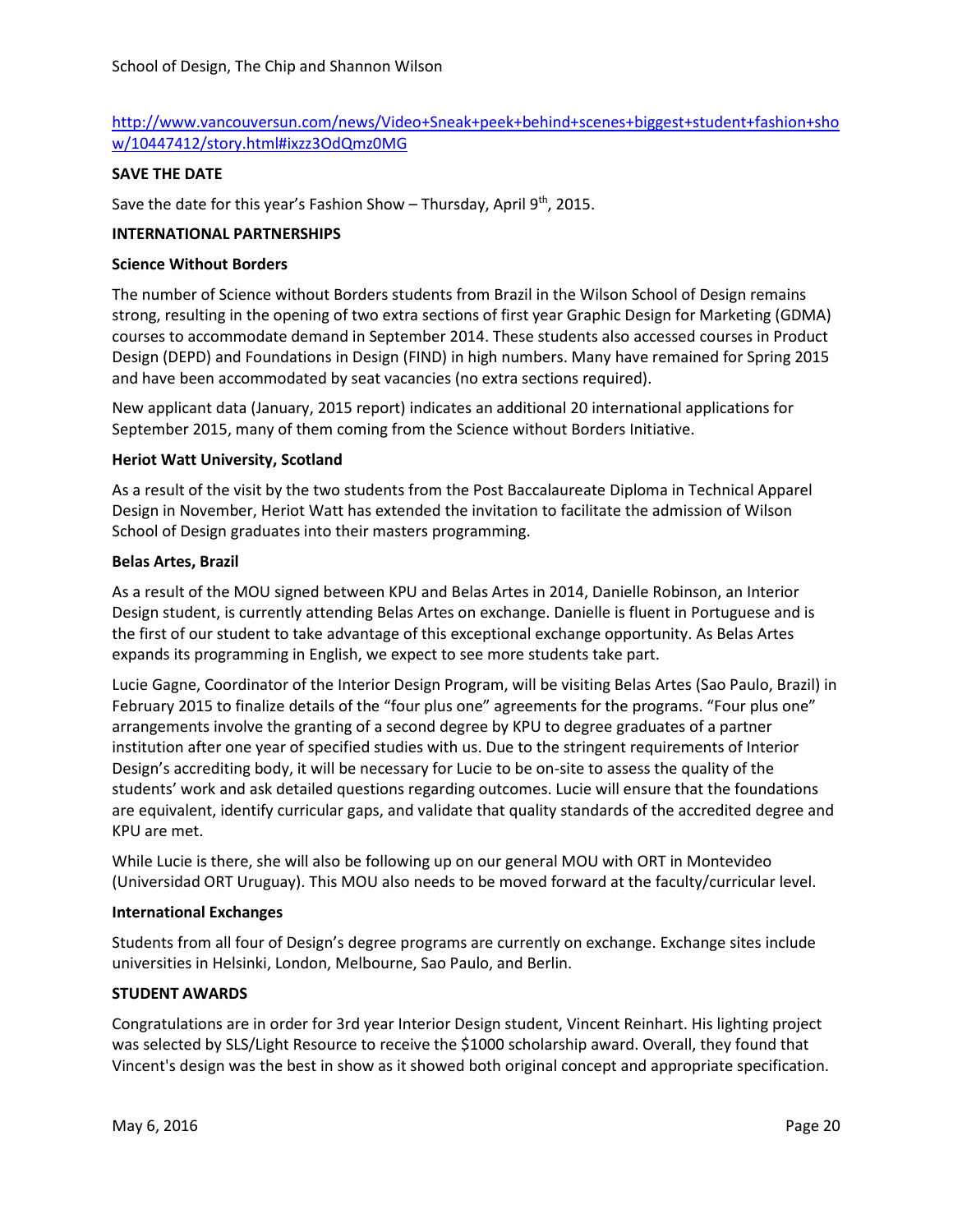# **The School of Business**

<span id="page-20-0"></span>**-------------------------------------------------------------------------------------------------------------**

**-------------------------------------------------------------------------------------------------------------**

## **Core Business**

The School of Business offered 405 sections in the Spring term. As we approach the end of the enrolment period we have 217 sections that are 100% full, a further 47 sections currently show one seat available and offers outstanding to a student on the waitlist. The overall fill rate is sitting at 91.8% (12, 621 seats filled with 1,127 still on wait lists). Business School Class size is generally 35 students (96% of total) and the remaining classes are for 25 students (4 % of total).

The School of Business was approved to offer 10 additional demand sections this term. Based on the fill rate as of January 5<sup>th</sup>, these 10 sections have generated an additional \$72,000+ contribution to KPU, after all faculty costs.

### **Administrative Changes**

Laurie Clancy was promoted effective January 2015 to be Director for International Admissions Recruiting and Articulation. Laurie has made exceptional contributions to the School of Business over the past nine years. We wish her well but we will certainly miss her.

Her position was posted before Christmas and Interviews for here replacement will be later this month.

We currently have two key administrative staff on leave for personal or medical reasons. And one of our degree advisors, Jane Gray, is on the union bargaining committee for BCGEU and has a corresponding reduction in availability.

Caroline Barnhart, returned to our admin team January  $6<sup>th</sup>$ , after a three month assignment as the acting Divisional Business Manager for the Faculty of Arts.

### **Strategic Initiatives**

### **Transitions Project**

The Transitions Project focuses primarily on Admission to KPU and where students land upon entry. The adoption of the Transitions Framework eliminated third year entry into degrees, which triggered a restructuring of course sequencing. The School of Business, seized this opportunity to realign programs and courses to increase the options for students and to ensure core competencies are delivered across all credentials. This process has required a tremendous amount of work by the Associate Dean, the chairs and all departments over the past year. For the next three months we will be bringing forward a significant number of course and program changes to Senate for approval.

When all the changes are in place all degrees will embody core competencies, regardless of degree. This increases students' options both for programs and career success.

### **Graduate Level Programs**

The program proposal for a post-bacc diploma in Accounting will soon be ready for Senate approval, followed by posting to the DQAB site for institutional feedback. The objective of this program is to provide a pathway to the CPA designation for individuals who already have a university degree but lack the necessary accounting background.

May 6, 2016 **Page 21**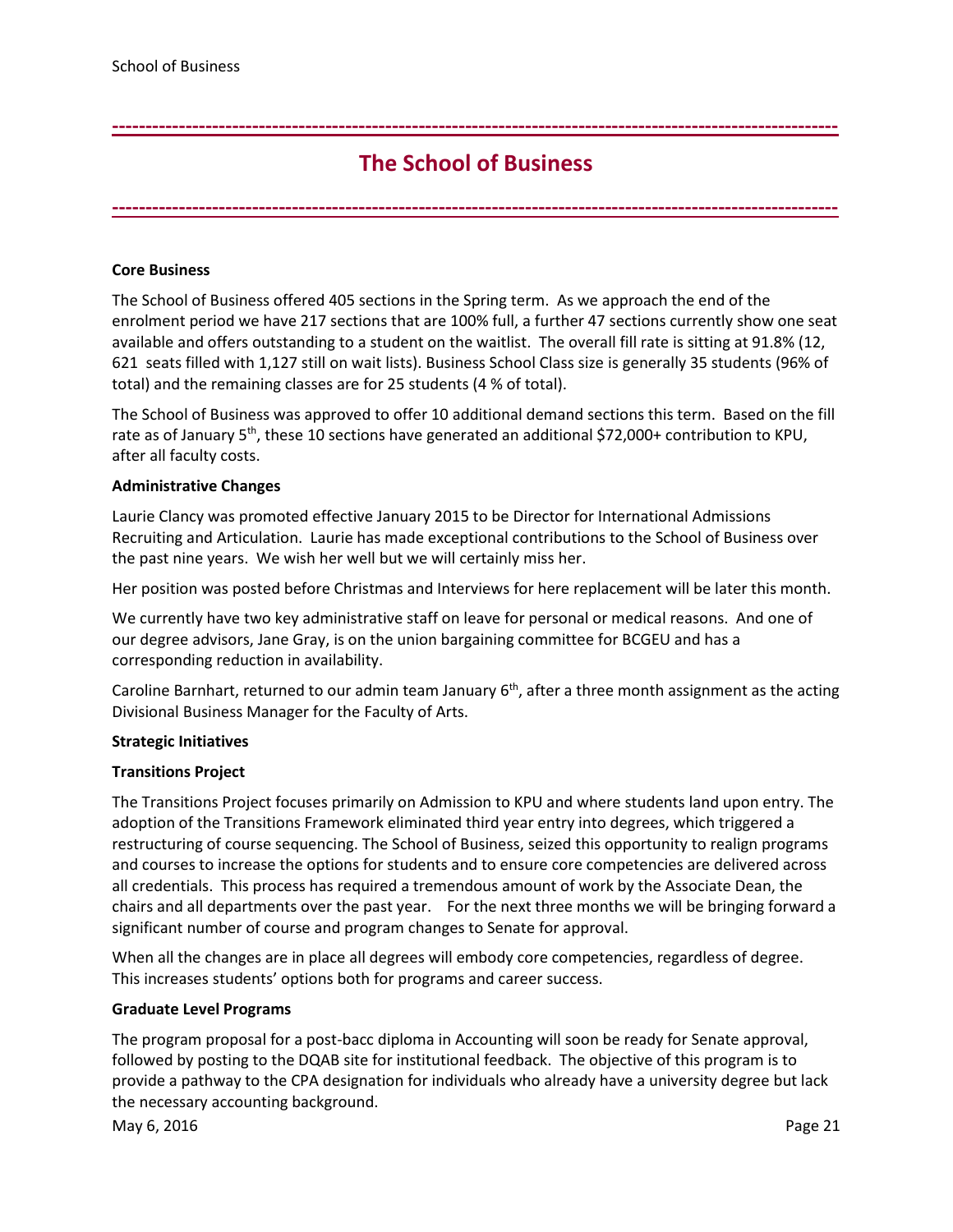Preliminary conceptual work on several graduate-level diplomas is underway and will accelerate as the Transitions and undergraduate program realignment consolidates.

## **Faculty Kudos**

David Sale was awarded a life membership by CGA-BC for his significant contributions to the profession. This past year Dave has been the President of CGA-BC during the finalization of accounting profession amalgamation discussions.

Dr. Abhijit Sen continues to enhance his reputation as an expert on secure data transmission using smart devices. His paper on "Secure Data Transmission Technique for IPhone using Quick Response (QR) Code" has been accepted for presentation and publication at the Multidisciplinary Innovation in Business, Engineering, Science and Technology Conference in Manila, Philippines, February 2015.

## **Student Kudos**

Larissa Carriere and Gabby Gill, both BBA students, are two of the semi-finalists in the CEO for a Day Competition. Larissa and Gabby will be spending a ½ day at Odgers Berndtson's Vancouver office on January 19 where they will participate in a number of activities including a group case study and one-onone interviews. They will also have an opportunity to review their Hogan Leadership Profile in detail and network with our partners and consultants.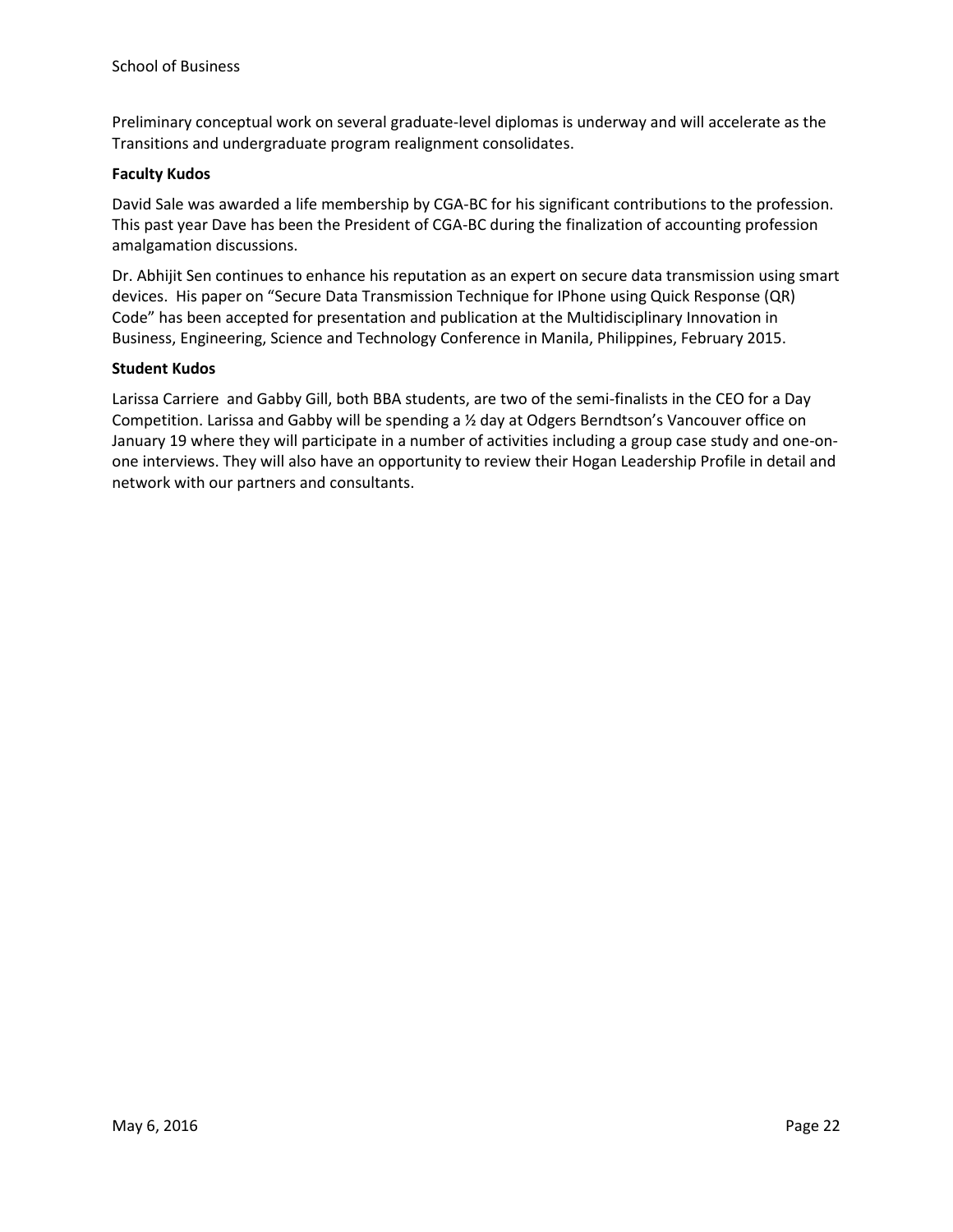# **The Office of Continuing and Professional Education**

<span id="page-22-0"></span>**-------------------------------------------------------------------------------------------------------------**

**-------------------------------------------------------------------------------------------------------------**

### **Initiatives:**

#### **New Funding**

• Secured funding from AVED and JTST in excess of \$1 million dollars to offer a number of courses at KPU and Squamish First Nation.

#### **Office of Continuing & Professional Studies**

- Developing a strategic marketing plan for 2015/2016.
- CPS has over 6000 unique visitors per month to the website.
- New 2015 Spring course catalogue launched
- New functionality to online FlexReg registration system will enhance the student registration experience.
- CPS now has its own phone number and support staff to answer calls.

### **First Nations Partnerships**

- We are currently in the final stages of developing a new Piping Ace-it program in collaboration with Squamish First Nation, Woodfiber LNG, North Vancouver School District, ITA and KPU's Trade and Technology department. This will be the first Ace-it program offered by KPU to the North Vancouver School District. It aligns with the BC Jobs Plan to increase Ace-It numbers and promote First Nations' participation in the LNG sector.
- In conjunction with KPU's environmental protection faculty, we are gearing up to begin an introduction to environmental assessment course at Squamish First Nation.

### **New Programming**

- Online programming that will serve to prepare students to write the real estate exams
- Blended online/F2F programming for the Hospitality & Lodging industry
- Starting a new blacksmithing course
- New Brewing courses through the Faculty of Science & Horticulture. To be offered this spring.
- Working on developing an online medical lab technician course.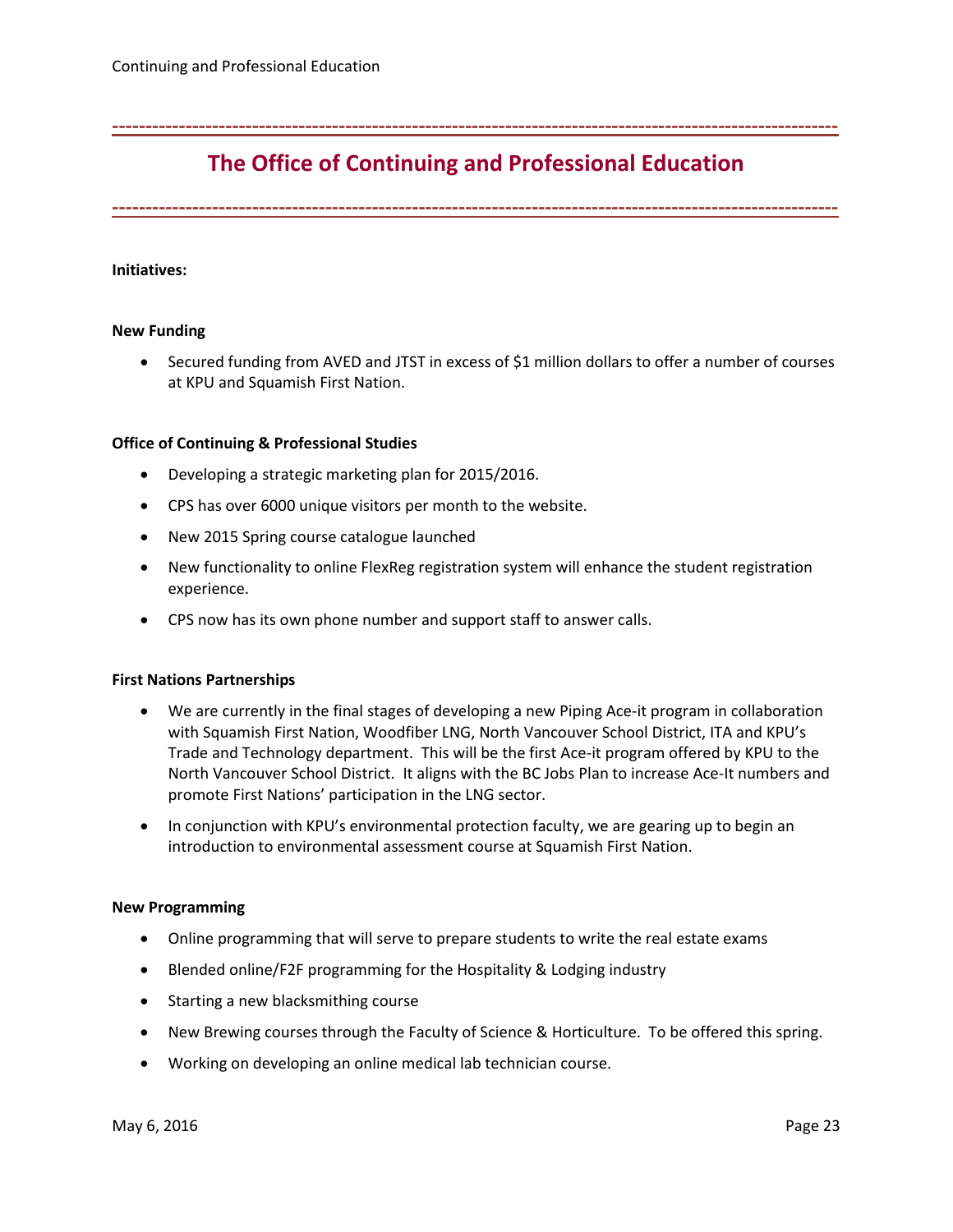- In negotiations to acquire existing wastewater operator training business for the entire province of BC.
- Launching security training in collaboration with the Genesis Security Group.

## **Strategic Partnerships (upcoming)**

- Met with the CEO and VP, Corporate Affairs for Woodfibre LNG to collaborate on First Nations and Ace It courses and discuss LNG training needs for the Squamish LNG Facility.
- Planning the implementation of province-wide LED Lighting training with BC Hydro/PowerSmart.
- In discussion with Tyco Canada regarding corporate training needs.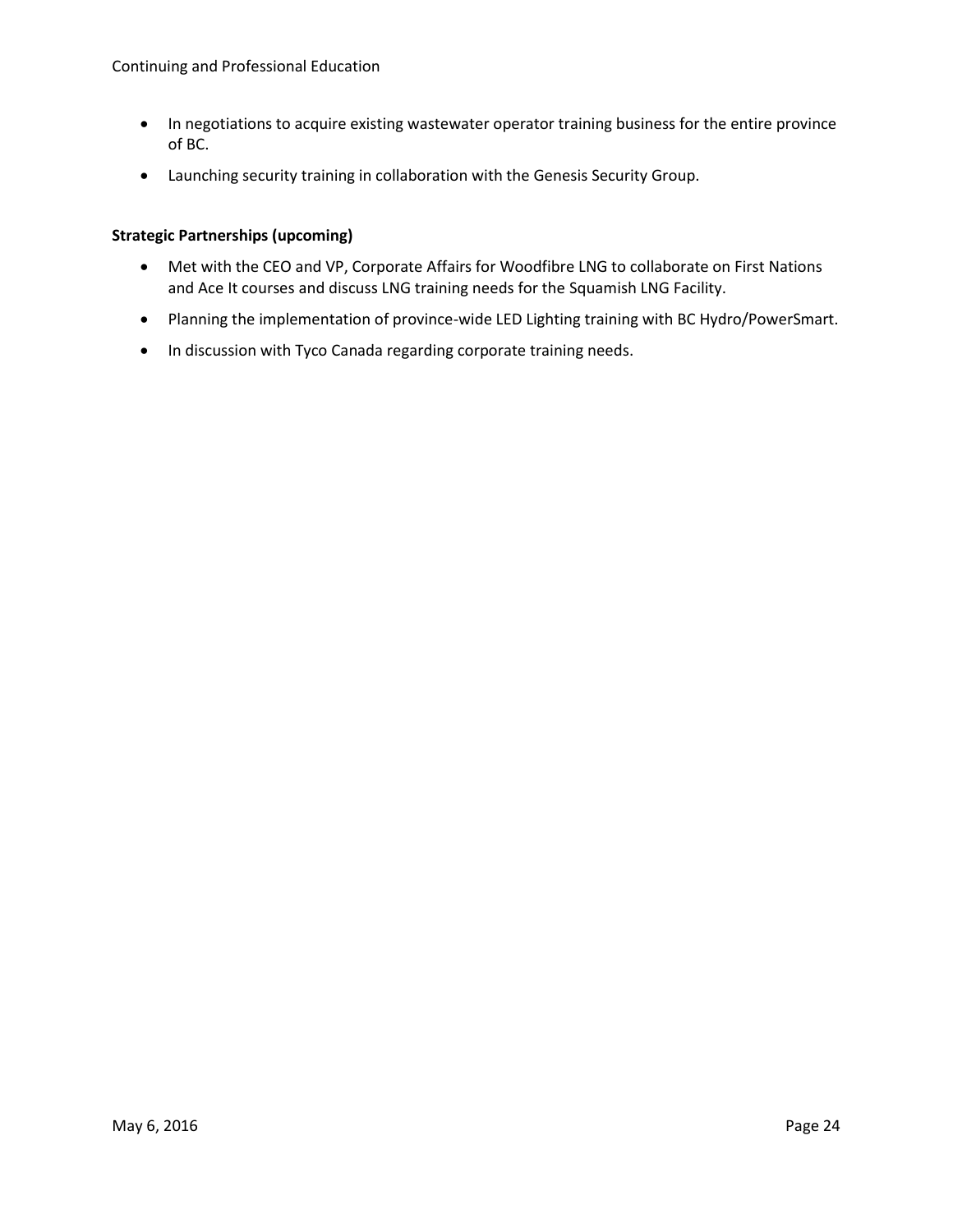## **KPU International**

<span id="page-24-0"></span>**-------------------------------------------------------------------------------------------------------------**

**-------------------------------------------------------------------------------------------------------------**

## **Late Fall 2014**

In Fall 2014, OIRAA focused primarily on recruitment as well as maintenance of current international application numbers for the 2015 Spring intake.

Several OIRAA activities encouraged new registration numbers and secured existing applications in January 2015. For example, OIRAA staff made three important international recruitment trips to India, China, and Brazil; participated in three recruitment fairs with local school districts (Delta, Vancouver, and Burnaby); and visited two Washington State high schools in the US.

## **Spring 2015**

The total number of new applications for spring 2015 reached 654 applicants<sup>1</sup>, 28 more applications from 2014. Out of this total, OIRAA managed to offer 431 seats; this is 45 more seats than the previous year and resulted in 256 actual starts as of January 9<sup>th</sup>, 2015.

India, China and Saudi Arabia are our top three markets. Spring 2015 will consolidate OIRAA's recruitment efforts on its first fiscal year for new markets such as Russia, Mexico, Colombia, and Dubai. On a related note, KPU International will be participating in ICEF workshops in three of these four countries to network with prospective agents. This participation is in line with KPU International's international recruitment strategy of acquiring quality agents and increasing student enrolment.

### **New OIRAA Director**

On January 2<sup>nd</sup>, 2015, Laurie Clancy, previously Division Business Manager for KPU's School of Business, joined the KPU International team as the new OIRAA Director.

### **Support and Auxiliary Staff**

In November and December 2014, OIRAA hired three extra auxiliary and support staff. They mainly completed administrative tasks, which allowed more time for coordinators to focus on newly recruited applicants.

### **Telax**

In cooperation with IET, OIRAA acquired new contact center software that will help provide better customer service to KPU's international prospective students and current applicants. This solution will provide better communication and options for potential and existing applicants to reach OIRAA staff. This system is expected to start operating this spring 2015.

l

May 6, 2016 **Page 25**  $1$  Headcount Report Spring 2015, January 09, 2015.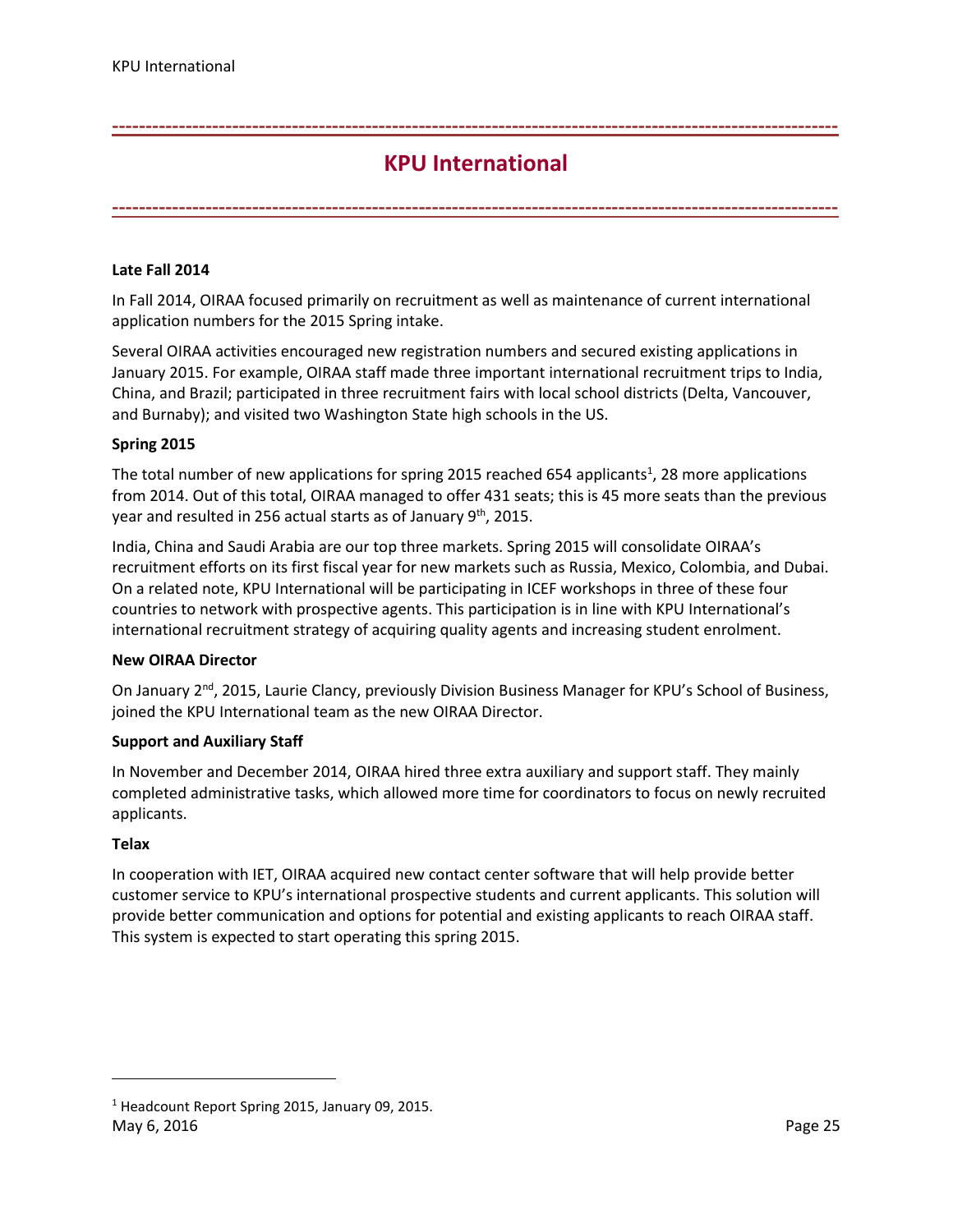## **Agent Portfolio**

In the last quarter, KPU International signed Agency Agreements with twelve new agents, mainly focused on expanding KPU's presence in the Brazilian market.

In December 2015, KPU International announced a new, more competitive commission structure to its agent partners. KPU's agents will now receive commissions based on a full-time course load for any new KPU student who registers for more than 9 credits. In addition to attracting new agents to KPU, this change is expected to have the added benefit of motivating agents to encourage their students to register for the 9-credit minimum required for Canadian study permits.

Communication pieces were prepared and circulated to introduce KPU's new admissions framework to our agent partners. Fall 2015's international student tuition increase was also announced to students and agents.

## **Office of International Students and Scholars (OISS)**

Anita Hamm, Director of Partnerships & Pathways, is now filling in for Sandra Schinnerl while she is away on educational leave.

Denise Sturlini, previously our Global Partnerships Advisor (Brazil), is now International Exchange and Student Affairs Coordinator (Surrey campus). KPU International/OISS is thrilled to be adding Alex Watanabe Leach, International Exchange and Student Affairs Coordinator (Richmond campus) to our team. In addition, we are also very excited to welcome Caroline Santos as the new Global Partnerships Advisor (Brazil).

On January  $2<sup>nd</sup>$ , KPU International welcomed over 100 new international students to both Surrey and Richmond campuses.

## **Office of Strategic Management (OISM)**

Following Dr. Salvador Ferreras' trip to China in October, we have had considerable interest from various universities he met with during his trip. Together with Jim Pelton, Executive Director of Continuing & Professional Studies, there are numerous options for short and long-term collaborations in the areas of teacher training and academic programs. Our two departments will work closely together to ensure prompt follow-up.

After over a year of meetings and negotiations with Xinxiang No. 1 Middle School, KPU International and the Xinxiang's administration team have agreed on the terms of a joint program that is being proposed to begin September 2015. Anita has worked closely with Karen Szeto and Shelley Wrean, Legal Counsel, to ensure this agreement meets the necessary components outline in KPU's Procedure for Memorandums of Understanding. This joint program is very similar to what has been, and continues to be, done with Fuyang No. 2 Middle School in Zhejiang province.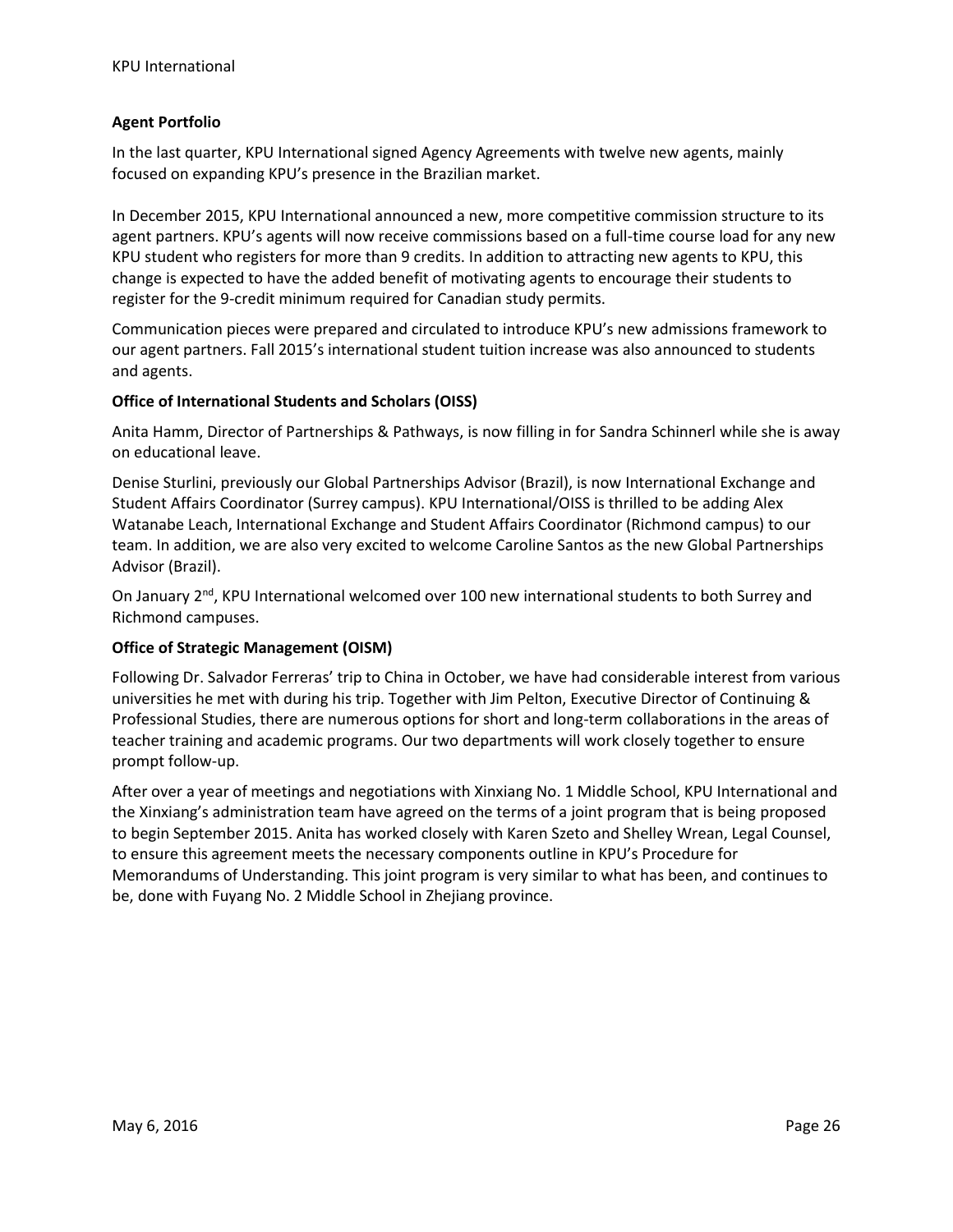# **Library and Learning Centres**

**-------------------------------------------------------------------------------------------------------------**

<span id="page-26-0"></span>**-------------------------------------------------------------------------------------------------------------**

## **LIBRARY SERVICES REPORT – JANUARY 12, 2015**

Todd M. Mundle (University Librarian)

## **Library Services**

## **CanLit Dinner Party**

The KPU Surrey Library hosted Shelley Boyd's 4th year English class project, CanLit Dinner Party on November 24/25, 2014. On the menu were "interpretive plates inspired by Canadian Literature". The 24 hour event was buzzing with excitement for those who stopped and visually sampled the fare.

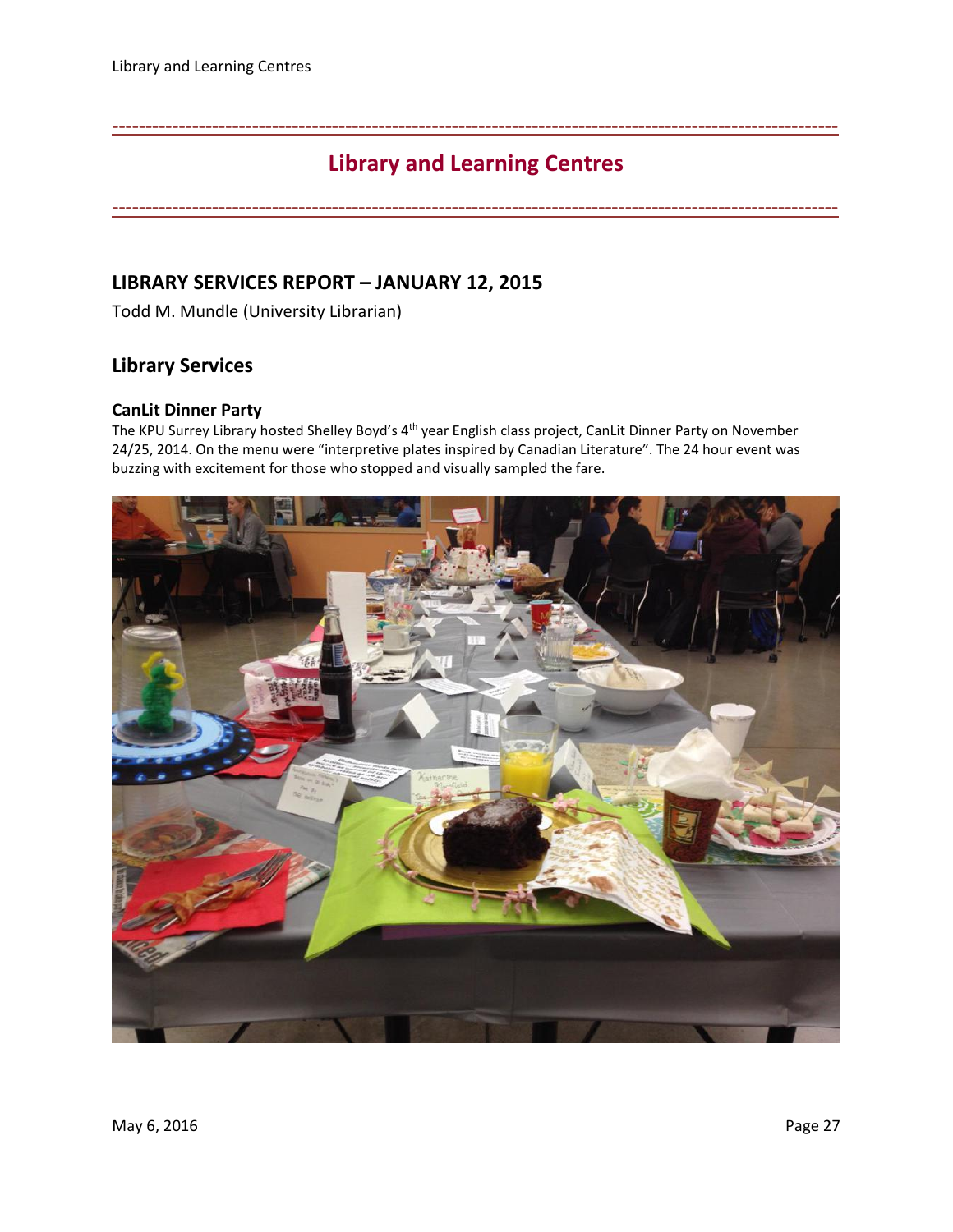## **Library Systems and Technical Services Updates**

- The entire library catalogue database was sent out for **RDA enrichment**. RDA is short for "Resource Description and Access" and is the new standard for cataloguing library materials. By sending the library catalogue records for RDA enrichment we have run all of our bibliographic records through a program enhancing and clarifying terms and abbreviations making them easier for both machines and humans to read. Because libraries used to use 3X5 index cards for the catalogue and practices adopted to accommodate this format were carried on into the early online library catalogues, cataloguers kept descriptions very brief using many abbreviations and listing only the first three authors or editors. Now there is an emphasis in RDA for cataloguers to type what they see and to make the notes clearer for the general public. With thanks to KPU Librarian Linda Woodcock here's some examples of what might have changed:
	- Very, very few abbreviations are used in RDA and most terms are spelled out. For example p. becomes pages; and chiefly ill. (some col.) becomes illustrations (some color).
	- Cryptic Latin abbreviations such as S.l. and s.n. become [Place of publication not identified] and [publisher not identified] respectively.
	- Previously only three author's names were recorded before the phrase et al. was used. Now within reason many more can be included.
	- The role an individual played in the creation of a work is now shown in all newly catalogued materials. For example: Berg, Peter, 1937-2011, author. [Glotfelty, Cheryll, editor.](https://fire.kwantlen.ca/uhtbin/cgisirsi/?ps=l3GRPjCM6N/SURREY/203780121/18/X700/XAUTHOR/Glotfelty,%20Cheryll,%20editor.) Monk, Theolonious, performer, composer
	- **More specific terms will be used to indicate the physical format of the resource** described. For example instead of videorecording RDA records will use either videodisc or videocassette.
	- Cataloguers will begin to draw explicit relationships between different editions and adaptations of works. For example:

[Motion picture adaptation of: McCullers, Carson, 1917-1967. Heart is a lonely](https://fire.kwantlen.ca/uhtbin/cgisirsi/?ps=LUp1Nu0Olg/SURREY/203780121/18/X700/XAUTHOR/Motion%20picutre%20adaptation%20of:%20McCullers,%20Carson,%201917-1967.%20Heart%20is%20a%20lonely%20hunter.)  [hunter.](https://fire.kwantlen.ca/uhtbin/cgisirsi/?ps=LUp1Nu0Olg/SURREY/203780121/18/X700/XAUTHOR/Motion%20picutre%20adaptation%20of:%20McCullers,%20Carson,%201917-1967.%20Heart%20is%20a%20lonely%20hunter.) [Revision of: D'Alessandro, Stephanie. Age of Picasso and Matisse.](https://fire.kwantlen.ca/uhtbin/cgisirsi/?ps=CPBCkr4LWs/SURREY/203780121/18/X700/XAUTHOR/Revision%20of:%20D%27Alessandro,%20Stephanie.%20Age%20of%20Picasso%20and%20Matisse.)

 And finally headings for all sorts of things will be clarified. For example: "Smith, John, ca. 1837-1896" becomes "Smith, John, approximately 1837-1896". "Smith, John, b. 1825" becomes "Smith, John, born 1825".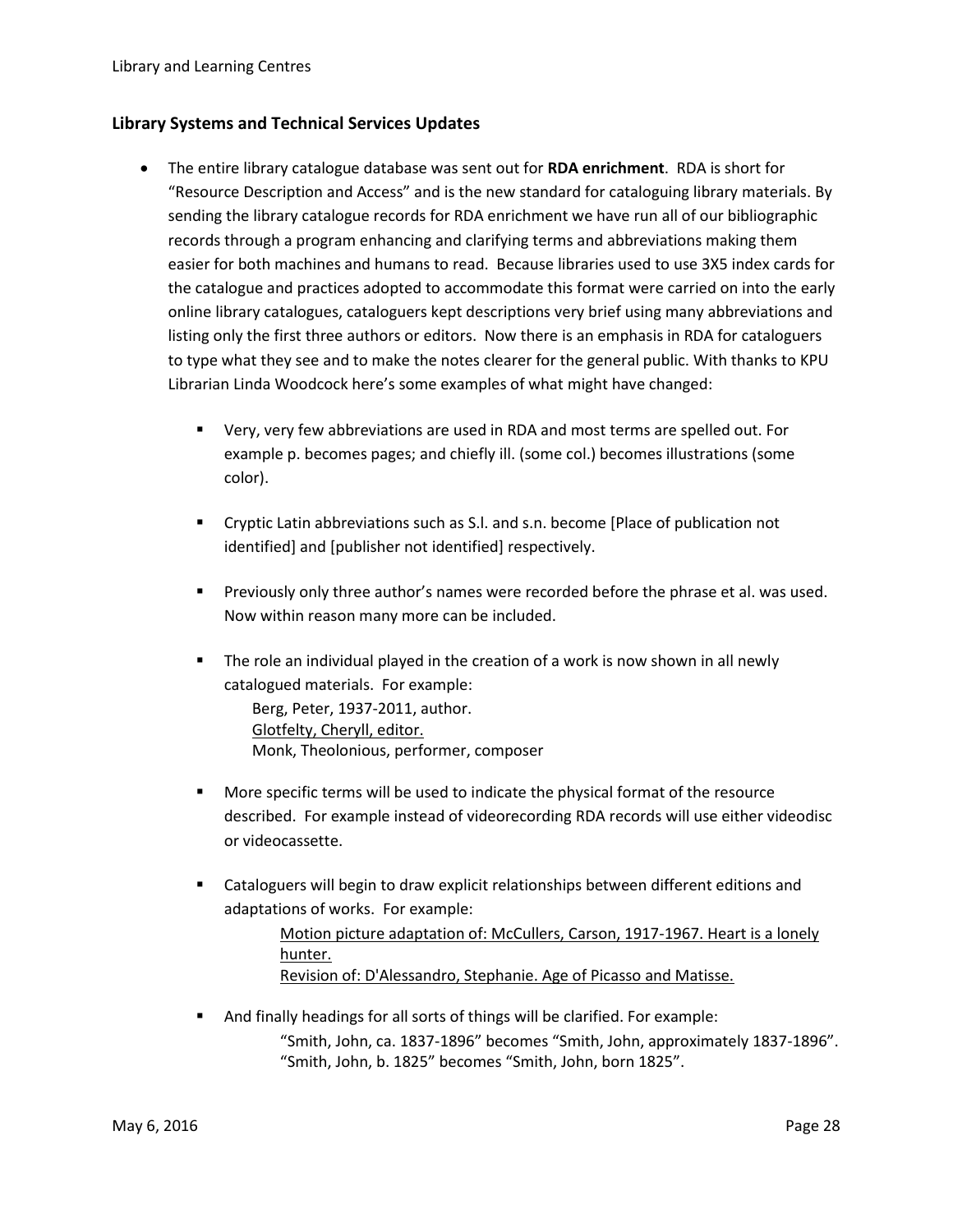On November 7th the Library gently launched its institutional repository, **KORA (Kwantlen Open Resource Access)**. KORA collects and preserves a wide range of digital works created by, or on behalf of, the University, its faculty, staff, students, and affiliated partners. This institutional repository includes journal articles, conference presentations, reports, videos, and much more. KORA also provides the tools for KPU scholars to publish peer-reviewed, open-access journals and books, and to organize events and conferences. By sharing this content freely through the Internet, the university supports open scholarly communication and collaborative research both within our local community, and globally. KORA preserves this content and makes it easy to discover, and thereby provides lasting visibility and recognition for scholarship at KPU. Access to KORA is a[t kora.kpu.ca](http://kora.kpu.ca/) .

## **KPU Librarian contributions**

Web & Systems Librarian **Caroline Daniels** was acclaimed as the British Columbia Library Association's Vice President/President for a three year term.

University Librarian **Todd Mundle** presented on "**OER and BC post secondary librarians"** at the "Open Education Resources: Librarians, Leadership and Opportunity" event held October 27, 2014 at Douglas College. Both the slides and video of the presentation will be available in KORA soon.

## **2013-14 Academic Year**

- In the Fall 2014 semester the stats for the Academic Year 2013-14 were collated to show that 2,463 unique students attended 12,117 appointments. This was an increase of 293 students over the previous Academic year, but more significantly an increase of 2,867 appointments over the same period.
- In addition over 600 students attended coaching sessions, workshops, Boost Camps and the three different types of transition programs designed to enhance the start of academic life for new students.
- Our online writing tutoring services also saw an increase in use and submissions with 484 students submitting 849 assignments for feedback.
- Learning Strategist faculty met with 633 students and the 978 consultations provided more personalized coaching and academic support.
- Learning Strategists connected with 909 students in class settings, as well as providing consultation time with faculty, tutors, staff student and community groups.
- Our community outreach program connected with 105 participants as tutors provided vocational literacy sessions in both public and university settings working with community partner organizations.
- 13 volunteer tutors provided 250 hours of tutoring for high school students. This is just a snapshot of a year in review.

### **Fall 2014**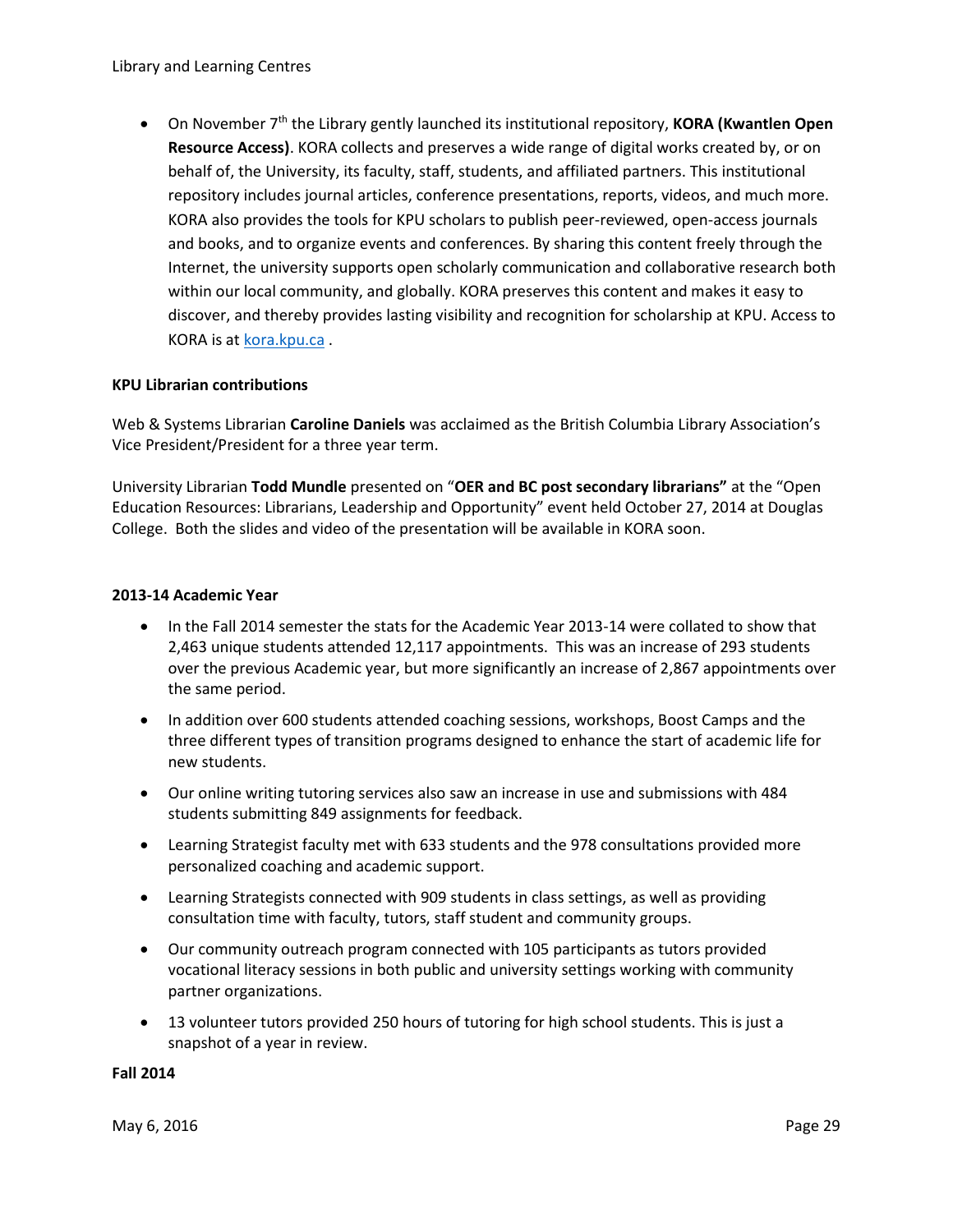- The Learning Centre hired and trained 75 tutors who provided over 2000 students with 5138 tutoring sessions.
- Over 180 students received individualized consultations with Learning Strategists.
- New student athletes found academic and performance support through Learning Strategist weekly sessions and over 100 hours of Student Peer Coaching assistance in the joint program run with the Athletics Department.
- The Centres have also provided Orientation sessions, workshops and in-class presentations, and the community adult vocational literacy program continues to thrive in Richmond and Surrey, while staff and faculty have provided support for literacy tutor training for our Langley partners.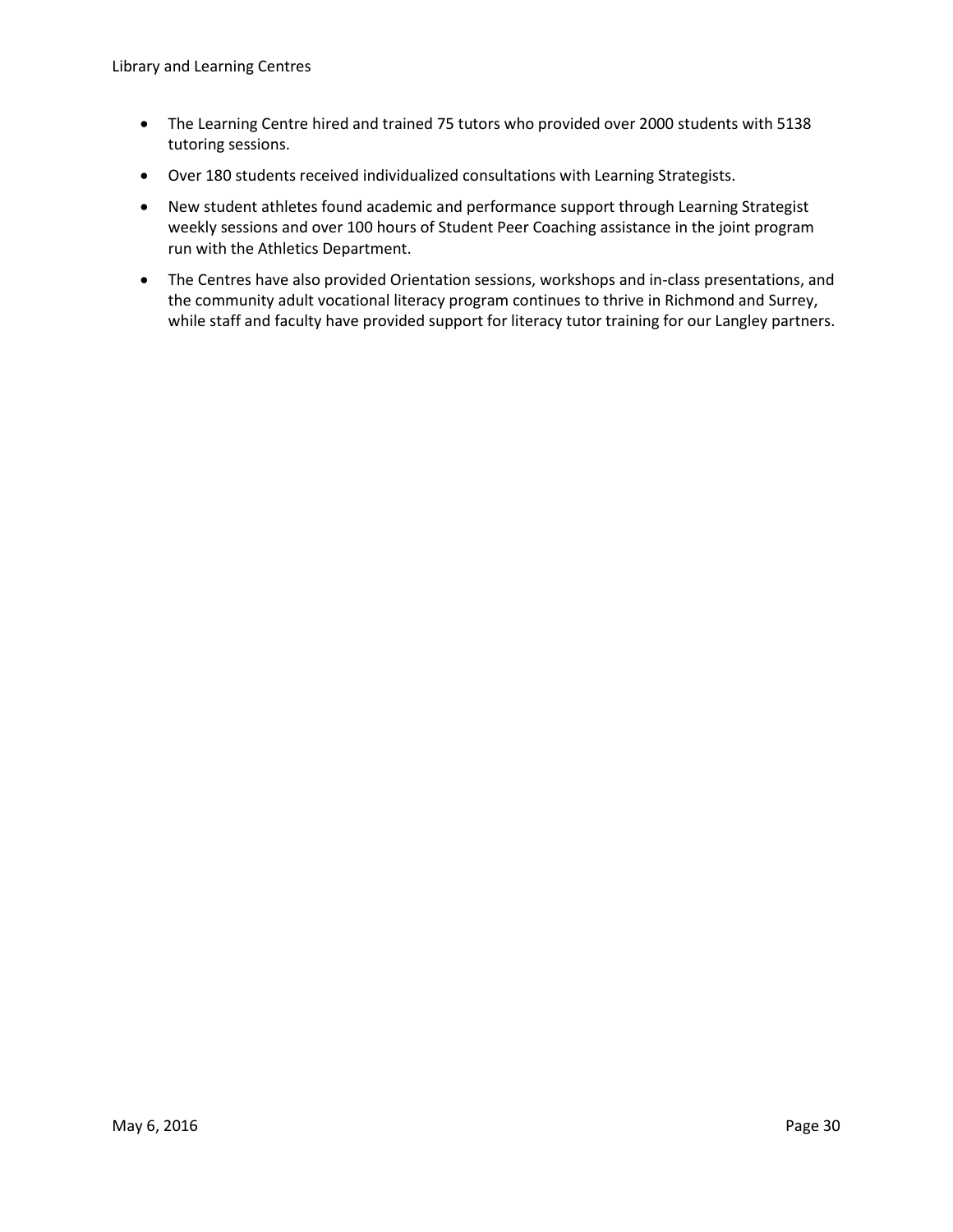# **The Office of Research and Scholarship**

**-------------------------------------------------------------------------------------------------------------**

<span id="page-30-0"></span>**-------------------------------------------------------------------------------------------------------------**

The updated Research Plan which was submitted to the Provost at the end of September 2014 is being revised and refined for presentation and endorsement from the Deans, Senate (Academic Planning and Priorities), and the Board, by the end of January 2015.

A major thrust of the research strategy is an applied response to the economic diversification that is shaping the KPU region, fuelled by advanced manufacturing, clean energy and related high tech industries, agri-foods and horticulture, health, FIRE (finance, insurance, real estate), hospitality services, and value chain support for the mining/resource extraction sectors, including industries related to liquefied natural gas (LNG).

KPU is responding by building and enhancing programs and research clusters in 4 key sectors: around issues of *sustainability* (e.g. Sustainable Agriculture and Horticulture, Environmental Protection Technology, Public Policy, Urban Ecology, etc.); in *design and creative arts(primarily within the Wilson School of Design, School of Business and in Trades and Tech but also in Arts, and Science and Horticulture)*; and solving complex human problems through inter-disciplinary collaboration and innovations in technology (with special emphasis on the *Clean Technology* and *Health Technology* sectors). The KPU clusters share common organizational characteristics, including faculty champions and mentors, current students and alumnae, and broad-based representation from community and industry partners.

Specific progress has been made in securing space in the CleanTech and HealthTech sectors that will enable KPU to offer experiential learning opportunities for students, and discovery/innovation experience for faculty and students with industry and community partners in real-world settings.

The ORS is coordinating internal initiatives that will showcase KPU during the January 28<sup>th</sup> CleanTech Expo being held at Surrey City Hall (KPU is a gold sponsor of this event). A trophy designed during a collaboration between the Wilson School of Design and KPU Tech will be a signature part of the Expo.

Discussions are progressing to define KPU's role in the Health Tech Connex space which is a signature part of Surrey's Innovation Boulevard corridor.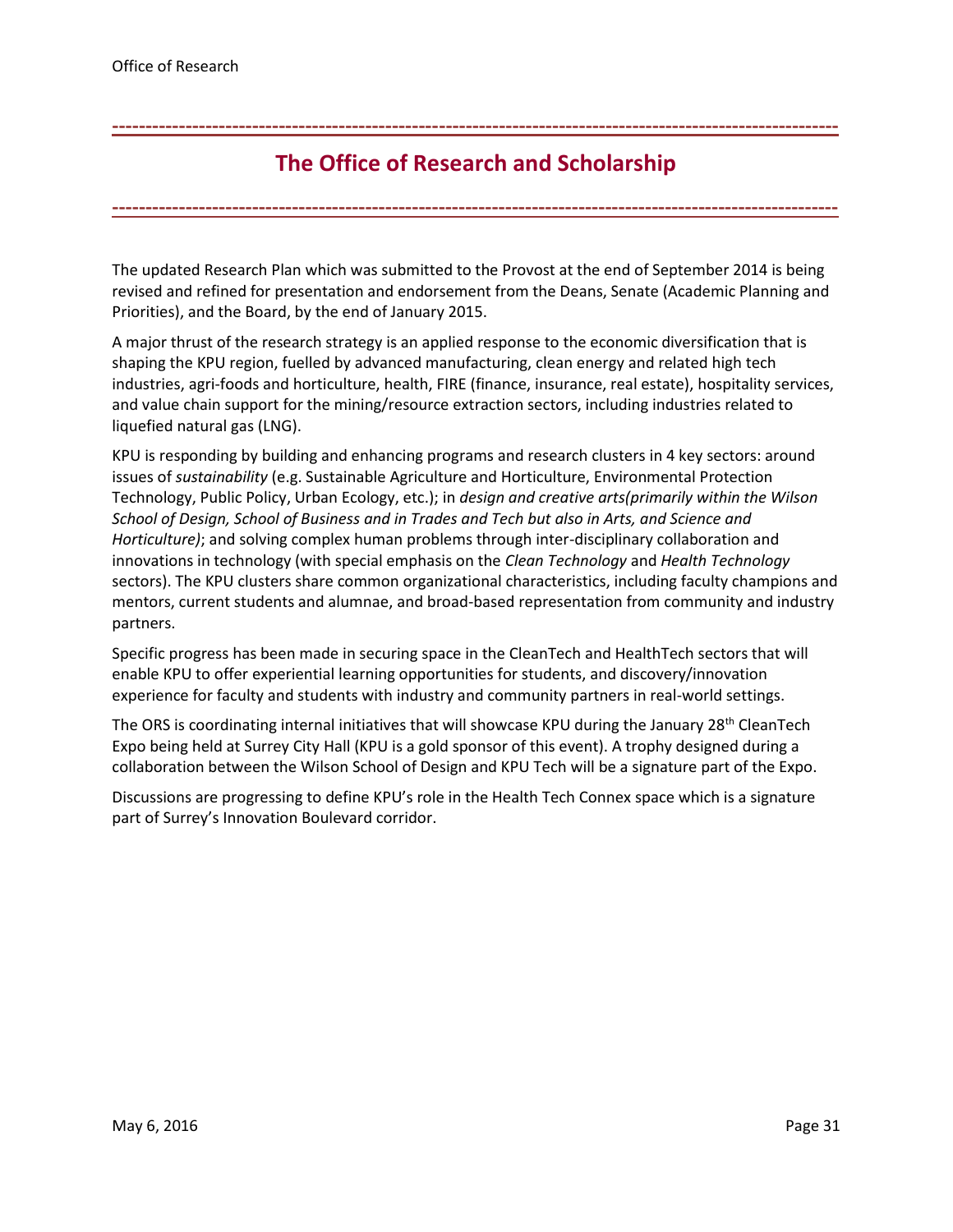## **Student Services**

**-------------------------------------------------------------------------------------------------------------**

<span id="page-31-0"></span>**-------------------------------------------------------------------------------------------------------------**

KWANTLEN **POLYTECHNIC UNIVERSITY** 

The division of Student Services includes the departments of *Scholarships and Awards, Financial Aid, Admissions and Transfer Credit, Graduation, Enrolment Services, Scheduling, Records and Registration, Reporting and Systems, Student Life and Development, Educational Advising, Assessment and Testing, Aboriginal Student Services, Athletics and Recreation, Co-operative Education and Career Services, Counselling and Services for Students with Disabilities.* Also included is an update on the *University Transitions Project.*

### **STUDENT SERVICES UPDATE**

Student Services begins 2015 with a number of successfully completed searches, welcoming to the fold:

**Vice Provost Students** – Dr. Jane Fee (previously Deputy Provost and Associate VP Academic)

**Associate Registrar Student Financial Services** – Joshua Mitchell (previously Director of Student Engagement)

**Associate Registrar Admissions, Graduation and Enrolment Services** – Michael Bluhm

**Manager Admissions and Transfer Credit** – Denis Seremba

**Coordinator Transition Programs, Student Life** – Stefanie Broad

Warren Stokes, Associate Registrar Records, Registration and Systems has joined Northern Lights College as their Registrar and the Director of Services for Students with Disabilities, Susanne Dadson, has retired after more than 30 years of service to KPU.

### **STUDENT SERVICES ACCOMPLISHMENTS & INITIATIVES**

There are a number of significant initiatives underway throughout the division. Highlights include:

- **Admissions** operationalized the shift to the new online application for admission, the provincial shared postsecondary application platform, Apply BC.
- **SES** is also proceeding with QLess for implementation in early spring: queue management technology to manage student line-ups at front counters.
- **Student Aid and Financial Awards** and the Faculty of Science and Horticulture worked together to achieve Student Aid BC funding eligibility for the Brewing program.
- **Recreation** offered free KPU fitness passes to all students for the first time ever. Sponsored by the KSA, xxx students picked up their free passes in the first week of the Spring semester.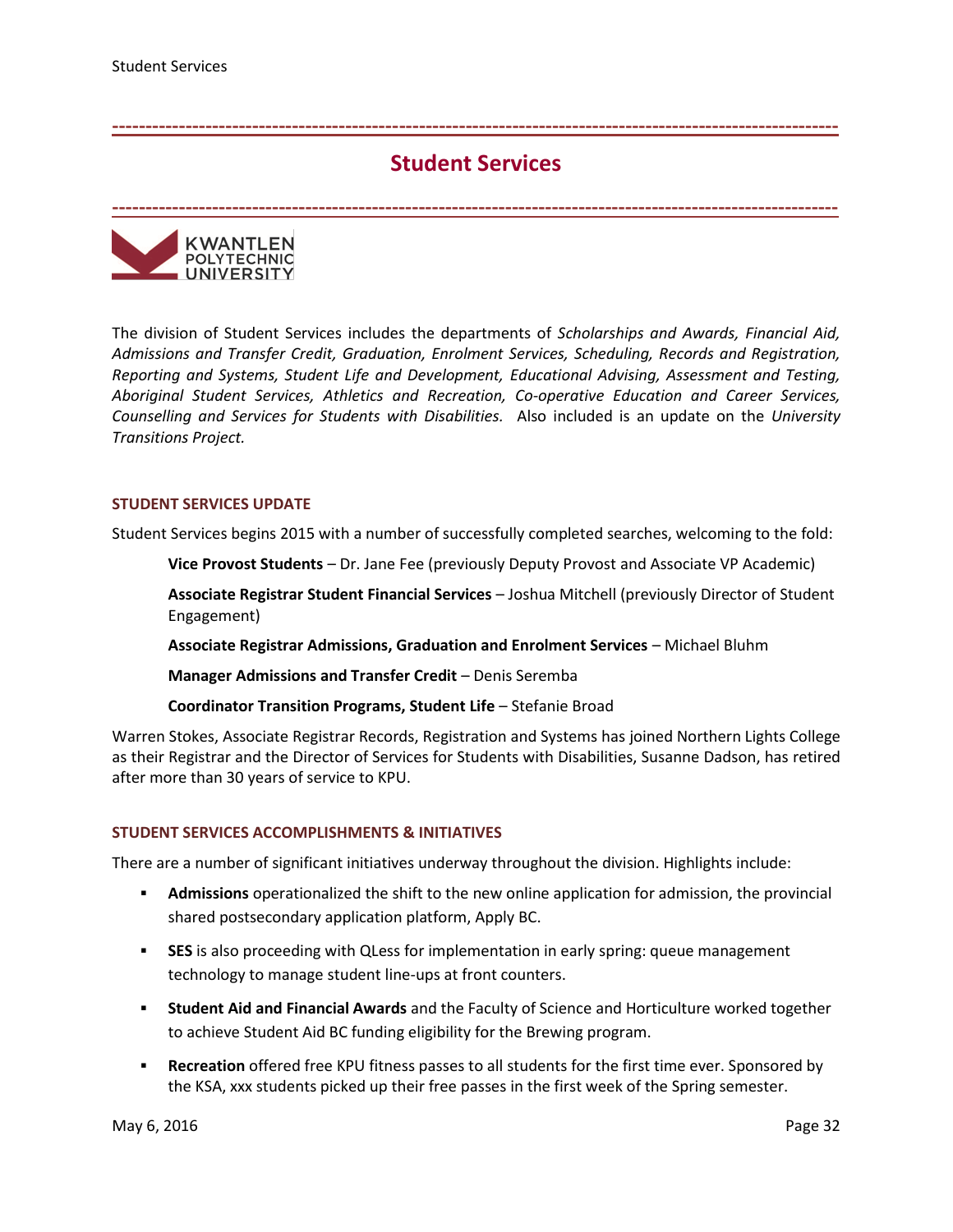- **Student Life's** January orientation welcomes more students than ever before, hosting 304 OR 60% more new students than this time last year. 99% of students rated the event good or great and would recommend it.
- **Collectively**, the division worked to renew the Current Students website as the hub to all student sites (kpu.ca/current-students).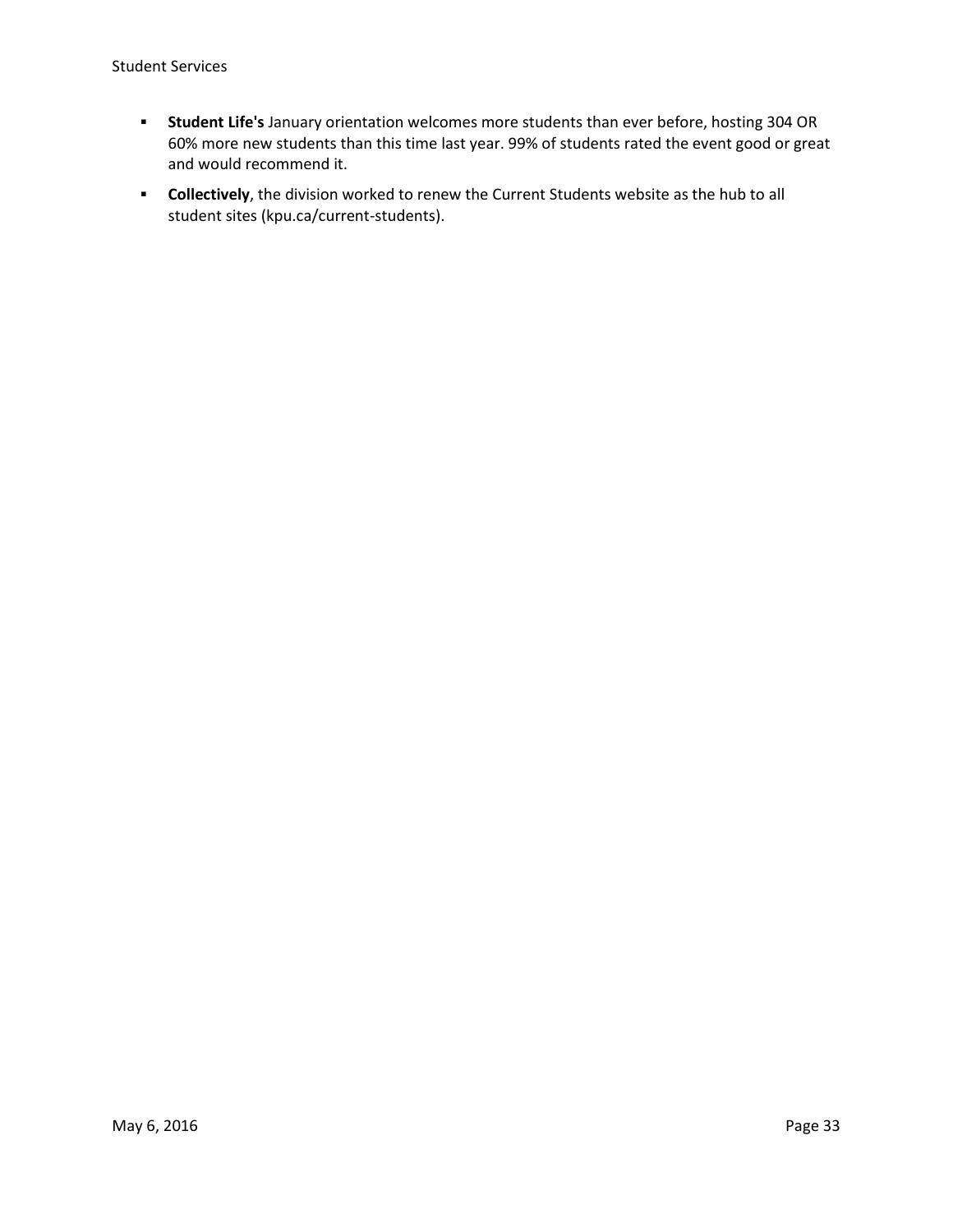## **STUDENT SERVICES ORGANIZATIONAL CHART – January 1, 2015**

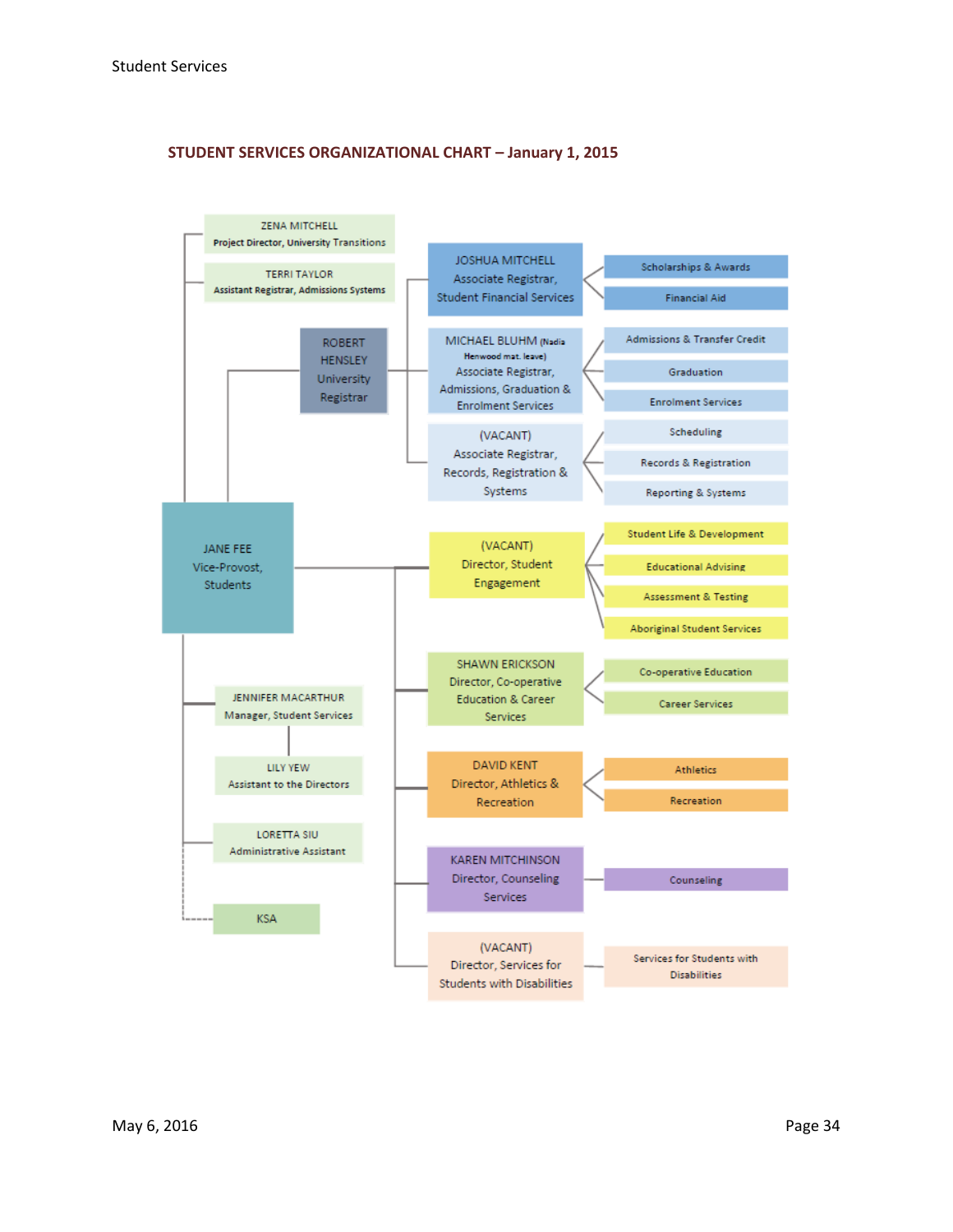# **Finance and Administration**

<span id="page-34-0"></span>**-------------------------------------------------------------------------------------------------------------**

**-------------------------------------------------------------------------------------------------------------**

## **Occupational Health and Safety**

- Joint Occupational Health and Safety Committees have been established at each campus. Committees are meeting monthly and conducting safety inspections on a regular basis. Ten inspections have been completed during this reporting period.
- Initiated monthly safety meetings with Facilities Operations to ensure timely follow-up and resolutions of safety issues.
- Coordinated annual Health & Safety Committee training. Topic for this year's training was Hazard Recognition and Control.
- Developed safety orientation program for new KPU employees using Moodle as a platform. Program will be implemented in 2015.

### **Emergency Planning**

- Begun reviewing the crisis communication plan and developing framework for activations and call outs during emergency situations. Further work on this will be continuing on an ongoing basis.
- Mass Notification System vendor was awarded. Contractors for portions of the system installation were also selected. Dates arranged for vendor's visit to KPU for site tour. Installation on schedule for a February timeline.
- Participated in the Violence Risk Assessment Training. Emergency Planning will begin taking a bigger role within the BIT Team and future development of a Threat Assessment Team.

### **Security**

 Security partnered with PRO**ACTIVE** RE**SOLUTIONS** and co-hosted a 5 day workshop "Violence Risk Assessment and Management Workshop for Higher Education" with Dr. S. Hart and Dr. L. Guy at Langley Campus. The workshop was attended by approx. 60 people representing 8 Universities and 4 police departments.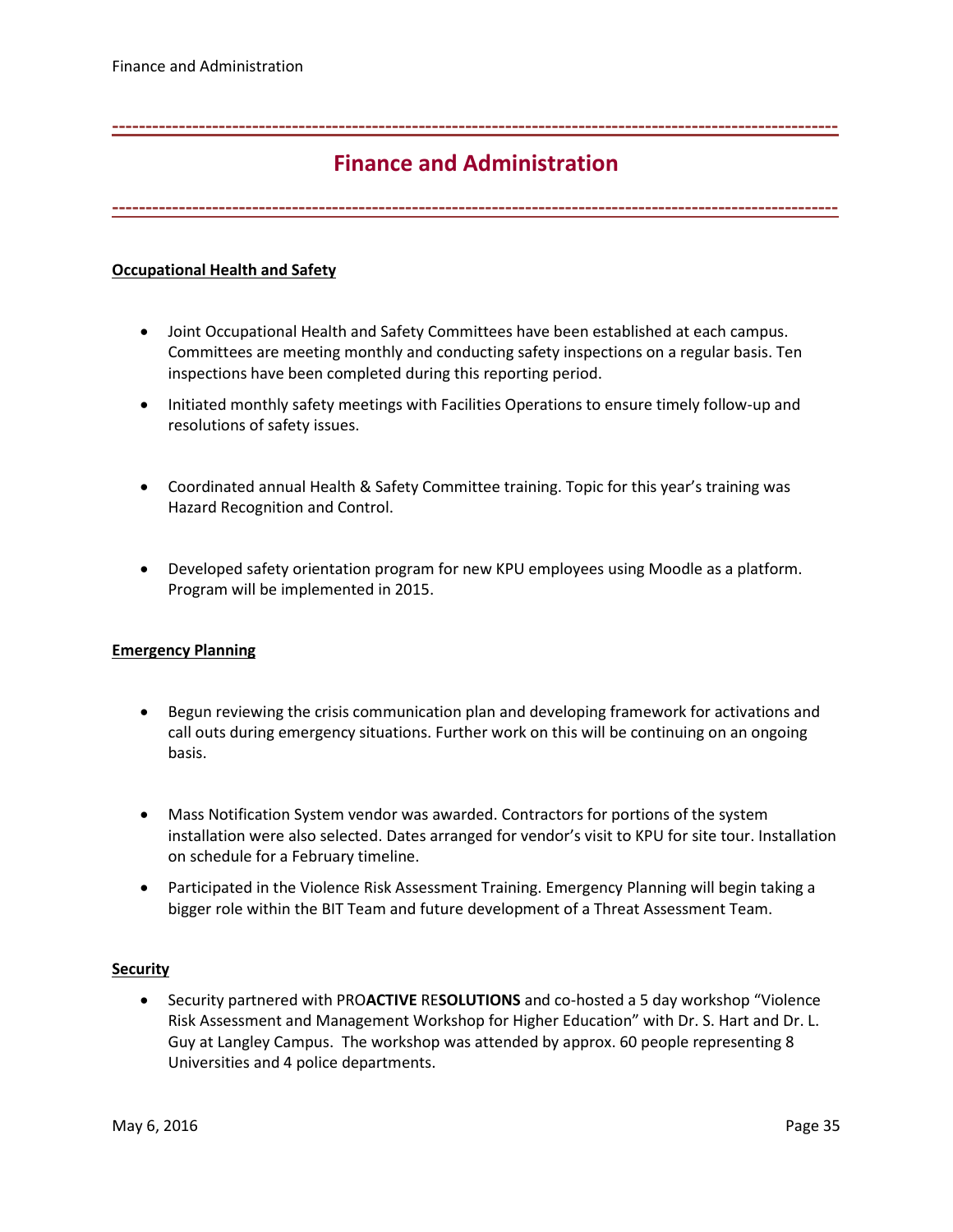- Security successfully posted an RFP; interviewed 3 Security companies and choose a new Contracted Security company to do the physical and mobile security for KPU. Concord Security won the competition and will be providing the contacted security needs for KPU.
- Security successfully transitioned Concord Security as the new contracted security company from Paladin Security on January 1, 2015. Security also created a temporary position and contract with Peter Mett through Concord Security to help make the transition seamless over the next few months.

## **Human Resources**

- Begun preparations for both KFA and BCGEU negotiations. Met with KFA and agreed to bargaining protocol. PSEA approval of proposals still pending.
- Posting for two new HR Consultant positions. One employee accepted the position of Divisional Business Manager in the Arts Faculty, the other left the university. The department is revising the focus of these positions to reflect the needs to the institution.

Financial Services is pleased to welcome Stefan Durston as our Director of Ancillary Services. Stefan will oversee the parking, food services, vending, bookstore, and print shop operations. The 2014-15 status quo budget meetings are well underway and will be finished by the end of January. With the departure of the VP Finance & Administration, several temporary portfolios have been assigned to the Executive Director. Once again, Financial Services personnel assisted Student Services with fee payment deadline deposit processing.

## **FINANCIAL PLANNING, REPORTING AND ASSURANCE (FPR)**

Since the last report in October, Financial Planning, Reporting and Assurance has continued on with meeting regular reporting deadlines to AVED, reviewing impact of significant items on the fiscal year end reporting, and preparing for the 2015/16 Budget.

Significant time was also spent on testing for the recent Banner and FAST upgrades.

### **Institutional Reporting and Systems**

Time has been spent on analyzing and working with KPMG on accounting issues that will impact on the financial statements for fiscal 2014/15.

As well, significant time was spent on facilitating the transition of our investment custodial services from HSBC Trust to Northern Trust effective January 2015.

A search for replacing a vacated Accounting Analyst position (since September) failed, causing some additional pressures in this area. The search will resume in January 2015, hopefully before fiscal year end reporting pressures come into full force. There is generally a steep learning curve for this area so pressures are expected to continue until the position is fully trained.

The annual CAUBO report was completed and submitted for compiliation for Stats Canada.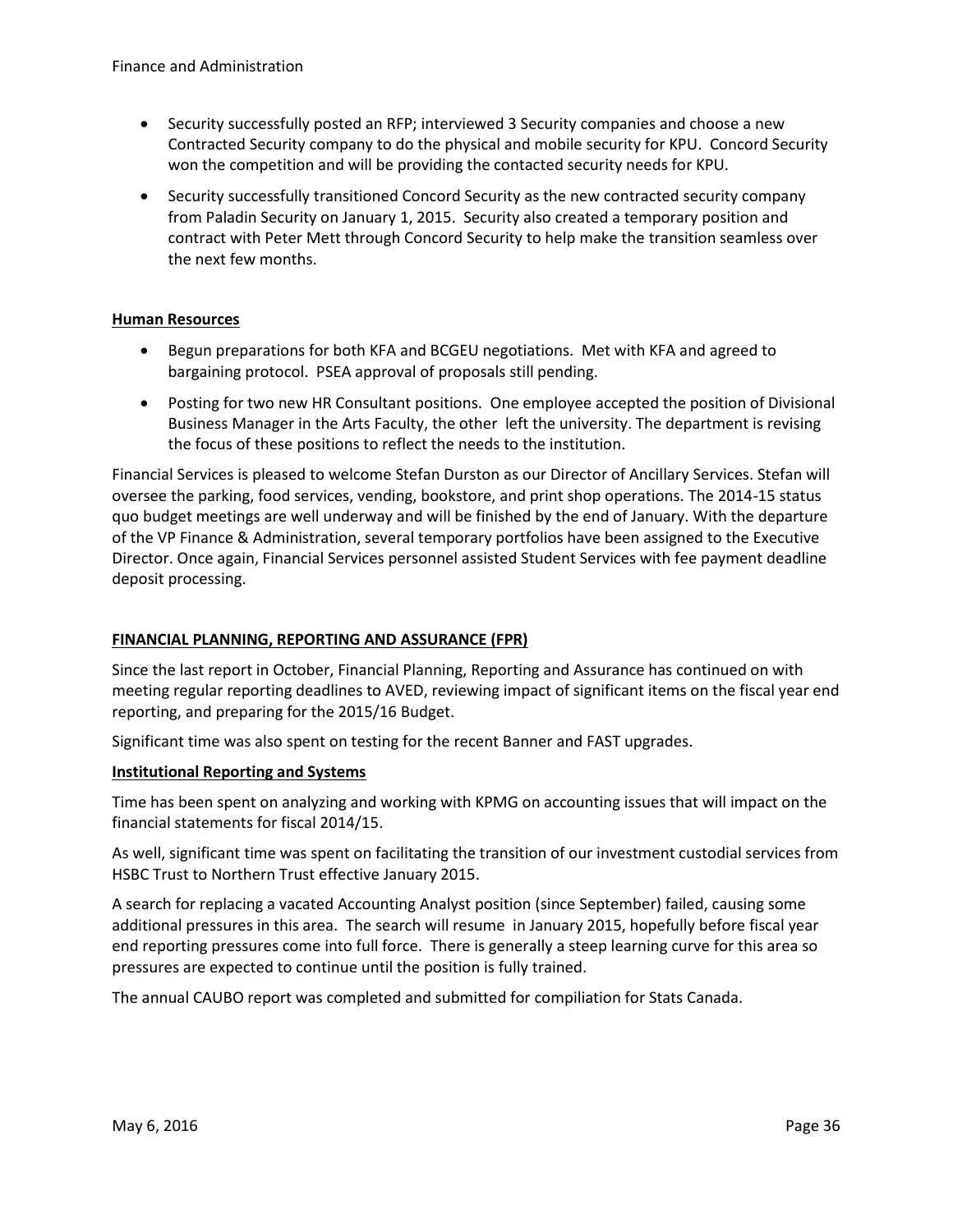### **Budgeting and Assurance**

Budget transfers have been processed and annual budget status quo meetings have commenced during this period. The Status Quo meetings will continue through January.

Significant work has been done to establish the draft budget for 2015/16 and future years. Discussions over budget requests and draft budget have been taking place with SSCUB.

## **Restricted and Revenue Generating Funds**

The past period, efforts have been concentrated on the continued cross training between staff under the new allocation of work.

Ranjit Hundal has been working closely with Nonie Wooley, Financial Reporting Systems Coordinator and IET, Naing Soe, on preparing for the issuance of T4As in February.

The Manager, RRG, Ana Maria Abella, has spent substantial time on analysis and review on Foundation financial information and student awards, and continues to work on new initiatives and clean up of special purpose funds.

### **FINANCIAL OPERATIONS**

Financial Operations continues to face challenges in all areas due to employee turnover and the time required both to conduct recruitment, and then to get newly hired employees up to speed on both systems and process.

In early November the Director attended the University and College Collections Conference in Toronto, which provided much valuable insight on student debt trends and collection practices. The Director also continues to be very involved in the Provincial ASDT initiative for shared services.

### **Accounts Receivable**

The area was extremely busy processing student tuition payments, student sponsorships, and answering queries from students in regards to the fee payment deadline for the Spring semester. Also, the Finance Department provided assistance to Student Enrolment Services with the depositing of fees received during the peak periods.

The unit welcomed Veena Pinto in the position of Accounting Collections Officer.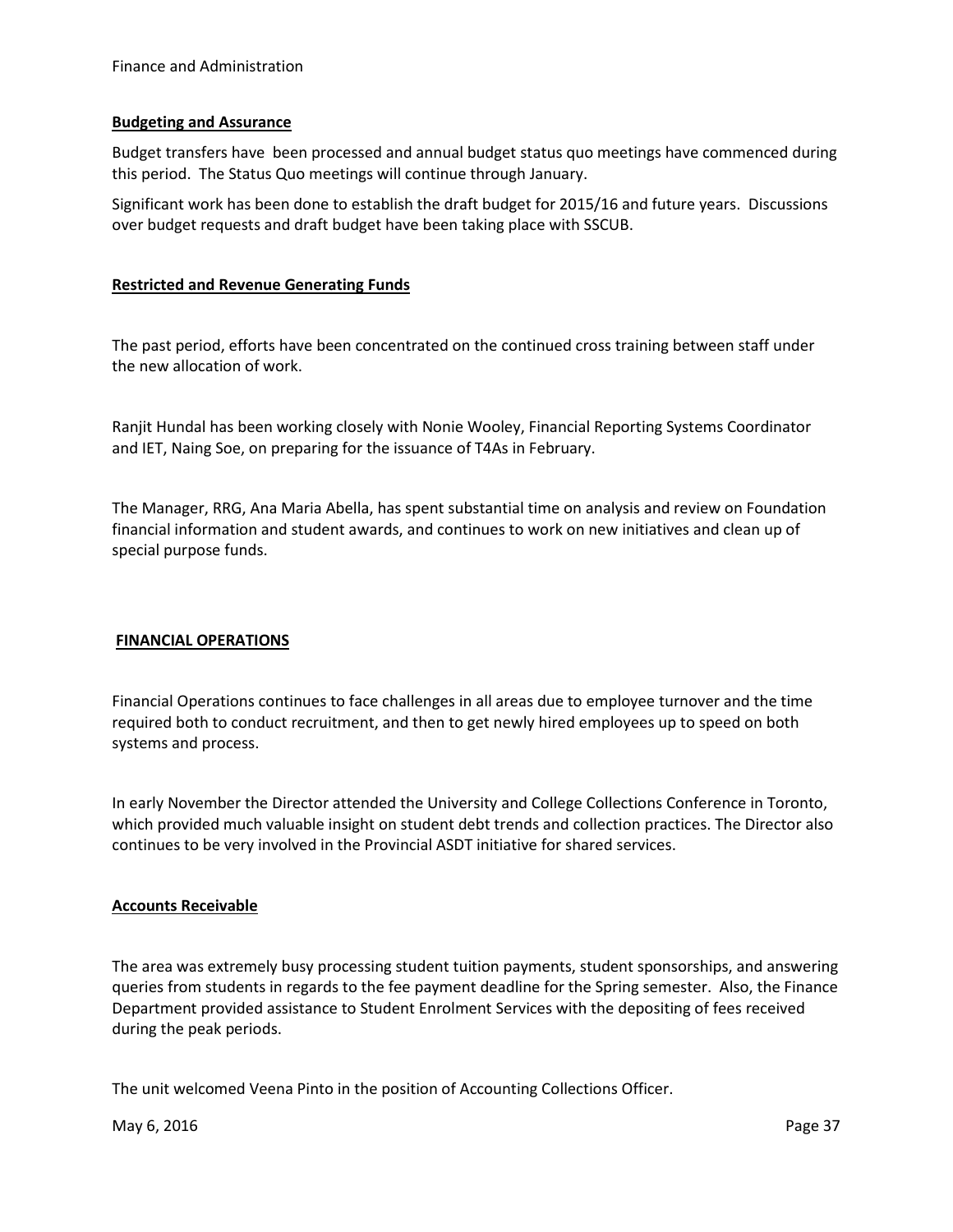## **Purchasing Services**

Purchasing Services has been heavily impacted by turnover this fall with both the Manager and a Buyer leaving KPU. Chuck Yip has been brought in as Manager on a short-term contract basis; the recruitment process is underway for both a Senior Buyer and a Buyer. This level of turnover has unfortunately created service impacts for units dealing with Purchasing Services.

## **Payroll**

Payroll continues to be very busy with both payroll (calendar) year end and an accelerated processing schedule over the holiday period. This has been compounded due to a vacant position and employee medical absences.

The Banner system was upgraded to version 8.11 on Dec 1, 2014. The Payroll Operations Manager will be focused on T4 reporting and other Year End reports over the next several months.

### **ANCILLARY SERVICES**

### **Bookstore**

#### **Success:**

- The Bookstore has a number of new, sports-related products, including Adidas team jackets and eagle ties, in its new "Eagles Nest" department at the Surrey store.
- The Bookstore has been actively participating in the Eagles games nights, offering assorted product for sale, and is working closely with the Athletic Department to boost team spirit at KPU.

#### **Future Initiatives:**

- The Bookstore is looking to establish an Advisory Committee to solicit input and feedback to ensure it is meeting the changing needs of the KPU community.
- The Bookstore is looking to improve its Revenue Reporting with the implementation of new interfaces between WinPrism and Banner. This will lower the Bookstore's audit risk exposure.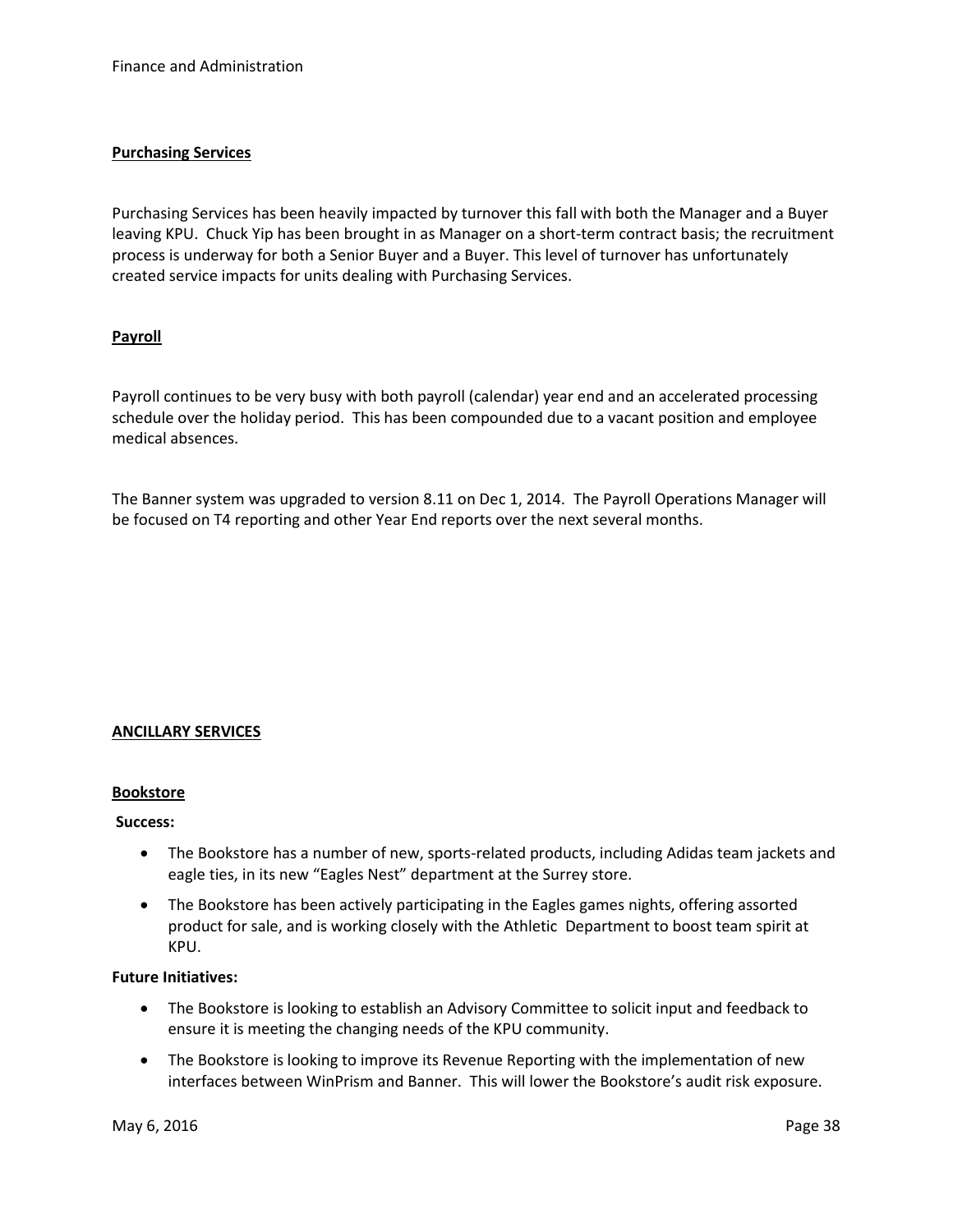### **Food Services**

#### **Success:**

 Toonie Tuesdays: during the first semester Sodexo offered a pastry and small coffee for \$2.00. Students really appreciated this option.

### **Future Initiatives:**

- This semester Sodexo will be doing Toonie Taco Tuesday available in its "Grab & Go" fridges.
- Sodexo is in the process of creating a new Catering Menu and Order Form which will be launched mid-February.
- New Menu Boards and Signage in our Cafes with some new stations will be implemented by the end of January.
- Tim Horton's will be using TV's in place of the traditional menu boards to display the menu offering. This is a more current and interactive way of displaying the menu and keeping clients aware of all the new and exciting options Tim's offers. TV's have been ordered and will arrive soon.

### **Parking & Transportation**

There was a change in business processes this December that displaced a lot of the traditional December sales to January. January revenue is expected to be higher than in past years.

### **Success:**

- Staff and Admin employees can now purchase permits in an annual lump sum payment or through a monthly payment plan.
- Staff and Admin employees will now receive permits with no expiration date so they never have to register for parking again once registered.

### **Future Initiatives:**

- Ancillary Services is working with Impark to investigate using license plates as permits. This will save a modest amount of operational expenses and make it faster and easier for employees to register for parking. Students are already using this process.
- Rollout of Tranlink's new "Compass" card. Starting January 21, 2015, 200 KPU students will participate in Translink's rollout of the new Compass card system.

### **Print Centre**

Success:

 Installed a new automatic coil punch machine which helped the Print Shop complete all Course Packs prior to the first day of classes in Jan. 2015.

Future Initiatives:

 The Print Centre is looking to grow its External Revenues. A Point of Sale system is in the process of being implemented within the department.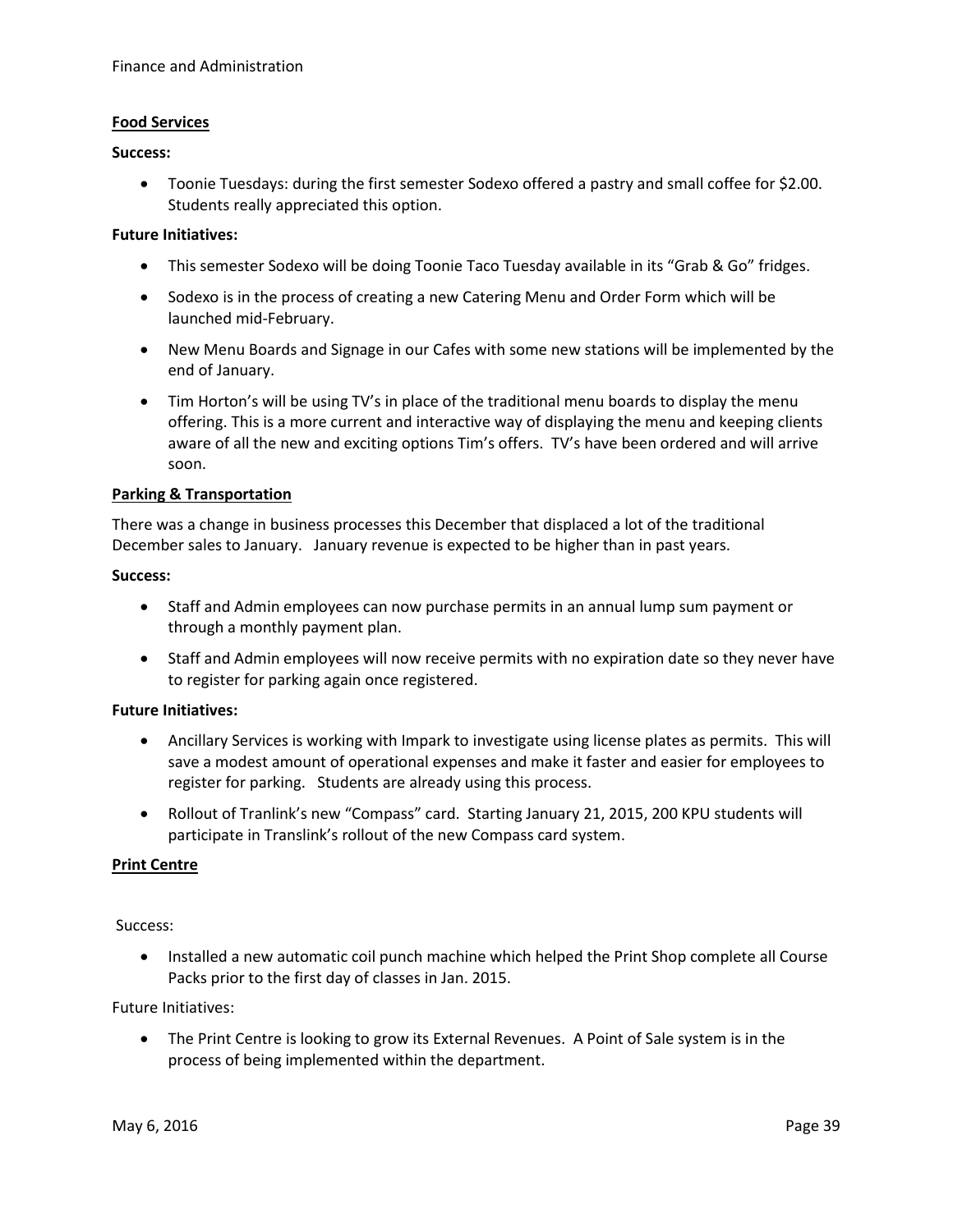Mass mailouts for the University are on the rise. The mail room is now using Canada Post approved software as well as sorting the mail more efficiently in the Print Shop's Bindery area before sending mail to Canada Post. This allows KPU to bring postage down to \$0.39 a letter from the regular \$0.75 rate.

# **Facilities Services Accomplishments October 28th to December 31, 2014**



| <b>PROJECT</b>                                                                    | <b>COMMENTS</b>                                                                                                                                                                                                                                                                                                                                       |  |  |
|-----------------------------------------------------------------------------------|-------------------------------------------------------------------------------------------------------------------------------------------------------------------------------------------------------------------------------------------------------------------------------------------------------------------------------------------------------|--|--|
| Capital Development (includes planning, design, renovations and new construction) |                                                                                                                                                                                                                                                                                                                                                       |  |  |
| Langley - Brewing<br>Instructional Lab.                                           | Concrete block walls and structural steel are complete. Roof is partially complete.<br>Project is within budget. Mitigation strategies are being implemented to reduce impact to schedule.<br>The building will be ready for use in February.                                                                                                         |  |  |
| Langley - Sidewalk<br>installation.                                               | Two new sections of sidewalk were installed from Glover Road to improve pedestrian safety. Repairs<br>to the accessible ramps were also completed.                                                                                                                                                                                                    |  |  |
| Surrey - Sciences renovation                                                      | Geology relocation design is complete; biology upper level labs are in design development stage.                                                                                                                                                                                                                                                      |  |  |
| Richmond & Surrey<br><b>Washroom Audit</b>                                        | Completed washroom audits of Richmond Campus washrooms and Cedar Main Floor washrooms to<br>evaluate how inclusive and accessible they are to our diverse KPU Community.                                                                                                                                                                              |  |  |
| Move Instructions                                                                 | Developed improved process to securely move private and confidential records.                                                                                                                                                                                                                                                                         |  |  |
| <b>AMJ Trailers</b>                                                               | Three trailers of unusable surplus furniture were accepted by BC Crown Asset disposal for auction.<br>Approximately \$1,800 / month will be saved by no longer storing these items.                                                                                                                                                                   |  |  |
| Chip & Shannon Wilson<br>School of Design Building                                | Cancelled Tender. Developed project documents to further analyze and prepare next steps in project<br>delivery.                                                                                                                                                                                                                                       |  |  |
| <b>Environmental Activities</b>                                                   |                                                                                                                                                                                                                                                                                                                                                       |  |  |
| ISH Green Team Start Up                                                           | Facilities, in collaboration with the Institute for Sustainable Horticulture have joined forces to enhance<br>awareness, and look for energy conservation opportunities in the operation of the ISH Labs and<br>Greenhouses. This is the third Green Team group activated along with Horticulture and campus based<br>Facilities Support Generalists. |  |  |
| Awareness                                                                         | Presentation to Administrative Forum and KPU's Environmental Sustainability Committee of "Are you<br>smarter than an Energy Manager" providing highlights of KPU's energy conservation efforts and results.                                                                                                                                           |  |  |
| <b>Campus Renewal and Safety</b>                                                  |                                                                                                                                                                                                                                                                                                                                                       |  |  |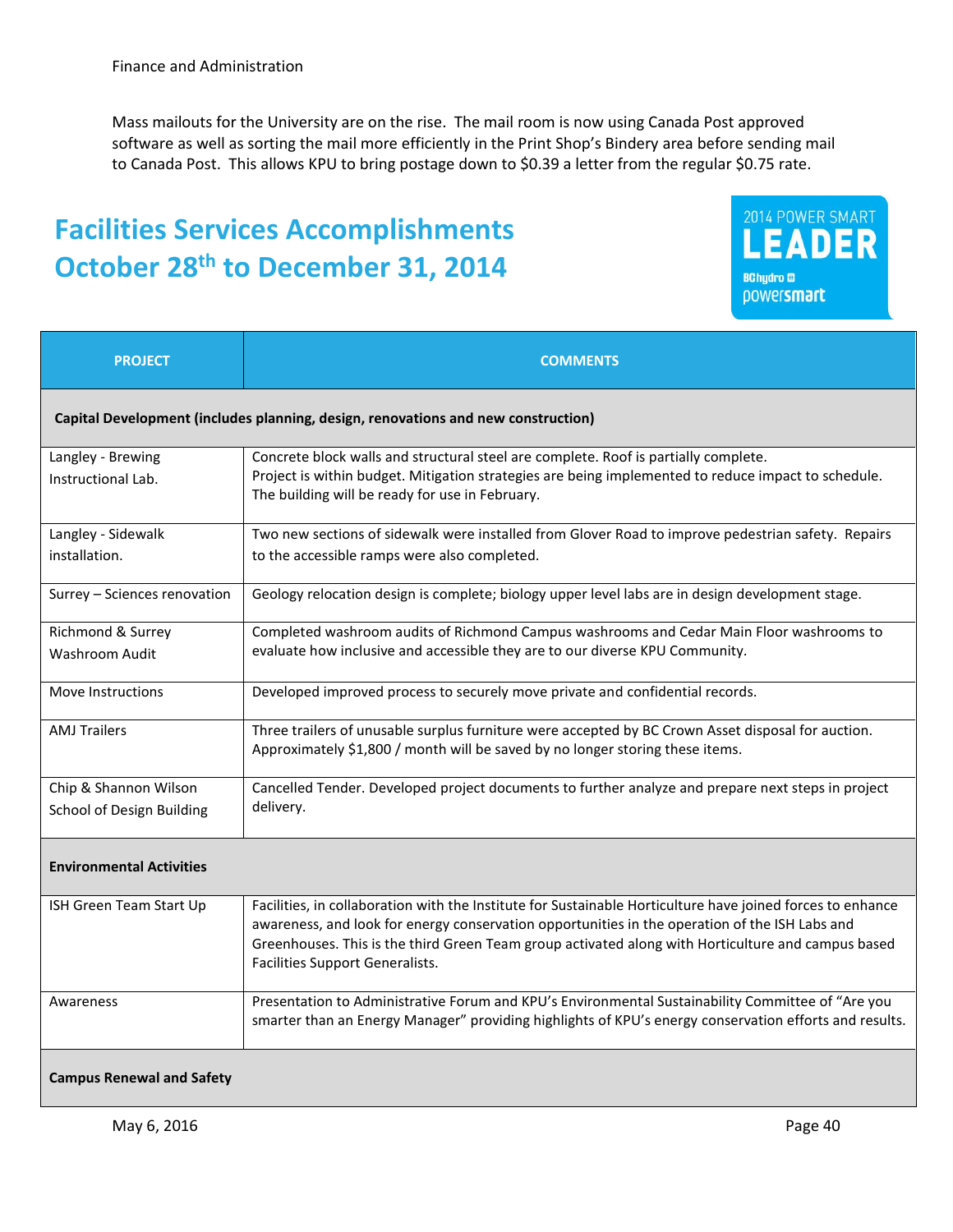| Inclement Weather                              | Wind storms and icy conditions so far this Fall have Facilities and Landscape teams responding to the<br>campuses to make sure all areas are safe for openings each morning.                                                                                                                                                                                                                           |
|------------------------------------------------|--------------------------------------------------------------------------------------------------------------------------------------------------------------------------------------------------------------------------------------------------------------------------------------------------------------------------------------------------------------------------------------------------------|
| Partial Campus Power Loss,<br>Langley          | Two days in a row, during heavy rains, the Langley campus experienced a partial power loss, affecting<br>the entire West Wing. Source of the disruption was determined to be exterior ground level junction<br>boxes with deteriorated seals.                                                                                                                                                          |
| <b>Facilities Operations / General</b>         |                                                                                                                                                                                                                                                                                                                                                                                                        |
| <b>Carbon Neutral Government</b><br>Symposium  | Attended the Climate Action Secretariat's symposium for the Post Secondary sector. The day's events<br>provided; information on potential future funding; opportunities to network with colleagues in the<br>post-secondary and other provincial sector; and share information on potential and successful projects.                                                                                   |
| Therapy Dogs on Campus                         | Worked with Student Life to provide opportunities for the KSA to bring therapy dogs on campus at<br>Surrey during the exam period. Planning was required to ensure the spaces met appropriate profile as<br>well as considerations for public health and safety.                                                                                                                                       |
| Facilities Performance Index,<br><b>APPA</b>   | The Association of Physical Plant Administrator's (APPA) Facilities Performance Index (FPI) submission<br>was completed. The FPI benchmarks KPU's Facilities services against other participating North<br>American universities.                                                                                                                                                                      |
| Hazardous Tree Removals,<br>Surrey campus      | Landscape contractors removed several large hazardous trees at the Surrey campus following up on<br>recommendations from a Hazardous Tree Risk Assessment that identified the trees as dangerous and<br>requiring immediate intervention. As part of the permitting requirements by the City of Surrey,<br>replacement trees will be planted in the early Spring.                                      |
| Richmond Campus<br>Flood<br>(Atrium Waterfall) | Guests of the Richmond campus Christmas social were treated to a small waterfall in the atrium as a<br>water valve for a 3 <sup>rd</sup> floor toilet failed, filling the hallways and spilling out into the atrium stairwell and<br>west wall. Facilities and custodial staff immediately intervened, contained the water, and activated an<br>external remediation company to complete the clean-up. |
| <b>Budget</b>                                  | The 9% BC Hydro increase was not within the operating budget and is placing pressure on the<br>departmental budget. Strategies have been developed and implemented to address the projected<br>shortfall and to ensure that within budget by year end.                                                                                                                                                 |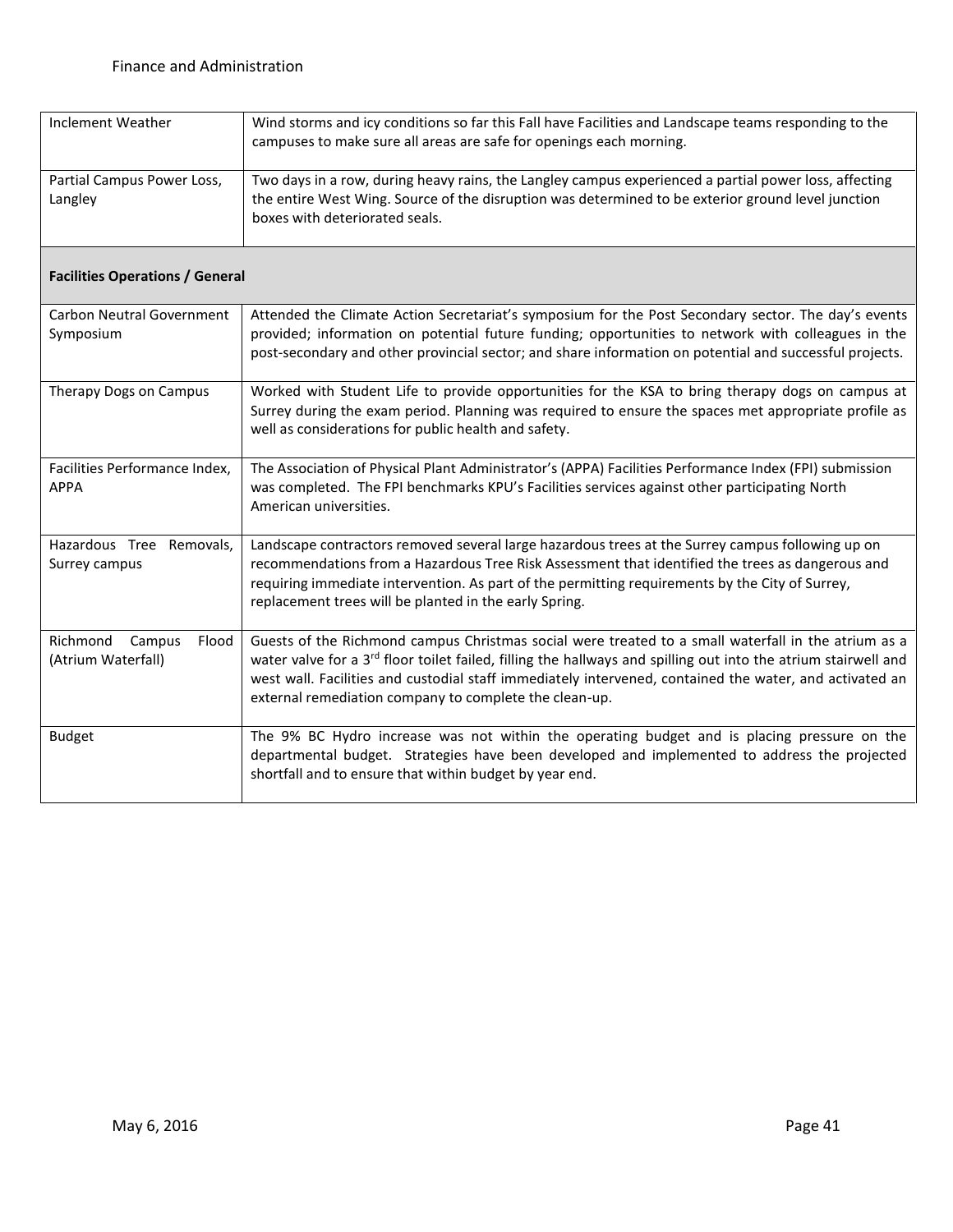# **The Office of Advancement**

<span id="page-41-0"></span>**-------------------------------------------------------------------------------------------------------------**

**-------------------------------------------------------------------------------------------------------------**

## **Development Office**

The Advancement Office is on track to set a record for donations for the eighth consecutive year with total gifts up over 30% so far this year compared to last year's total.

The  $26<sup>th</sup>$  annual scholarships and awards dinner – which combined KPU's general awards night with the School of Business awards – saw over 470 students, donors and KPU representatives come out to celebrate student success and achievement. The event was the biggest awards night in the university's 31-year history, with the most dollars donated, awards received – over 440 – and guests in attendance.

### *New Major Gifts Confirmed or Received*

A faculty member donated \$110,000 to KPU but requested no publicity regarding his gift. \$25,000 is going toward the purchase of Observation Room Equipment in the Faculty of Health and \$85,000 will go into an endowment to support BPN students bridge into the Bachelor of Science in Nursing.

| K. Best Award                                               |
|-------------------------------------------------------------|
| Godoy's Insurance Award                                     |
| Sleeman Brewery Award                                       |
| <b>Heather Cyr Award</b>                                    |
| Mike Matsuo Award + KPU matching                            |
| The Windset Farms Greenhouse Horticulture Award             |
| The Windset Farms Aspiring Greenhouse Graduate Award        |
| The Windset Farms Entrepreneur of the Year Award            |
| Marco Chorbajian Award                                      |
| Columbia Remtec Manufacturing Award                         |
| Harlan Fairbanks Award                                      |
| Autopro Automation Consultants Award (one-time award)       |
| Arc'teryx Pursuit of Perfection Award (one-time award while |
| Endowment builds)                                           |
| Anita Hamm Award                                            |
|                                                             |

### *New Grants Confirmed or Received*

| \$50,000.00 | Vancity                 |
|-------------|-------------------------|
| \$6,000.00  | City of New Westminster |
| \$15,500.00 | Vancouver Foundation    |
| \$25,000.00 | Vancouver Foundation    |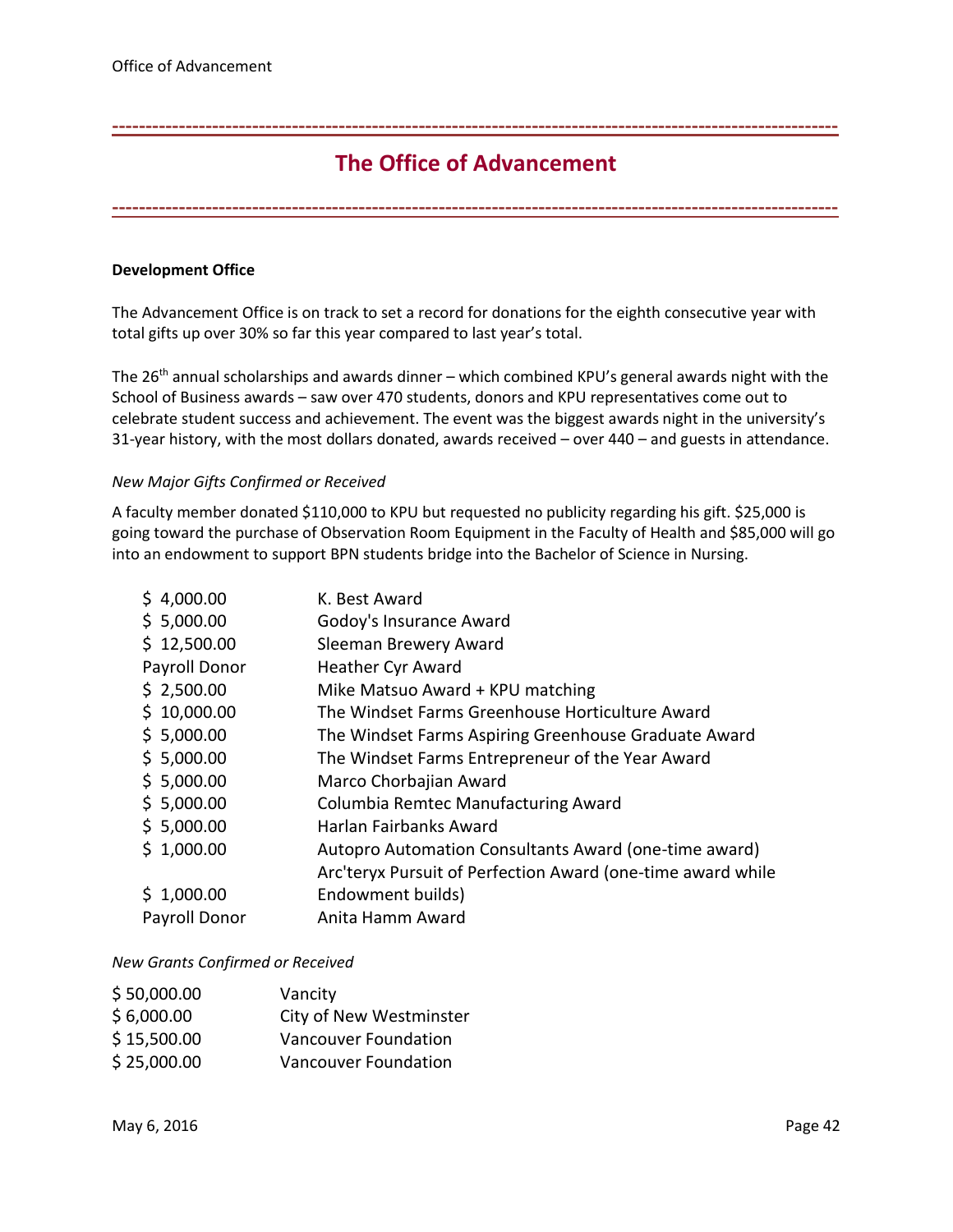Several major capital projects that were identified for fundraising are in different stages of prospecting. Our fundraising focus for the next 18-24 months will be on these projects.

## **External and Government Relations**

We continue to leverage opportunities to increase exposure and promotion among key influencers. These include politicians, news media, business/industry and the non-profit sector. Key activities:

## *Events attended*

- Jack Webster Awards Dinner, honouring BC journalism and attended by media across all platforms.
- Half-day planning session for Innovation Boulevard communications plan at Surrey City Hall. KPU is a member of the communications committee.
- Opening Ceremony for Winter Wonderland at Richmond City Hall.
- 2014 Richmond Chamber of Commerce Business Excellence Awards.
- Richmond Multicultural Society's Community Collaboration Table.
- Surrey Board of Trade annual Seasonal Sizzle networking event. KPU operated an exhibitor booth; in addition to staff on site, a student engagement peer also attended to assist.
- Richmond Christmas Fund appreciation event.
- Inaugural Newton BIA Marketing and Events Committee meeting. KPU is represented on several committees, all of which are dedicated to enhancing and revitalizing Newton.
- 100 Year Journey Gala, celebrating a century of South Asian history in Canada.
- Vancouver Board of Trade's annual Holiday Luncheon.
- Langley Economic Development Forum (KPU was a sponsor).
- Greater Langley Chamber of Commerce Business Excellence Awards (KPU was a sponsor).
- A Vintage Affair and Kidsport Nite of Champions two high-profile events on the Semihamoo Peninsula.

International Artists Day Gala – White Rock.

- Newton Business Improvement Association Engagement Committee (KPU is a member).
- Gateway of Hope Community Council and Five-Year Anniversary celebration (with Ministers Fassbender, Polak and Coleman).
- SFU President's Gala.
- Delta Chamber of Commerce Hats Off Gala for business excellence (KPU is a sponsor).
- North Fraser Education Taskforce presentation to Minister Shirley Bond (KPU's Director External and Government Affairs is chair of the taskforce).
- Canada-India Business Council luncheon with Premier Christy Clark.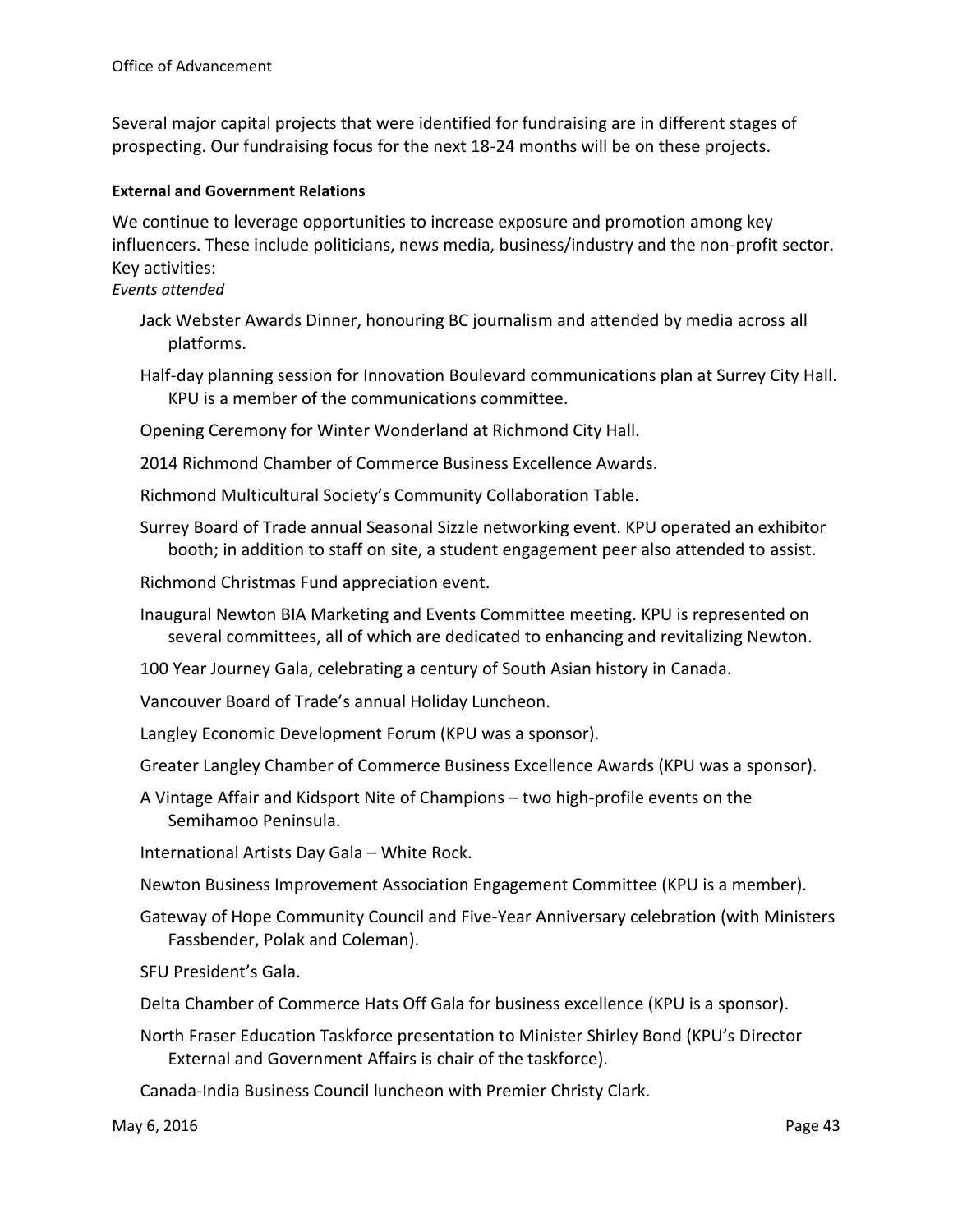## Office of Advancement

## *Events hosted*

- All-candidates meeting for Richmond council candidates at Melville Centre, hosted by KPU and the KSA. Covered in both local community newspapers and ethnic media.
- KPU Richmond fundraising and toy drive for the Richmond Christmas Fund. Campus bake sale held Dec. 11, while toy drive continued to Dec. 21.

## *Professional development*

Attended the 6<sup>th</sup> annual Employee Communications, PR and Social Media Summit at Microsoft headquarters in Redmond, WA. Workshopped the summary with the KPU Alumni Association's engagement committee in January, and more internal workshops planned.

## **Communications/Media Relations**

## *New@KPU*

New@KPU, Kwantlen's monthly electronic employee newsletter, continues to evolve as we explore ways to provide the content most desired by employees. The November edition had 525 click-throughs, while the December edition was clicked by 369 staff.

## *University Transitions Project*

All scripts have been completed for upcoming video support for the Transitions Project. We are now in the filming and production stage. Also provided support through a draft student survey of the new admission tool, which will provide valuable feedback as the project moves ahead. *InTouch* 

Content for monthly alumni newsletter. *KPU media coverage – Oct. 25, 2014 -Jan. 9, 2015*

KPU was covered by all local community papers in Richmond, Surrey and Langley multiple times, and positive news stories featured prominently in *The Vancouver Sun*, *Metro Vancouver*  and *Georgia Straight*.

New working relationships were formed with the *Vancouver Courier, Business in Vancouver, The Vancouver Sun* and CBC, with a special tour arranged for the KPU communications team at the latter.

*KPU distributed a total of 25 news releases and media advisories:* 

October 25-31: 2 news releases November: 13 news releases December: 8 news releases January 1-9: 2 news releases *Coverage was received on more than 1,054 occasions:* 

October 25-31: 50 mentions (approx.) November: 549 mentions (approx.) December: 376 mentions (approx.)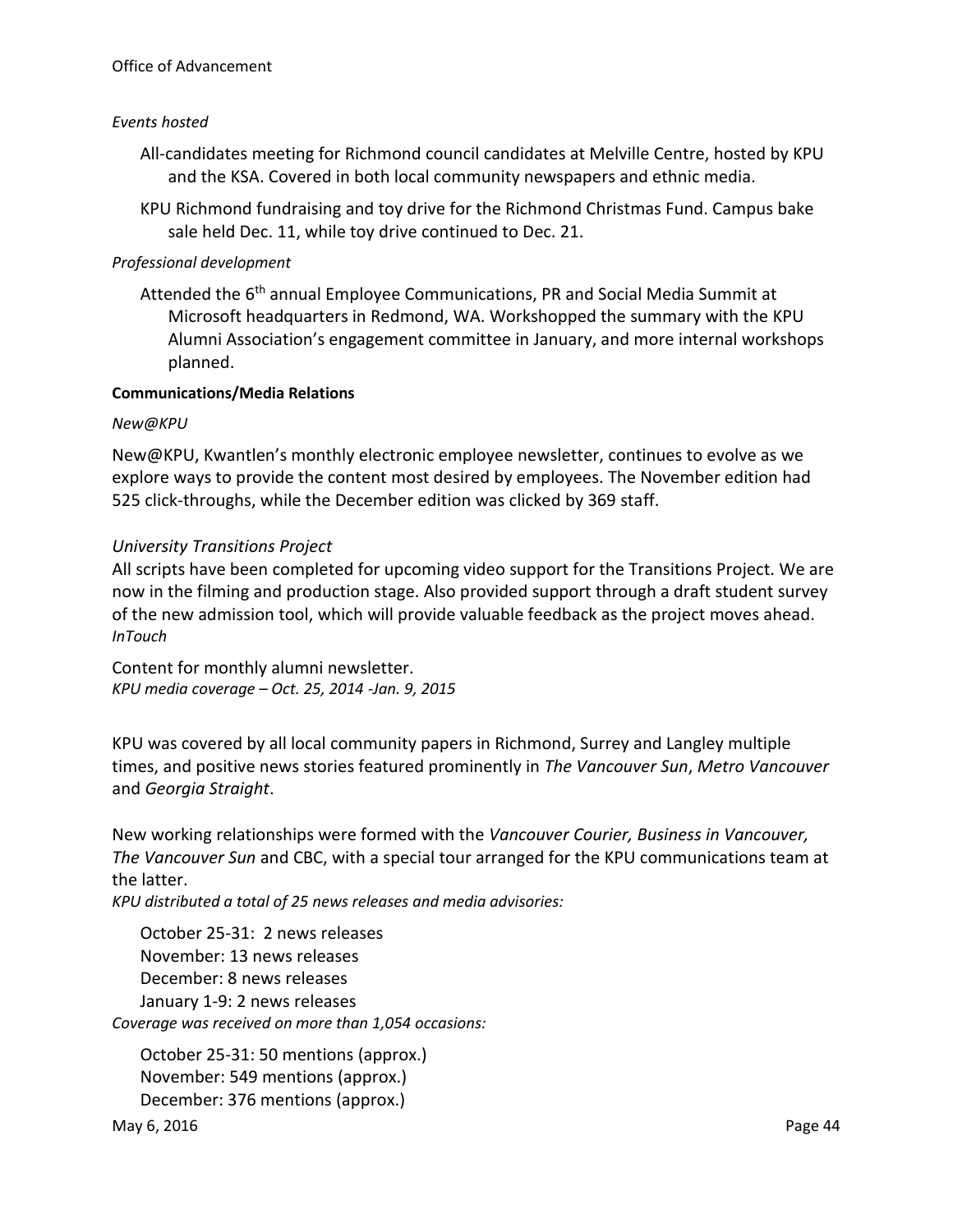January 1-9: 79 mentions (approx.)

The following is a list of KPU news releases that generated media coverage. This does not represent the number of times each story was picked up, as many were picked up several times:

KDocs is back with full film fest for 2015 KPU interior design student wins hospitality scholarship 'Tis the season for giving: \$750,000 in scholarships awarded to KPU students Sneak peek behind the scenes of B.C.'s biggest student fashion show New app helps make any space a little greener KPU partners with Squamish Nation on trades training Local KPU instructor recognized with exemplary service medal KPU alumnus kicks concept onto global startup stage KPU launches two new arts degrees Celebrated beer enthusiast Joe Wiebe gives first talk to KPU brew students Three KPU scholarships and counting for SABA BC KPU alumna named to Top 40 Under 40 KPU design student wins Staples scholarship for corporate workplace design KPU to host Richmond all-candidates debate Nov. 4 KPU Richmond hosts its first open house

## **Alumni Relations**

Alumni Relations executed the 2014 KPUAA online election and AGM which took place on November 17<sup>th</sup>. Five new directors and two returning directors were elected to the KPUAA board for two -year terms and one for a three-year term. Thirty one alumni attended the AGM, which is a substantial increase from previous years.

The 2015 KPUAA officers are:

Chair - Harpreet Bains, House of Haven; B.A, Psych., 2013 Vice chair - Lindsay Civitarese, Crystal Vision and Hearing Centre; B.A, Psych., 2012 (re-elected) Past chair - Hassib Hasanzadeh, Hamilton Duncan Armstrong + Stewart; B.A, Crim., 2009 Treasurer – Vikram Bubber, AS Bubber & Associates; BBA ENTR, 2013 (re-elected) Secretary & interim executive director Melody Oshiro, confidential assistant, KPU

The directors at large are:

Rachel Baitz, Research Assistant, UBC; B.A, Psych., 2011 (new) David Dryden, Investors Group; BBA ENTR, 2013 (new) Kelsey Filion, Investors Group; BBA ENTR, 2009 Sandra Hoffman, KPU; Dipl. Community Support Work, 2010 Avi Kay, Envision Financial Credit Union; BBA ENTR, 2005 (new) Carmen Lung-Pita, Open Door Group - Thrive Program; BA in Journalism (Hons.) 2007 (new) Jaya Panwar, Telus Communications; BBA HR, 2008 (new) Ayanthi Samarasinghe, RBC; BBA ENTR, 2004 Ex-Officio George Melville, KPU Chancellor Ex-Officio Alan Davis, KPU President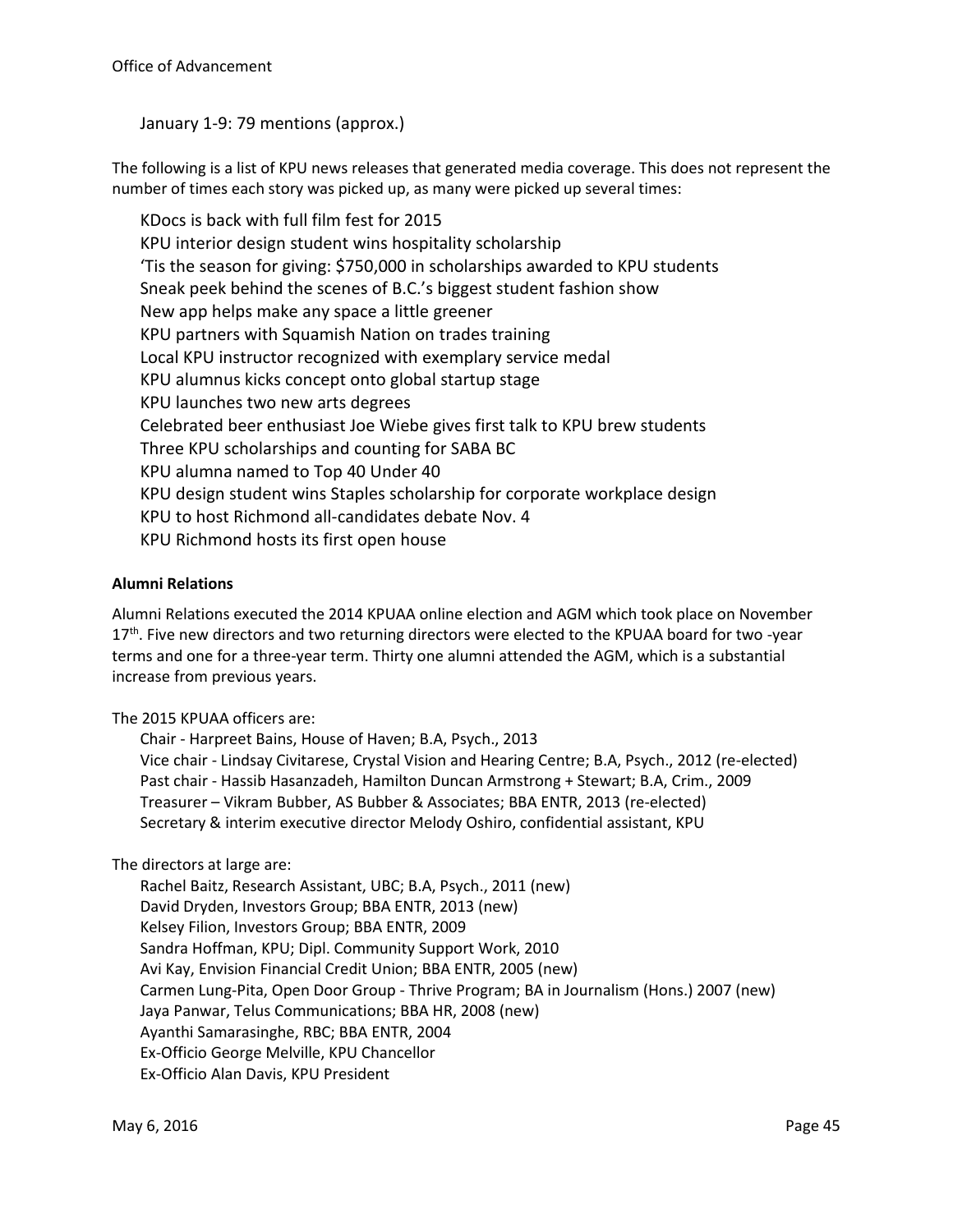## **Alumni survey report**

A report containing the 2014 alumni survey results was prepared which includes benchmarks and results from previous surveys to help analyze alumni preferences for further alumni program development. The report will be shared with the KPUAA board of directors for their upcoming board planning session January 24.

## **Alumni metrics**

The alumni relations office is in the early stages of setting up metrics for measuring alumni activity and engagement for KPU alumni. This process requires (1) data entry, (2) metrics set-up, (3) measurement, and (4) analysis. The office is currently updating the alumni database to begin this process.

## **Marketing collateral update**

The KPUAA/AR marketing materials are being updated. This includes the newsletter, banners, post cards and greeting cards.

## **Distinguished alumni awards**

Two alumni have been selected as recipients of the 2015 distinguished alumni awards which will be presented at the spring 2015 convocation ceremonies.

## **2014 KPUAA board planning session**

KPUAA will be hosting its annual planning session on January 24 to set its strategic priorities for the year.

## **KPU Board of governors' alumni representative**

A task force has been assembled to review of the applicants to be shortlisted for this position. The position was promoted to the alumni body at large and twelve applicants have expressed interest in the position.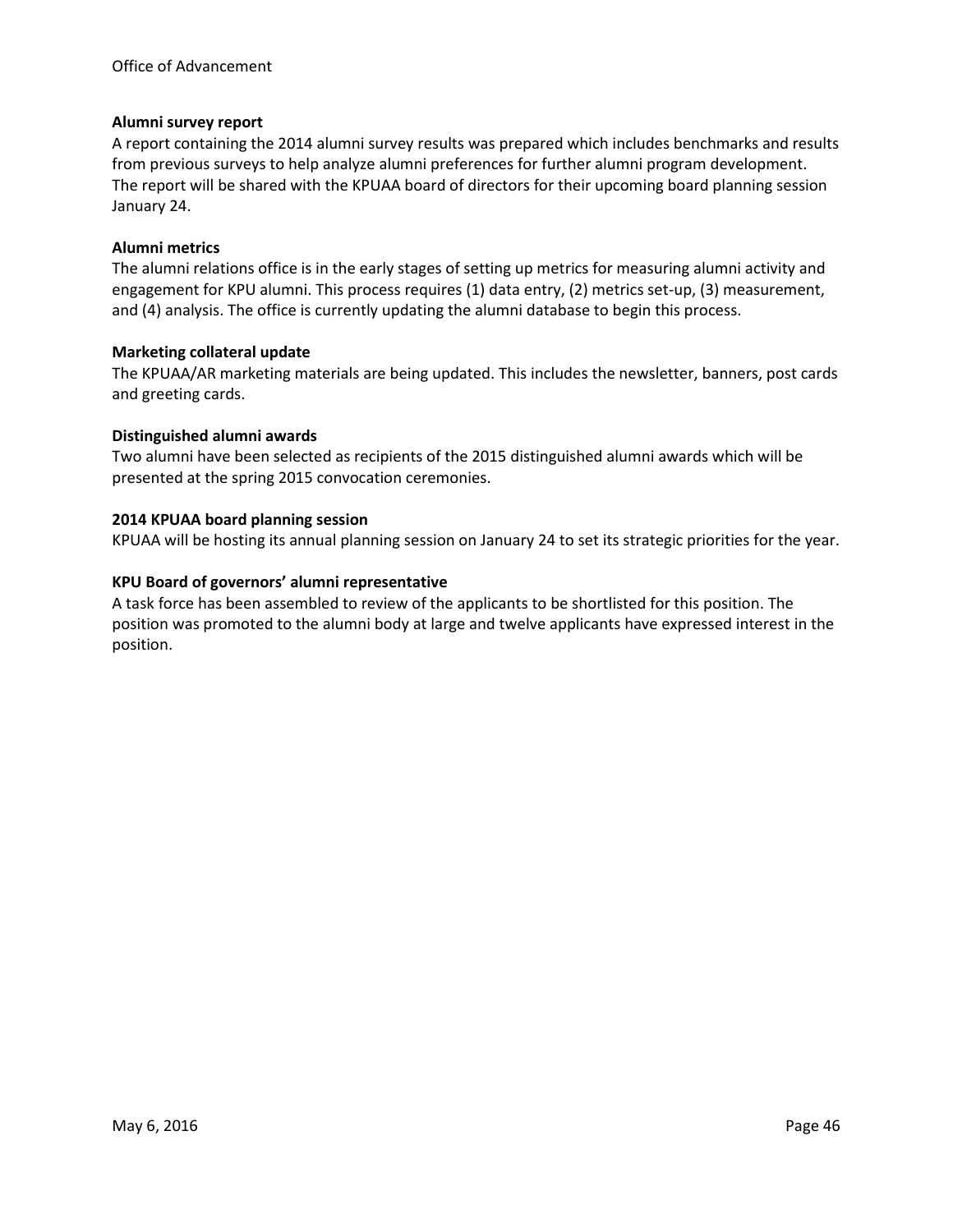## **Marketing and Recruitment**

<span id="page-46-0"></span>**-------------------------------------------------------------------------------------------------------------**

**-------------------------------------------------------------------------------------------------------------**

The marketing and recruitment departments have been in full swing for the past few months busy visiting high schools, developing new marketing materials, researching and reviewing new recruitment activities and reassessing goals and priorities.

## **Recruitment**

Our 5 recruiters recently completed a heavy recruitment season in the local high schools. In total, KPU conducted over 200 high school visits in the lower mainland between Sept and Dec 2014. Visits typically include a presentation of what KPU has to offer students as well as an open question period for students, teachers and counsellors.

In addition to the high school visits we have conducted a number of new initiatives in the past few months:

### **Current Activities:**

- **Course registration calling campaign (CRCC)**
- Communications: email, phone, social media, LiveChat, e newsletters
- **Campus tours**
- **Application & registration workshops**
- Weekly drop-in advising at all campuses
- Counsellor engagement school visits, info meetings etc

The pilot partnership with faculties is working very well. Each recruiter has been assigned one faculty and acts as their liaison with the Future Students' Office, ensuring we are meeting the needs of the faculty and collaborating on University priorities.

On November 6<sup>th</sup>, 2014, KPU hosted the first Richmond Open House. Over 400 students, parents and community members attended the evening showcase of KPU offerings, interactive displays, presentations and more. We are hoping to build on the momentum created at this event as we add more campus and community events to our list of new recruitment initiatives in 2015.

New domestic student numbers (headcount) are up by 8% this semester compared to 2014.

As well, new domestic student applicants for fall 2015 are up by 13%

### **Marketing Services**

The major KPU marketing initiatives running currently include Radio, TV, Transit shelters, Skytrain murals and a Guildford Town Centre promotional campaign. These are general branding and awareness campaigns running for the 2014/15 year.

Guildford Mall is a very unique sponsorship running until September 2015, including:

• Branded KPU Murals in select locations within Guildford Town Centre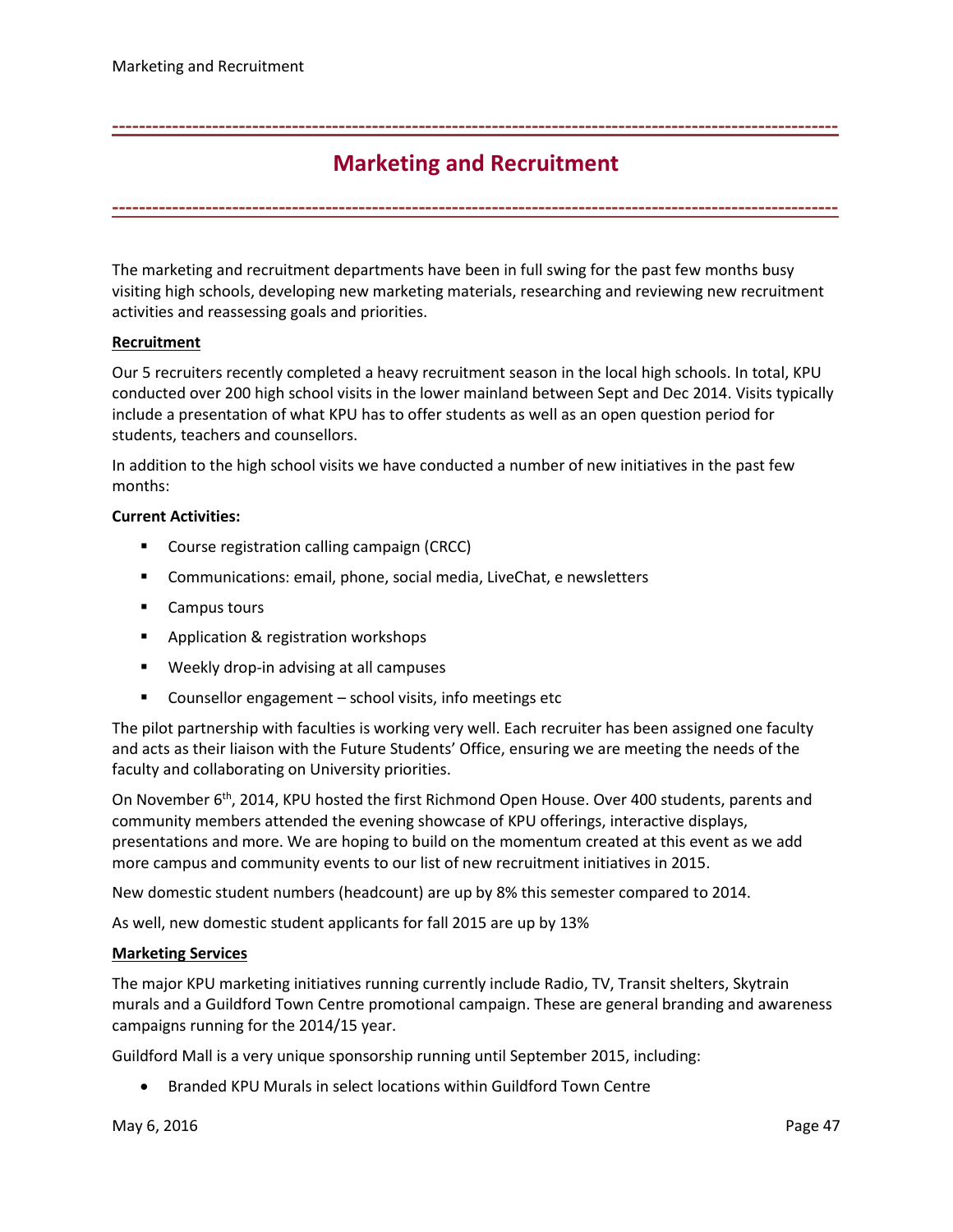- KPU branded vinyl decal wraps on escalators
- KPU branding on the Guildford Town Centre locker system
- KPU branding on mall directory screens
- 2 Open House events in Guildford Town Centre's Centre Court
- $\bullet$  \$1000 Guildford Town Centre scholarship to a KPU student
- Print, social media and website promotions and advertising with Guildford

The mall attracts almost 14million visitors each year and is a great opportunity to brand KPU and raise awareness. Mall administrators have recently advised us that their customer service centre receives many inquiries about KPU each week. Questions such as:

Can I register online? Where can I get more information? and Does KPU have a location in the mall? are being asked frequently. We are currently working with the mall administrators to have them approve a KPU information piece to be distributed at their customer service counter.

The Guildford Town Centre campaign is bringing increased interest from prospective students to KPU and we hope to build on this for the remainder of the year.

Coming up next month is the first 'KPU Showcase' event at Guildford on Feb 19 as well as the annual Surrey Open House on Feb 28<sup>th</sup>.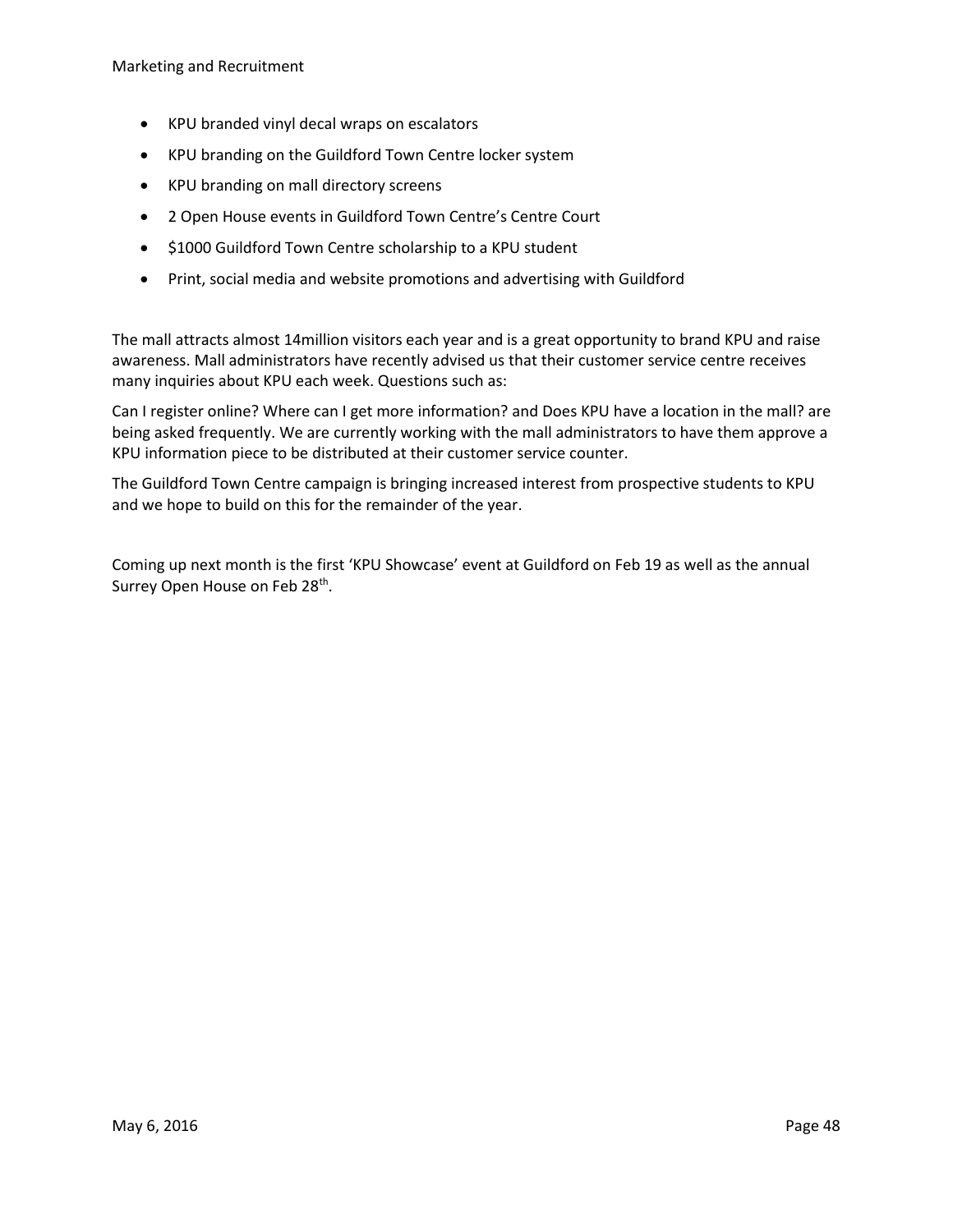<span id="page-48-0"></span>**-------------------------------------------------------------------------------------------------------------**

# **Institute for INovation in Teaching and Learning (INSTL)**

**-------------------------------------------------------------------------------------------------------------**

Vice Provost Teaching and Learning (acting): Todd Mundle Manager Learning Technology: Meg Goodine Senior Learning Systems Administrator: Donna Hrynkiw Learning Systems Support Specialist: Robin Leung

## **SUMMARY OF WORKSHOPS AND SEMINARS**

| <b>Title</b>                                                           | <b>Date</b> | <b>Facilitator</b>                                           | <b>Attendance</b> |
|------------------------------------------------------------------------|-------------|--------------------------------------------------------------|-------------------|
| VoiceThread Workshop                                                   | Nov. 7      | Meg Goodine, Laurel Tien<br>(BSN), Lynette Manton<br>(ACA)   | 5                 |
| <b>Experiential Learning for Essential</b><br><b>Skills Roundtable</b> | Nov. 17     | Tom Carey, Ross Laird,<br>Tierney Wisniewski, Meg<br>Goodine | 6                 |
| <b>Moodle Basics</b>                                                   | Dec. 9      | Meg Goodine                                                  | 12                |

## **PROJECTS**

| Project                                                                                                                     | <b>Description</b>                                                                                                                                                                                                                                                                                                                                                    | Status/Outcome                                                                                                                                                                                               |
|-----------------------------------------------------------------------------------------------------------------------------|-----------------------------------------------------------------------------------------------------------------------------------------------------------------------------------------------------------------------------------------------------------------------------------------------------------------------------------------------------------------------|--------------------------------------------------------------------------------------------------------------------------------------------------------------------------------------------------------------|
| <b>Mapping from</b><br>Experiential<br>Learning<br>activities to<br><b>Interdisciplinary</b><br>Learning<br><b>Outcomes</b> | Research and innovation project<br>Conducted by Tom Carey (INSTL Visiting<br>Scholar, Ross Laird(Arts), Tierney Wisniewski,<br>RA-RA funded by INTSL                                                                                                                                                                                                                  | Ross Laird's web-based report is now available<br>on the INSTL website<br>(http://radish.kwantlen.ca/outcomes/intro me<br>zz-kwt.html)<br>Tom Carey will be organizing a follow up<br>roundtable in February |
| <b>OERu</b>                                                                                                                 | KPU is contributing two courses to OERu $-$<br>courses include Sustainable Horticulture,<br>FSH, and an Arts course TBD.<br>Diane Purvey and Meg Goodine are<br>contributing to the OERu Course Approval<br>and Quality Working group.<br>Todd Mundle attended the 3 <sup>rd</sup> Meeting of<br>OERu Anchor Partners, November 6 and 7,<br>2014 in Hobart, Tasmania. | Ongoing                                                                                                                                                                                                      |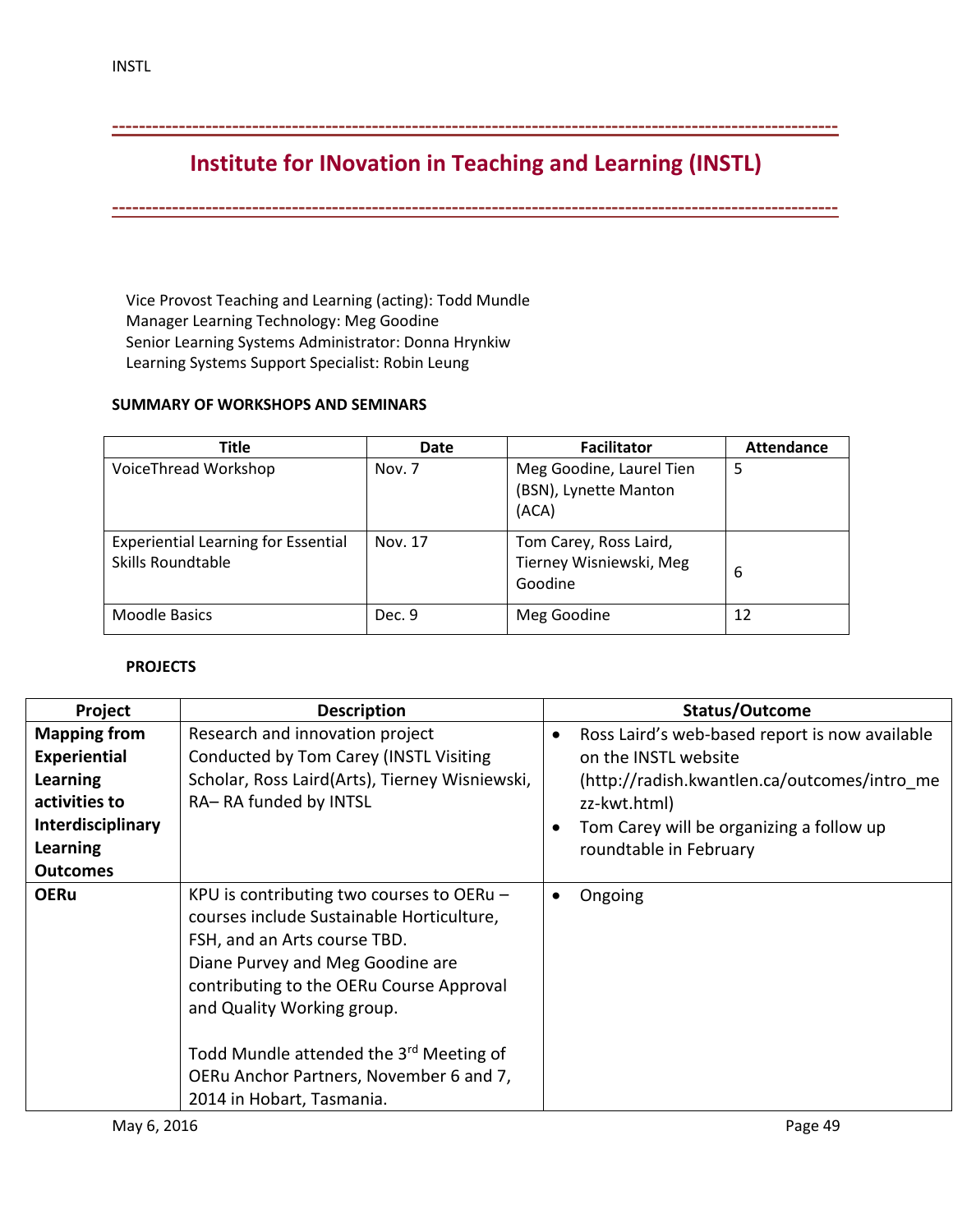| Quality<br><b>Standards for</b><br><b>Online and</b><br><b>Blended Courses</b>      | In an effort to ensure and sustain a culture of<br>quality in online and blended course delivery,<br>INSTL drafted a set of quality criteria based<br>on current research and distributed it for<br>review to the Advisory Group on Teaching<br>and Learning in Dec. 2013. Working with<br>faculty volunteers from this Advisory Group,<br>the draft was revised. In addition, an<br>accompanying course planning guide and<br>quality checklist was drafted.<br>INSTL is now actively using and promoting<br>these guidelines and planning documents<br>with faculty. The documents will be posted<br>on the INSTL website as a resource for<br>faculty. | $\bullet$<br>$\bullet$<br>$\bullet$<br>$\bullet$ | Guidelines and planning documents completed<br>and reviewed by Advisory Group on Teaching<br>and Learning<br>Feedback collected (ongoing)<br>Posted on INSTL website in May<br>To be presented to the Senate Sub-Committee<br>on Academic Planning and Priorities (SSCAPP)<br>Documents to be reviewed when the Teaching<br>and Learning Advisory Committee reconvenes.                                                                                                                                                                                                                                                                                                                                                  |
|-------------------------------------------------------------------------------------|-----------------------------------------------------------------------------------------------------------------------------------------------------------------------------------------------------------------------------------------------------------------------------------------------------------------------------------------------------------------------------------------------------------------------------------------------------------------------------------------------------------------------------------------------------------------------------------------------------------------------------------------------------------|--------------------------------------------------|--------------------------------------------------------------------------------------------------------------------------------------------------------------------------------------------------------------------------------------------------------------------------------------------------------------------------------------------------------------------------------------------------------------------------------------------------------------------------------------------------------------------------------------------------------------------------------------------------------------------------------------------------------------------------------------------------------------------------|
| <b>Space Planning at</b><br>KPU/<br><b>Collaborative</b><br>Classroom<br>Initiative | Work is continuing on the collaborative<br>classrooms project<br>IET: Maggie Fung, Space Management: Terri<br>Chanyungco; INSTL: Todd Mundle, Meg<br>Goodine                                                                                                                                                                                                                                                                                                                                                                                                                                                                                              |                                                  | Surrey A2410 meeting room will serve as a<br>demo space and is now equipped with a<br>wireless 3-monitor HD presentation system and<br>mobile furniture. Writable wall surfaces have<br>been requested.<br>Surrey Fir 240 has been identified as the first<br>full size collaborative classroom<br>Deans have been asked to identify interested<br>faculty to serve on a working group provide<br>input on equipment and furniture for Surrey<br>room and another in Richmond (to be<br>identified)<br>INSTL will facilitate the working group and<br>coordinate PD sessions facilitated by Tom Carey<br>(tentatively in February)<br>Timeline is for Surrey collaborative room to be<br>ready for use by September 2015 |
| <b>Open Badge</b><br><b>Prototype Project</b><br>(Digital Badges)                   | The Open Badge concept is an open source<br>standard designed to provide alternative<br>ways of recognizing learners skills and<br>achievements beyond formal academic<br>credentials. INSTL is partnering with the<br>Library to create and pilot a badge system<br>within the Moodle Learning Management<br>System (LMS) to recognize the learning of<br>students who complete the Library's online                                                                                                                                                                                                                                                     | $\bullet$<br>$\bullet$                           | Over 100 badges were awarded over the fall<br>semester<br>Anecdotal feedback from the 3 instructors who<br>actively participated was positive but very little<br>feedback from students<br>School of Business faculty interested in<br>continuing the pilot for another semester<br>Pilot extended to the end of April.<br>Recommendations will then be made on                                                                                                                                                                                                                                                                                                                                                          |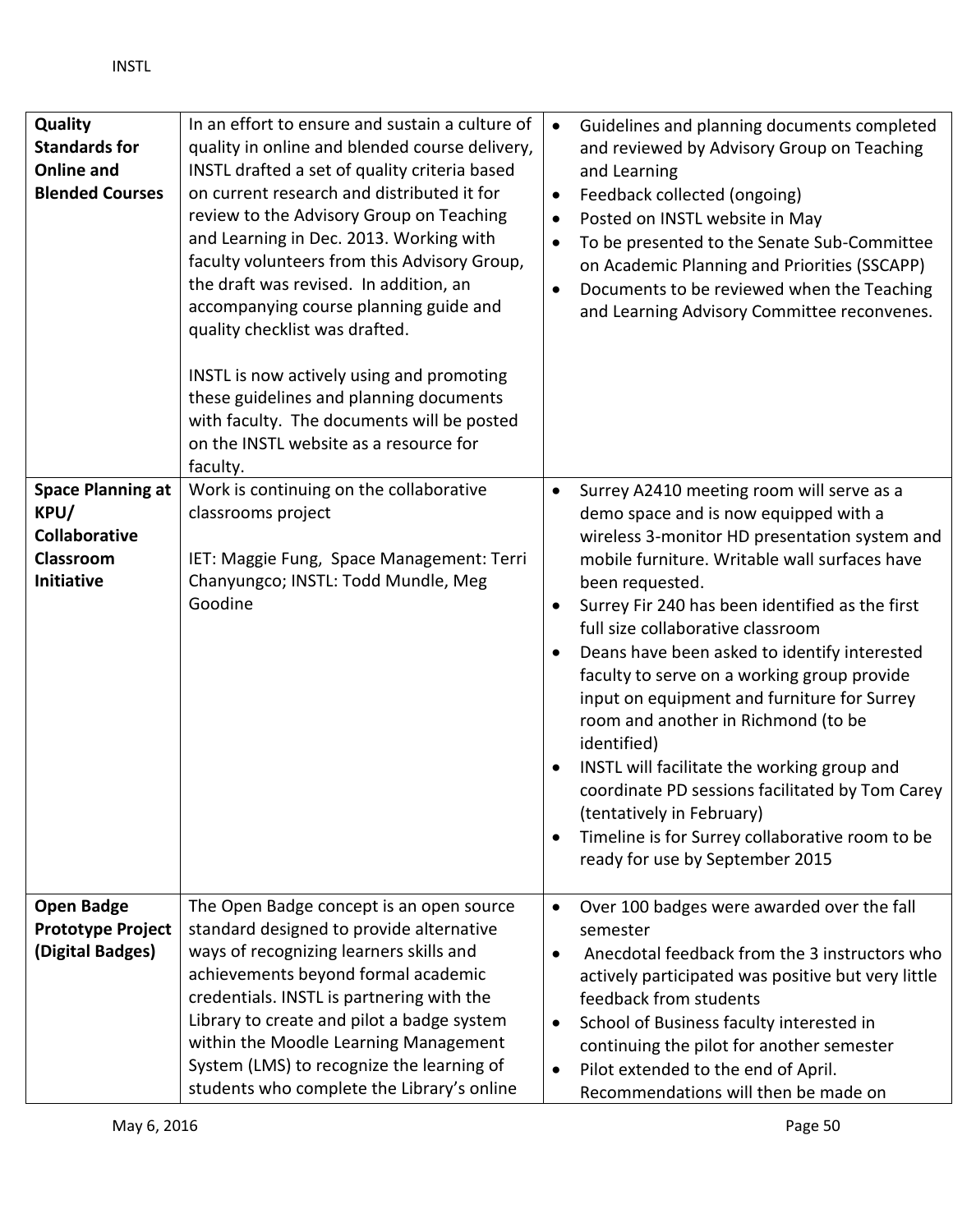|                         | plagiarism tutorial. Our goal is to lay the<br>groundwork for extending the badge concept<br>to other contexts within KPU.                      | whether to fully implement a Moodle badge for<br>completion of the plagiarism tutorials.                                                                                                                                                                                                                                                                                                                                                                                                                |
|-------------------------|-------------------------------------------------------------------------------------------------------------------------------------------------|---------------------------------------------------------------------------------------------------------------------------------------------------------------------------------------------------------------------------------------------------------------------------------------------------------------------------------------------------------------------------------------------------------------------------------------------------------------------------------------------------------|
| <b>Newsletter</b>       | INSTL newsletter is published three times a<br>year                                                                                             | On hold                                                                                                                                                                                                                                                                                                                                                                                                                                                                                                 |
| lynda.com<br>evaluation | In partnership with IET, INSTL is coordinating<br>an evaluation of the online learning service,<br>lynda.com<br>(http://www.lynda.com/academic) | Approximately 35 faculty and staff, and 2<br>students participated in the evaluation from<br>Nov. 3- Dec.3<br>The feedback was very positive<br>IET will continue to fund lynda.com access for<br>faculty and staff from January - April 2015<br>Many faculty who participated are in favour of<br>extending the use of lynda.com to students but<br>a business case will need to be made for this as<br>the additional cost is significant. INSTL will work<br>continue to with IET to build this case |

## **INSTL INVOLVEMENT IN KPU COMMITTEES**

### **Collaborative Classroom Initiative**

Vice Provost Teaching and Learning (acting): Todd Mundle Manager Learning Technology: Meg Goodine

## **Advisory Committee on Teaching and Learning**

Manager Learning Technology: Meg Goodine

## **Learning Management Systems (LMS) Steering Committee** Manager Learning Technology: Meg Goodine

### **Faculty Orientation Handbook Working Group**

Manager Learning Technology: Meg Goodine

### **IET Change Advisory Committee**

Senior Learning Systems Support Specialist: Donna Hyrnkiw

## **COMMUNITY INVOLVEMENT**

### **BCcampus events:**

## **Educational Technology User Group (ETUG)**

Manager Learning Technology: Meg Goodine – attended Fall 2014 conference at BCIT,

Nov. 13

### **Symposium on Scholarly Inquiry into Teaching and Learning Practice**

Manager Learning Technology: Meg Goodine – attended symposium at SFU Harbour

Centre, Nov. 14

May 6, 2016 **Page 51**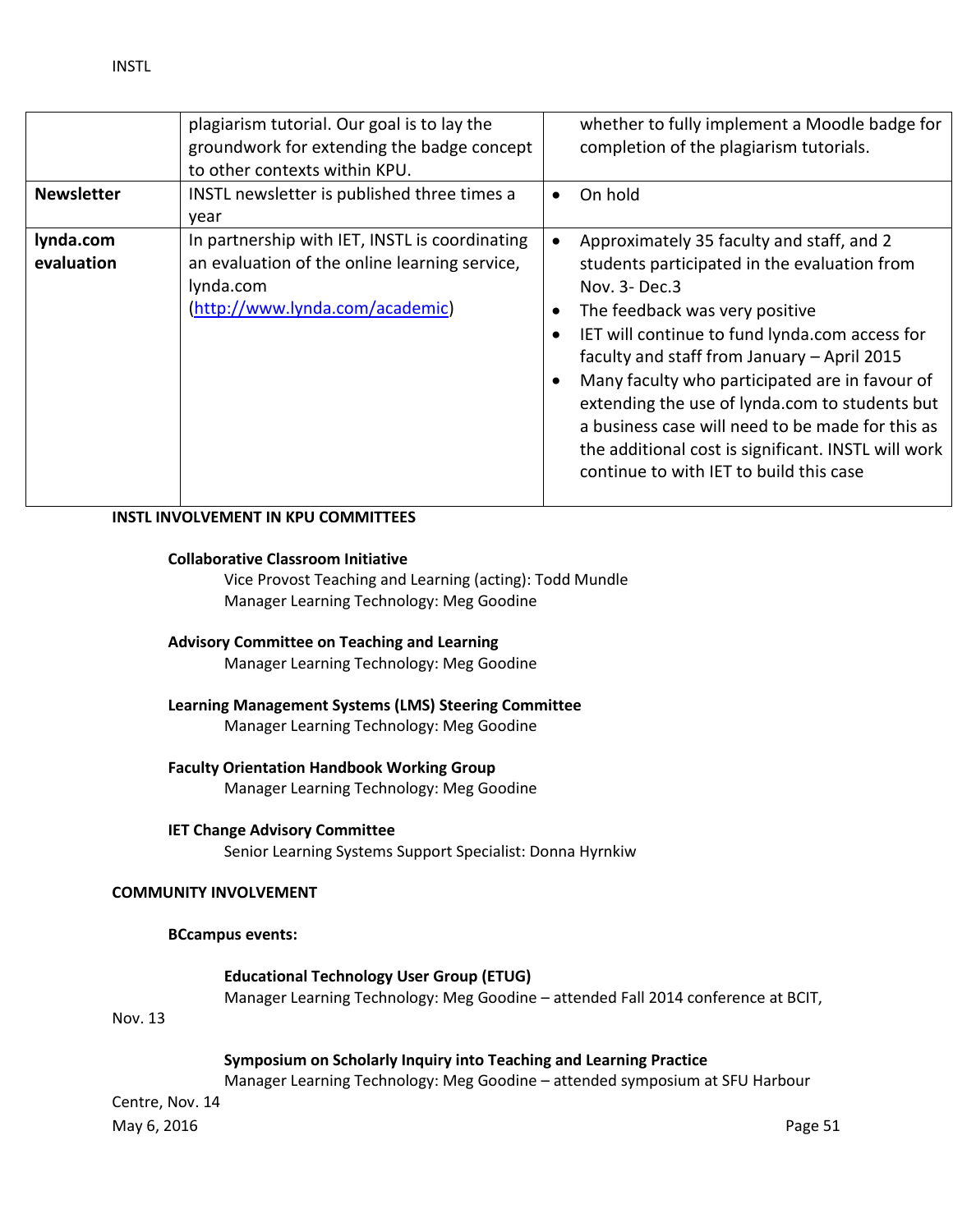## **UCIPD (University College and Institute Professional Development)**

Manager Learning Technology: Meg Goodine

## **Open Education Resource Universitas: Course Approval and Quality Working Group**

Manager Learning Technology: Meg Goodine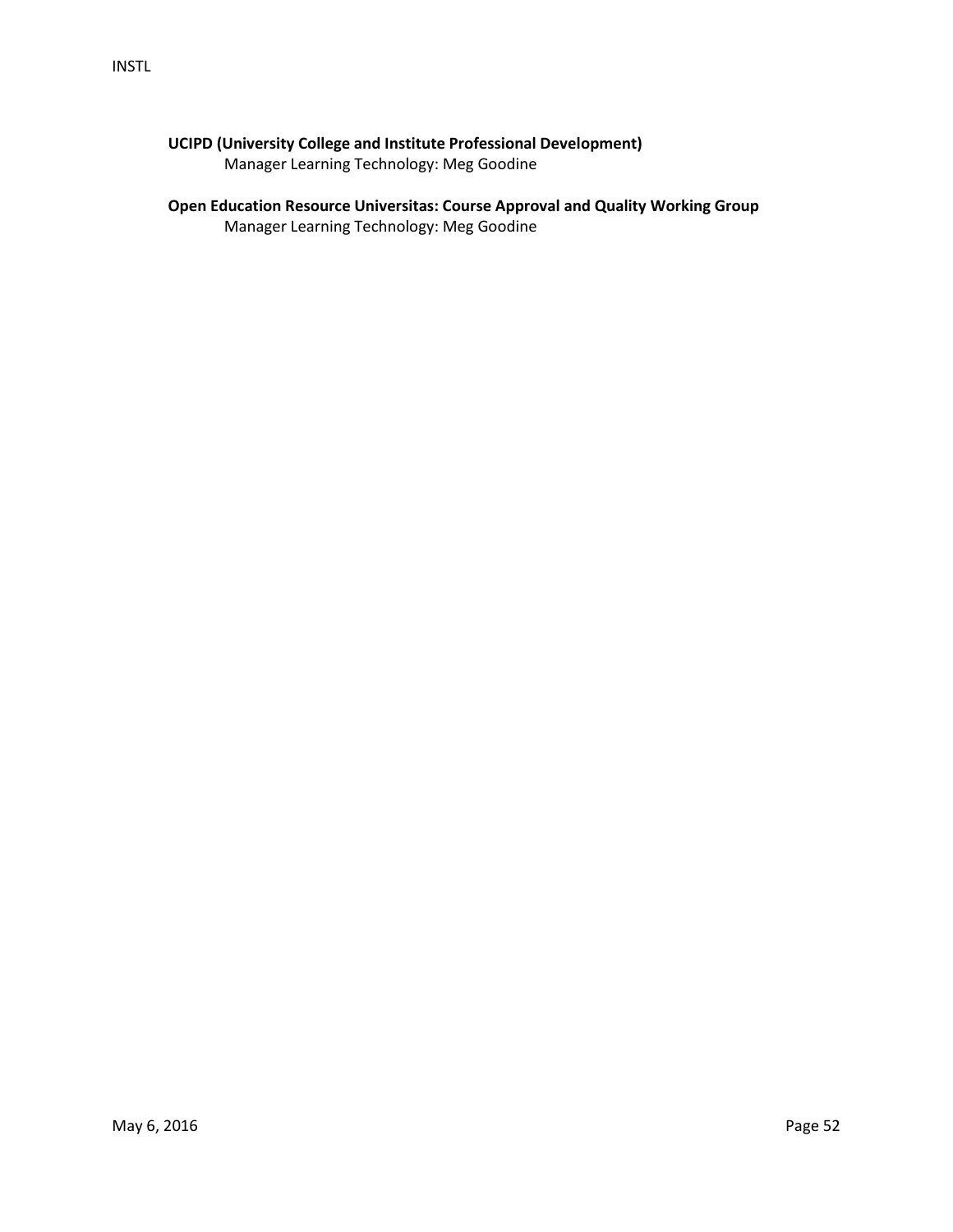## <span id="page-52-0"></span>**-------------------------------------------------------------------------------------------------------------**

## **Institutional Analysis and Planning**

**-------------------------------------------------------------------------------------------------------------**

- $\triangleright$  Surveys Administered by IAP:
	- Health Open Office Survey: Report sent to Health Nov 27/1
	- **BSN 1-year follow-up Survey, cohort August 2013: report sent to Donna Cato Dec 3/14**
- $\triangleright$  Surveys Administered on behalf of IAP:
	- Community Perception Survey: Draft report received, reviewed by IAP and a revision received in December. Expect to finalize in January 2015
	- National Survey of Student Engagement (NSSE): Overview report developed, all reports posted on share-point site and communication distributed
- $\triangleright$  Performance Reporting on Vision 2018:
	- Working with Board Governance committee on setting appropriate targets for future reports
	- **Will produce new report for February**
- $\triangleright$  Ministry of Advanced Education Submissions:
	- **Submitted Skills Gap Plan for 2014/15 November 3**
- $\triangleright$  Data Sharing Submissions:
	- Submitted to the National Faculty Data Pool (2014 full time faculty info)
- $\triangleright$  Student Appraisal of Instruction Survey:
	- Fall 2014 survey reports were sent to 550 instructors, including 173 probationary.
- $\triangleright$  Program Review:
	- Reviews are underway in the following programs at the stage indicated:
		- o Business Management Diploma / Business Administration Diploma (BUSI): Self-study underway
		- o Computer Aided Design Drafting (CADD): Self-Study underway
		- o Entrepreneurial Leadership BBA (ENTR): ): Self-Study underway
		- o Human Resources Management BBA (HRMT): ): Self-Study underway
		- o Legal Administrative Studies (LGLA): ): Self-Study underway
		- o Fashion Design & Technology (FASN): External Reviewers selected and site visit scheduled for Feb. 16, 2015
		- o Music (MUSI): Action Plan awaiting Institutional Response
		- o English (ENGL): Action Plan approved Oct 2014
		- o Creative Writing: Action Plan funding application approved Nov 2014
	- Surveys: (programs may have several surveys in various stages at one time)
		- o Surveys administered and results delivered for CADD, HRMT
		- o Surveys in draft for CADD & BUSI
		- $\circ$  Surveys in draft / awaiting final approval / administration for ENTR & HRMT
	- Process and Procedures: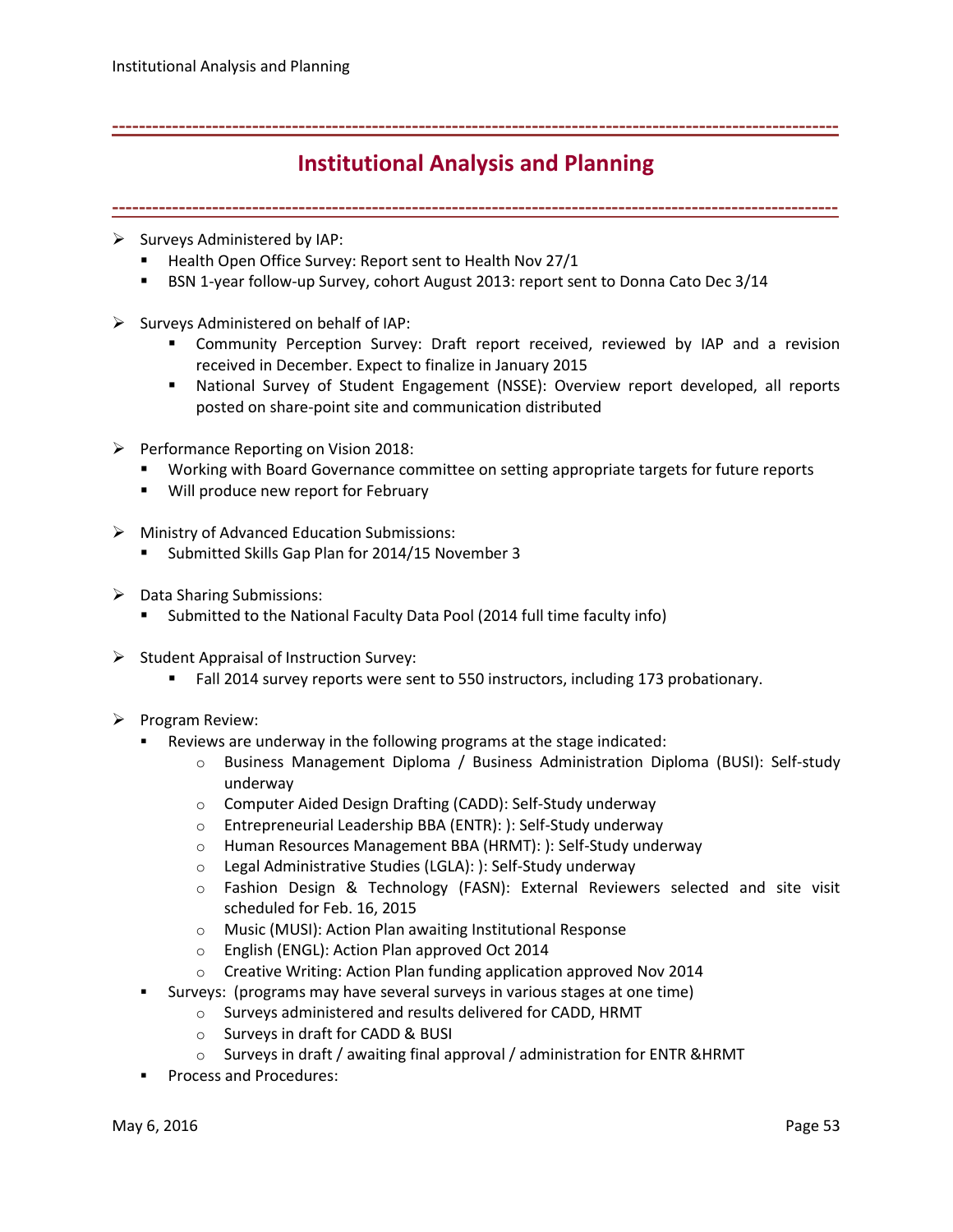- $\circ$  The process for Institutional Response component has been finalized and is now being implemented on the first review ready for this step
- $\triangleright$  Reports posted to the IA&P website:
	- **Fall 2014 Employee summary**
- $\triangleright$  Retention Analysis:
	- **Data extracted by IET, awaiting testing by IAP**
- $\triangleright$  Ad hoc data and Information Requests to IAP Filled:
	- November: 8
	- December: 6
- $\triangleright$  Other Requests Filled:
	- **Conducted 2 KBIT training sessions**
- Various IAP Staff Participated in the following Training/Professional Development Activities:
	- Annual Conference of Pacific Northwest Association of Institutional Researchers and Planners
	- **Society for College and University Planners (SCUP): Planning Institute Step 1 and** Regional Conference
- $\triangleright$  IAP Staff Participated on the following internal committees:
	- **Transition Advisory Group**
	- **CDW Working Group**
	- **Academic Council**
	- **Administrative Council**
	- **EXTERNIMI** Standing Committee on Academic Planning and Priorities
	- **Senate Standing Committee on Program Review (2 people)**
	- **SEM Summit**
	- **Banner Functional Management Team**